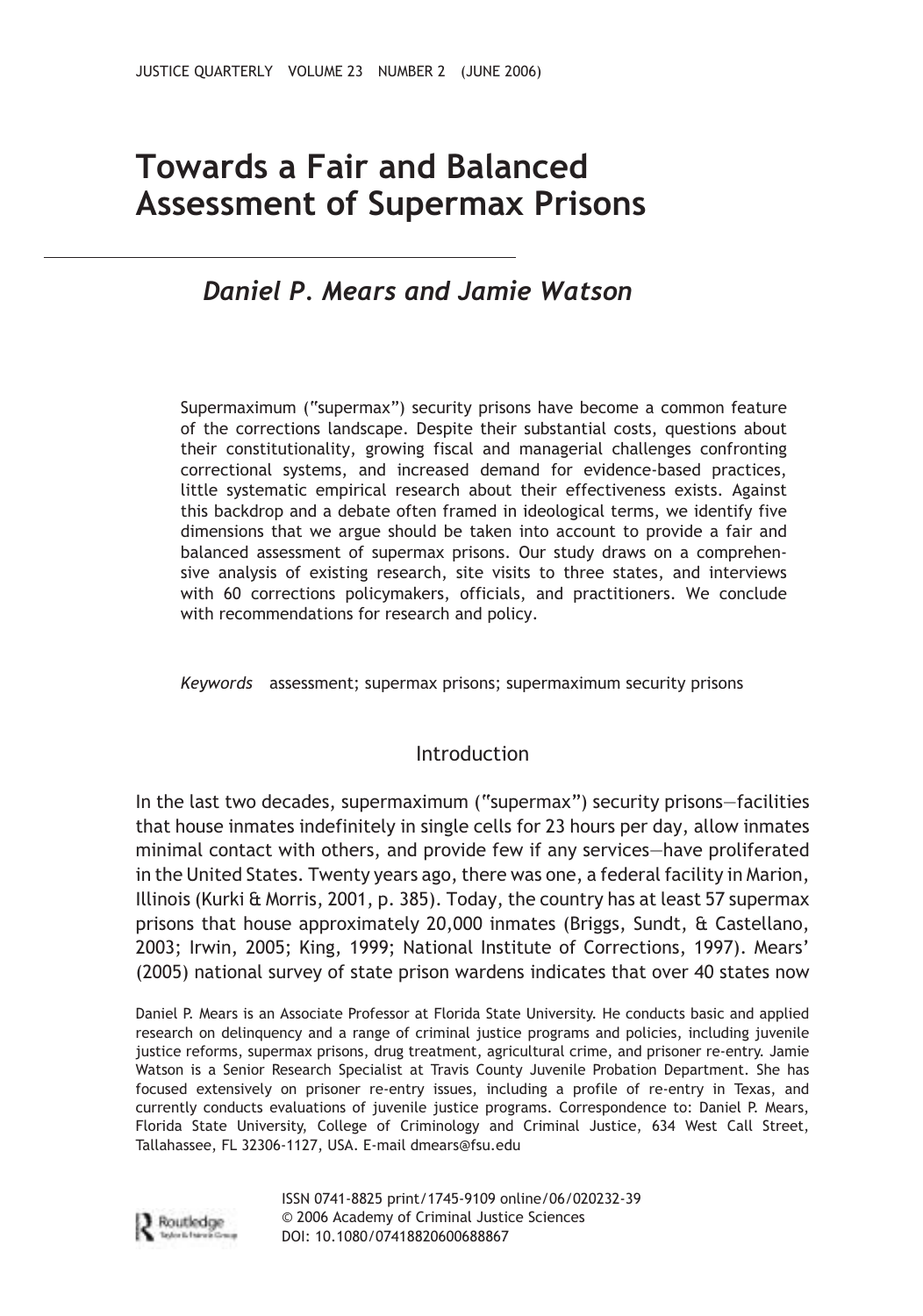have supermaxes. This growth suggests that states view supermaxes as an effective strategy for improving their correctional systems. Yet, as many scholars have emphasized, we know little about these prisons, including their goals, unintended impacts, and operations (Austin & Irwin, 2001; Austin & McGinnis, 2004; Austin, Repko, Harris, McGinnis, & Plant, 1998; Briggs et al., 2003; Kurki & Morris, 2001; Pizarro & Stenius, 2004; Rhodes, 2004; Riveland, 1999b; Rocheleau, Forcier, & Jackson, 1998; Ward & Werlich, 2003; Wells, Johnson, & Henningsen, 2002).

The dearth of research is striking. First, supermaxes raise constitutional and humanitarian concerns (Collins, 2004; Haney, 2003; Irwin, 2005; King, 1999). As Riveland (1999a) has noted, critics charge that supermaxes "constitute cruel and unusual punishment, are inhumane, and violate minimum standards of decency" (p. 191). In addition, state governments are aggressively emphasizing accountability and the need for agencies to justify expenditures through reference to evidence-based practices (Campbell, 2003; Preer, 2004; Riveland, 1999a). Notably, then, not only do supermax prisons entail substantial construction and operational costs, but their effectiveness has gone largely unexamined. At the same time, prison populations have grown exponentially (Caplow & Simon, 1999), contributing to a spectrum of managerial challenges, including increased inmate violence, overcrowding, staff turnover, and gang activity, and a greater demand for drug treatment, physical and mental health services, and educational and vocational training (Austin & Irwin, 2001; Bruton, 2004; DiIulio, 1987; Ekland-Olson, 1986; Elsner, 2004; Mears, Moore, Travis, & Winterfield, 2003; Ralph & Marquart, 1991; Riveland, 1999a). In the face of such concerns and critical challenges, states can ill afford to make substantial long-term commitments to correctional policies that may be costly and ineffective.<sup>1</sup>

Against this backdrop, the question naturally arises: Should states invest in supermax prisons? To protect against ideologically driven assessments and to provide a fair and balanced answer requires, in our view, five dimensions to be considered: (1) The goals and intended impacts of supermax prisons; (2) unintended impacts, both positive and negative; (3) explanations and tests of the causal logic by which supermax prisons achieve specific goals; (4) barriers to these goals being achieved; and (5) the political, moral, and fiscal dimensions of supermax prisons. Below, we examine each dimension in detail, drawing on a comprehensive analysis of existing research, site visits to three state correctional systems, and focus groups and interviews with 60 corrections policymakers, officials, and practitioners. We begin first by describing supermax prisons, research about their goals and impacts, and the study's data and methods. We then present our analyses and conclude by discussing their implications for research and policy.

<sup>1.</sup> One reviewer noted that little research exists on penal policies in general, citing Simon's (2000) article to that effect. The lack of research on supermax prisons is especially striking because these prisons have so rapidly become common, and they are costly and controversial.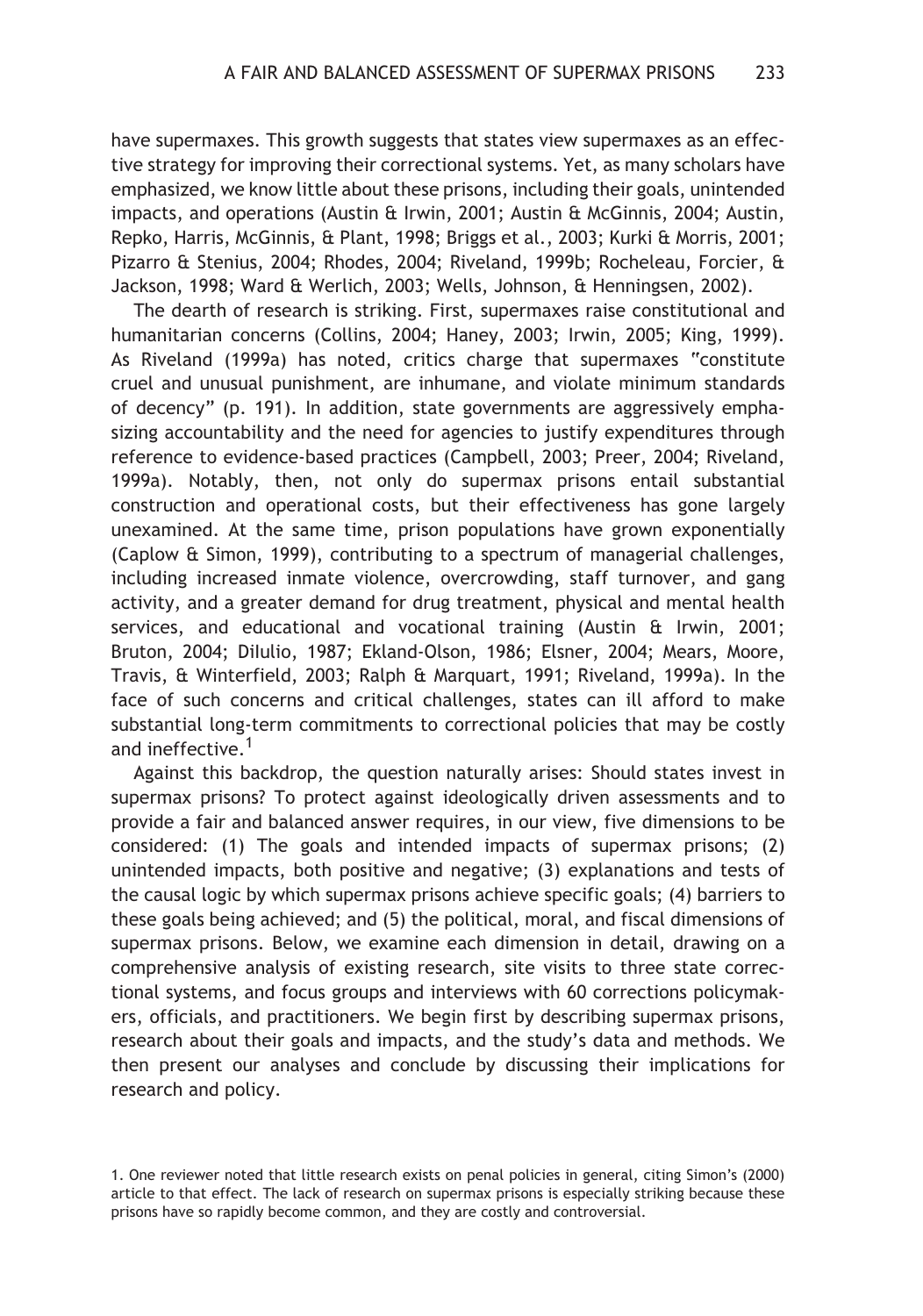## Background

Investment in supermax prisons is one of the most prominent trends in corrections. Twenty years ago, no states had supermaxes; today, over 40 of them do (Mears, 2005), collectively holding close to 2 percent of all state and federal inmates serving one or more years (King, 1999). But what is a supermax? There is, in fact, no widely agreed-upon definition. Some states call their facilities "supermax prisons" when outside observers would not, and some eschew the supermax terminology even though others would apply it (King, 1999). Such differences should not, however, obscure the trend towards investing in specialized housing with security measures that significantly exceed those of maximum security prisons or traditional segregation cells (National Institute of Corrections, 1997, p. 1; see also Henningsen, Johnson, & Wells, 1999; Riveland, 1999b). Not only do they incarcerate inmates in single-cell confinement for up to 23 hours per day, but they have substantially higher staff-to-prisoner ratios than most other prisons, offer few, if any, programs to prisoners, restrain prisoners with handcuffs during any out-of-cell movement, permit few, and only non-contact, visits, and typically are more technologically advanced than other prisons (Austin & McGinnis, 2004; Hershberger, 1998; Irwin, 2005; Kurki & Morris, 2001; Rhodes, 2004). Although states have always placed their most serious prisoners in one or two prisons, "seldom have those prisons operated on a total lockdown basis as normal routine. Even prisons designated as maximum security have generally allowed movement, inmate interaction, congregate programs, and work opportunities" (Riveland, 1999b, p. 5).

Several accounts suggest that the growth in supermax prisons emerged because of at least two factors—a general "get tough" orientation in criminal justice that characterized many of the policies pursued in the 1980s and 1990s, and a concern among corrections officials that prison disorder and violence were increasingly a problem (Riveland, 1999a; Toch, 2003). Modeled after federal prisons such as Alcatraz and the Marion, Illinois "control unit," supermax prisons seemed to be a promising solution. Ward and Werlich (2003) have noted, for example, that "when state prison wardens visited and observed the unprecedented degree of control the Marion staff had over prisoners, several commented they 'had died and gone to heaven'" (p. 58).

Yet, such accounts leave many questions largely unanswered. First, the precise goals and associated impacts of supermax prisons remain unclear. Many correctional department and research reports state that supermax prisons have been built to house the "worst of the worst" inmates. But this is a strategy, not a goal. That said, systemwide prison order and safety constitute prominent concerns linked to supermax prisons (Hershberger, 1998; Logan, 1993; Riveland, 1999b; Sheppard, Geiger, & Welborn, 1996). Other goals have been suggested, as well, including "normalizing" the prison system environment, managing gangs, and increasing public safety (Henningsen et al., 1999; National Institute of Corrections, 1997).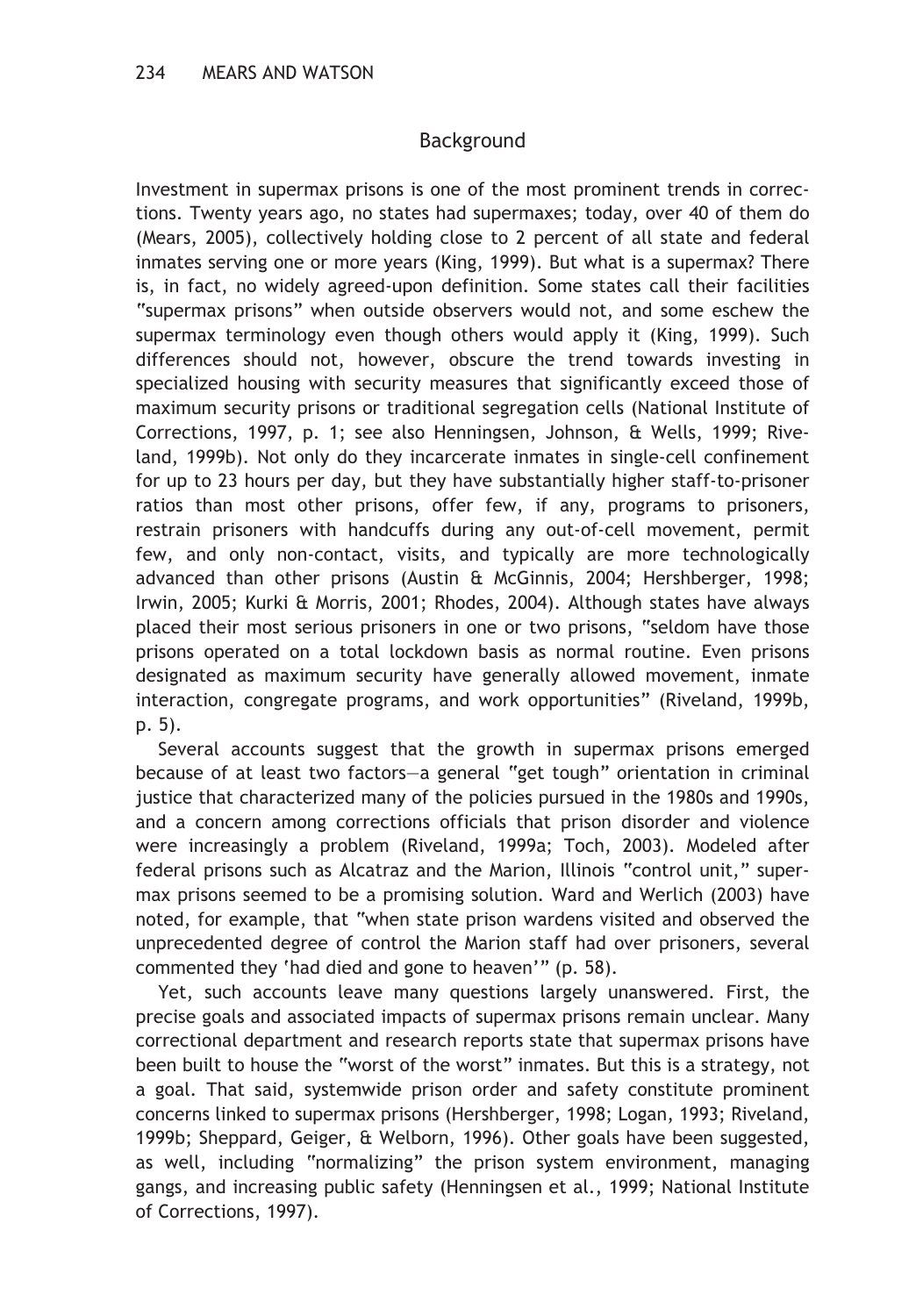How these goals ought to be assessed—what impacts are relevant—remains to be examined. For example, although prison safety can be measured by "common sense" indicators, such as staff and inmate assaults, operationalizing order, control, normalization, and other goals is difficult because of the lack of widely accepted and validated empirical measures (DiIulio, 1987; Sparks, Bottoms, & Hay, 1996). To illustrate, Ward and Werlich (2003) found that 16 percent of inmates released from a federal supermax facility returned to it from other prison facilities, and viewed this as evidence that the remaining 84 percent of the inmates improved their behavior upon release to the other facilities. However, whether that measure is a valid indicator of the success of supermaxes depends on the goals one associates with these prisons and whether it accurately reflects the behaviors of supermax inmates released to general population facilities.

Second, evidence suggests that supermax prisons contribute to unintended effects, such as increasing mental illness among supermax inmates and disorder in general population facilities (Haney, 2003; Irwin, 2005; Rhodes, 2004).<sup>2</sup> For example, Briggs et al. (2003) used an interrupted time-series analysis to examine changes in inmate-on-inmate and inmate-on-staff assaults, respectively, in four states. They found that the opening of supermax prisons had no effect on, and may have increased, systemwide violence, except in one state where a sustained decline in inmate-on-staff assaults occurred. Whether such effects are actually caused by supermaxes is unknown. The concern, however, is that collectively they may offset the benefits of supermaxes. On the other hand, there may be positive unintended effects that would help bolster the case for these prisons and that thus should be included in any balanced assessment.

Third, scant attention has been given to how supermax prisons achieve specific goals, thus undermining the plausibility of causal claims about the effectiveness of these prisons. How, for example, is concentration of the most disruptive and violent inmates supposed to reduce disorder? One possibility is that the inmates can no longer incite others. But does disorderly behavior typically arise that way? A large literature suggests not (Adams, 1992; Sparks et al., 1996). Perhaps supermax prisons create a general deterrent effect. Inmates may fear placement in a supermax and so behave better than they would if this threat did not exist. But the effect assumes that supermaxes are viewed by inmates as punitive and that severe sanctions actually deter. Other mechanisms, such as incapacitation, could be posited, but the point is that without a clear causal model, researchers cannot easily develop theories and test hypotheses about how supermaxes produce particular effects. Articulating these links is critical, however, for policy, not just theory. If, for example,

<sup>2.</sup> Ward and Werlich (2003) found that fewer than 10 percent of inmates in Alcatraz were "clinically diagnosed as manifesting evidence of psychosis" and suggest that "most of the men … were able to survive their years in supermaximum custody without suffering psychological damage serious enough that they could not adjust to life in other prisons or in the free world after release, as measured by prison conduct, parole supervision and arrest records" (p. 65). Their findings suggest that supermaxes do not create or aggravate mental illness (cf. Haney, 2003).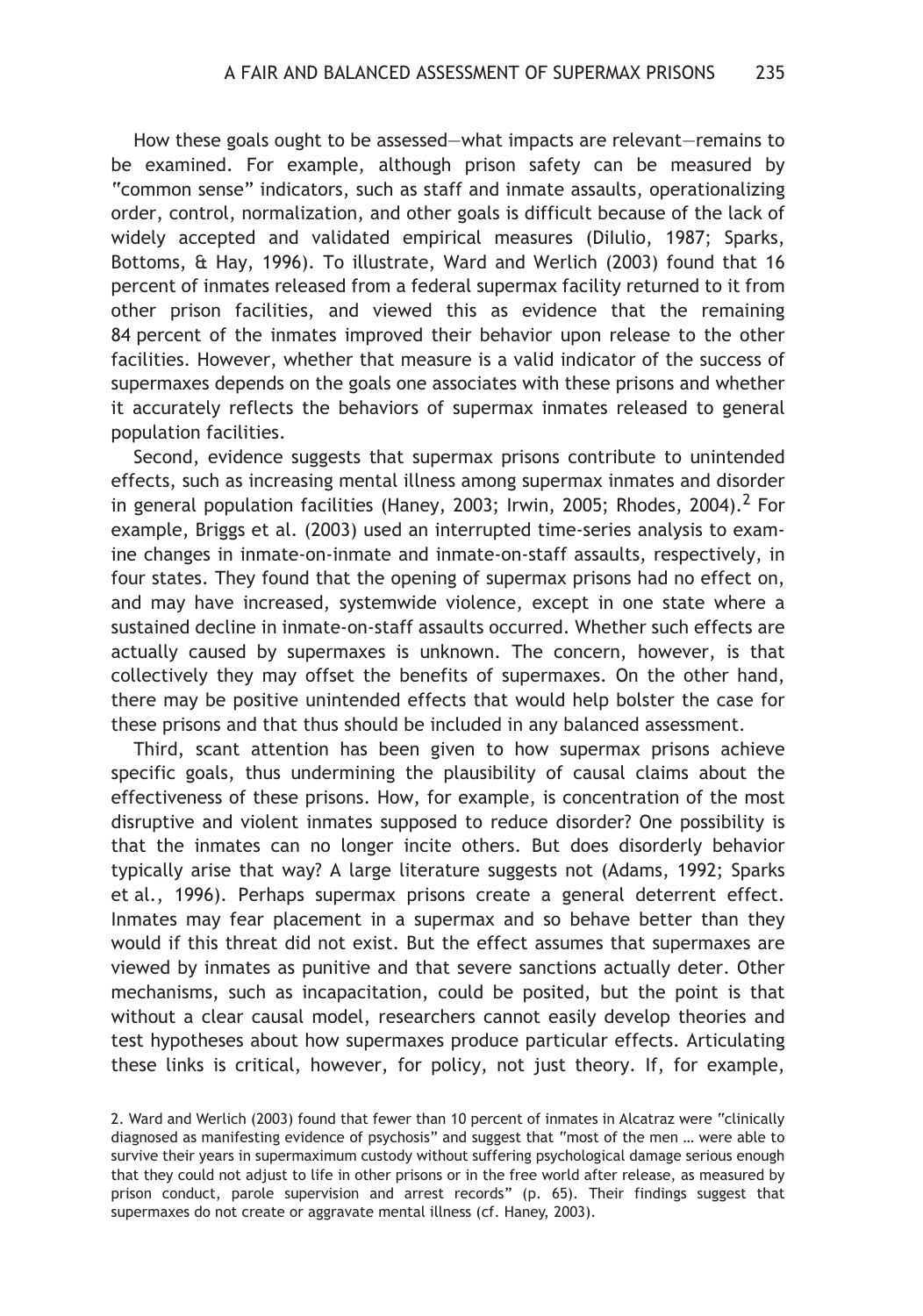supermaxes create order through deterrence, then conditions such as swift and certain placement could be emphasized to yield greater impacts.

Finally, there have been no systematic empirical accounts of supermax prisons along the dimensions above, and few attempts to factor in political, moral, and economic considerations relevant to assessing whether they should be built. The concern, then, is that decisions about whether to build or close supermaxes will rest primarily on ideological or personal views. Advocates, for example, can assume that supermaxes increase order, while opponents can assume that they increase mental illness. An additional concern is that researchers lack a systematic foundation for examining the diverse issues that supermax prisons raise. As a result, assessments about the wisdom of these investments are likely to be arbitrarily and perhaps unknowingly selective in their emphases, thus impeding productive discussions about the merits of these prisons. The goal of this paper is to promote more empirically based and balanced debates, and to highlight the opportunities for theoretical and empirical research.

## Data and Methods

For the analyses that follow, we collected and examined three sources of data. First, we undertook a comprehensive review of research, agency and legislative reports, and media accounts of supermax prisons. Second, we visited three states with supermaxes—one in the south, one in the mid-west, and one in the northeast—and conducted focus groups and interviews with corrections policymakers, officials, and practitioners (*n* = 39). Third, we interviewed, by telephone, similar individuals in eight other states from all regions of the country, and one former warden of a federal supermax (*n* = 21). In total, we interviewed 60 people.

Respondents in the site visit and telephone interviews included correctional staff at many organizational levels, allowing us to obtain a range of perspectives about supermaxes. These individuals included correctional system executives, supermax and maximum-security wardens, officers, program services and legal staff, budget officers, mental health professionals, and researchers, all uniquely situated to shed light on either the possible goals or systemwide operational effects of supermaxes. Each site visit involved in-person interviews, including 10 in one state, 11 in the second, and 18 in the third. These interviews typically occurred as a part of focus groups that lasted 1–2 hours. During each visit, we also interviewed state legislators (Democrats and Republicans) who sat on criminal justice committees. Their perspectives helped provide insight into the political dimensions of supermax prisons. The interviews generally were conducted in private in legislators' offices and lasted 15 minutes. Each telephone interview was approximately 20–30 minutes in duration.

Of the 60 people interviewed, 16 were corrections executives (i.e., directors or commissioners, or their deputies), 16 were wardens, 8 were members of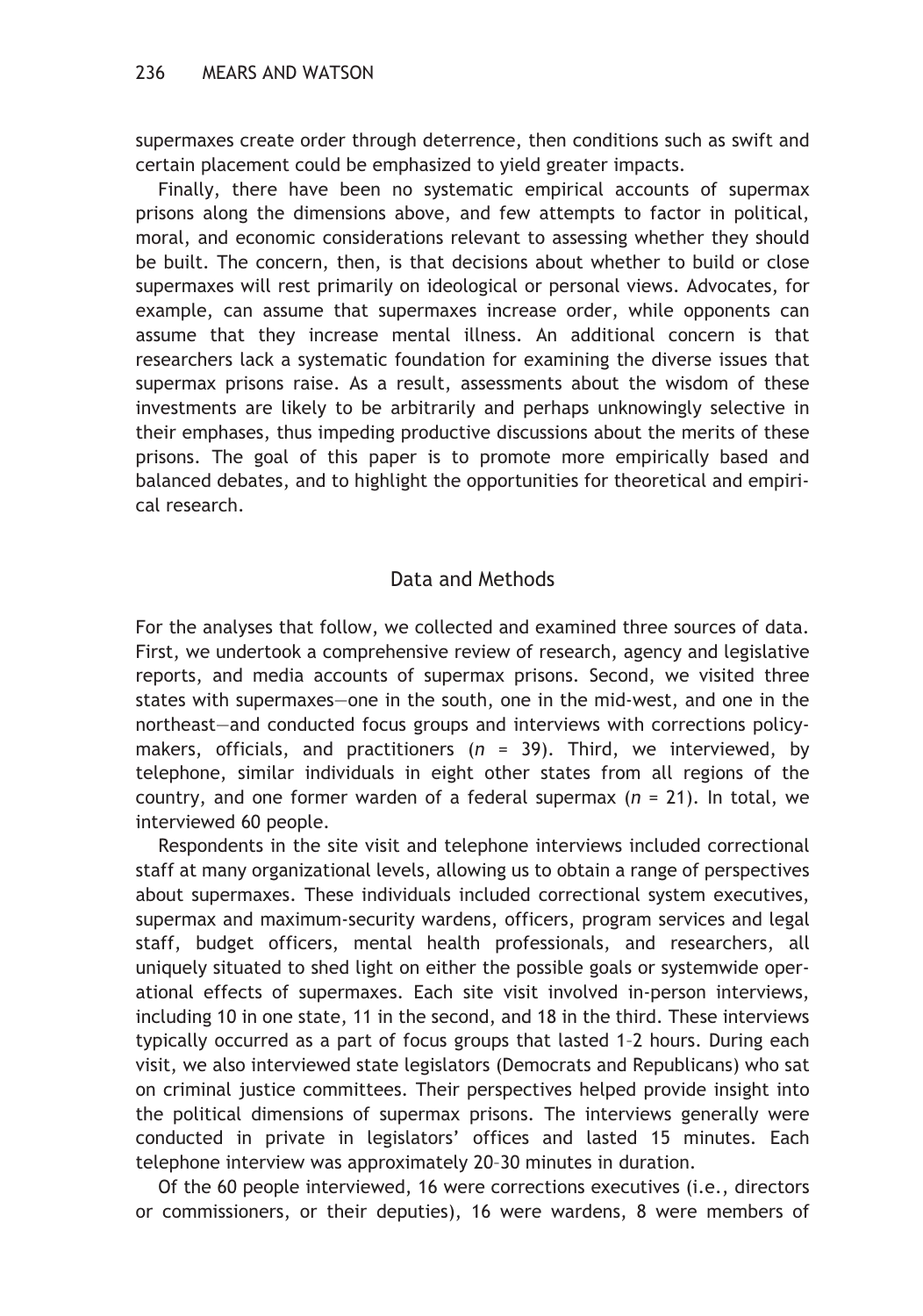state legislative criminal justice committees, and the remaining 20 were roughly evenly distributed across the range of other positions noted above. Many of the executives and wardens had held diverse positions in corrections that, in addition to their current jobs, informed their views.

Nine of the 60 individuals we interviewed were females. We did not systematically collect information on respondents' ages. However, because we purposely sought interviews with experience in the criminal justice system, the respondents typically were in their 40s and 50s. Also, we did not code the race or ethnicity of respondents in the in-person interviews, nor did we ask individuals with whom we conducted telephone interviews to report this information. Non-White respondents were, however, interviewed in several states. Extant theoretical and empirical research provides little basis for expecting that the responses to this study's particular questions would have varied along demographic lines, and our analyses suggested no insights or observations that appeared to be a function of respondents' demographic characteristics.

Using a pre-established protocol to guide the interview process,  $3$  respondents were asked to describe the goals and impacts of supermax prisons, how these were achieved, and potential alternatives to supermaxes. We also asked them to describe why their states built supermaxes, the defining characteristics and the operating policies and practices of these prisons, strategies for improving their effectiveness, and any cost–benefit studies with which they might be familiar. To obtain responses that were as candid as possible, we informed participants that their comments would be kept confidential. For some interviews, and consistent with recommended guidelines for conducting qualitative research (see, e.g., Caudle, 2004; Goldenkoff, 2004; Scheirer, 1994), we pursued certain avenues of inquiry based on the expertise of the respondent and the unique perspectives they offered. Legislators, for example, frequently were better able to speak to the official reasons given for building supermax prisons and some of the political dimensions associated with their construction. By

3. Specific questions that were used in the interview protocol included the following: (1) Please introduce yourself by telling us a bit about yourself, such as your title and responsibilities. (2) To start things off, I'm curious about what you'd say a supermax prison is–i.e., what are the characteristics that somehow differentiate a supermax prison from other types of correctional facilities, and what kind of inmates belong in them? (3) What are the goals of (your) supermax facilities? (4) What are the impacts of (your) supermax facilities? How do you know there have been these impacts? How large do you think each impact has been? How do you think supermax facilities caused each impact? Are there other groups, apart from supermax inmates and those you have identified to this point, who are affected by supermax facilities? (5) What do your state's supermax facilities do particularly well? (6) Have there been impacts of (your) supermax facilities that you did not anticipate or expect? (7) If money wasn't an issue, what changes would help improve the impacts of your supermax facilities? (8) Which goals and impacts do you think are most important to, and are the best measures for, assessing the effectiveness of (your) supermax prisons? (9) If you did not have supermax facilities, what alternatives might achieve similar goals or impacts? (10) Are you aware of any cost–benefit studies of supermax facilities in your state? If yes, who did the studies, and what were the main conclusions? If no, do you think a cost–benefit study would help and, if so, how? Who should be responsible for conducting a cost–benefit study in your state? (11) Are you aware of documents that would help us better understand supermax facilities in your state? Do you have copies of admissions/release criteria for your supermax facilities?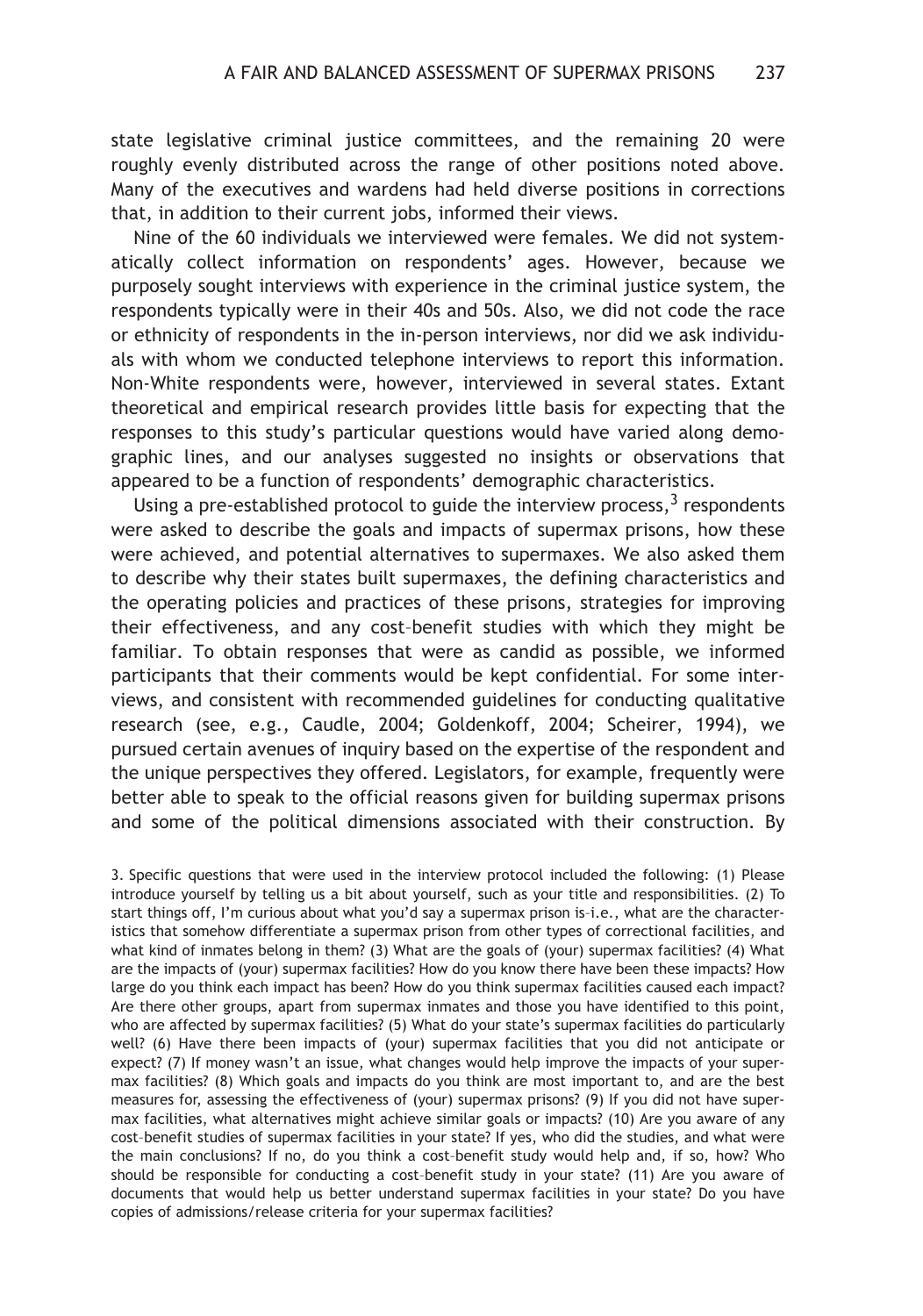contrast, supermax wardens were better situated than other respondents to discuss criteria for admission and release to their facilities.

In a policy situation as exists with supermax prisons, where little guidance exists about the range of possible goals and impacts and *how* these are achieved, qualitative research serves as an essential exploratory tool that can establish a foundation for guiding future efforts to systematically and empirically evaluate the policy (Babbie, 1995; Mohr, 1995; Rossi, Freeman, & Lipsey, 1999). In such endeavors, it generally is not appropriate to present statistics about how many respondents mentioned, say, a particular goal (Caudle, 2004). In our study, for example, we relied on open-ended questions. We did not, and could not, list every possible category and then seek a response for each. Indeed, the aim of the study was to use the focus groups and interviews (along with the review) to identify such dimensions so that future research would know what questions were relevant to ask (see Goldenkoff, 2004, p. 342). Further, since we relied on a convenience sample, using a snowball method of selection (Newcomer & Triplett, 2004)<sup>4</sup>, and not a random sample, any statistics would be potentially misleading or inaccurate as a basis for generalization (Feagin, Orum, & Sjoberg, 1991).

In short, given the goals of our study, we identified individuals who we felt would offer unique, insider perspectives on the five dimensions of our study. For example, senior corrections officials are well situated to discuss the "behind the scenes" reasons for the construction of supermax prisons, while wardens are uniquely positioned, because of their management responsibilities, to comment on the impacts that supermax prisons may have on their facilities. For example, some of the most frequently mentioned outcomes associated with supermaxes, such as improving systemwide prison order and safety, are those that are the responsibility of wardens and senior officials to achieve (Bruton, 2004; Knight, 2000). In addition, because supermaxes exist nationwide, we wanted to interview respondents from as many states as possible to ensure that we recorded most or all possible goals and impacts. This approach largely precluded interviewing inmates, given that gaining access to what, in human subjects review boards, are termed "vulnerable populations" involves overcoming substantial barriers (e.g., official permissions from each and every state where inmate interviews would occur, inmate permissions in advance of and at the time of interviews), to say nothing of the logistical challenges and costs of attempting in-person or telephone interviews with supermax inmates (who typically have minimal to no visiting and telephone privileges). Although excluding this group

<sup>4.</sup> After selecting specific states in which to conduct site visits, we compiled a list of individuals recommended to us as potential interview respondents. At the same time, we identified corrections officials, supermax wardens, and criminal justice legislative committee members in other states. We then conducted interviews with individuals on this list until we no longer heard new or different responses to our questions. After 60 interviews with respondents across 11 states, we judged that this process–when coupled with the comprehensive review of documents–was sufficient to have likely identified the bulk of potential impacts and issues relevant to providing balanced assessments of supermax prisons. It is not sufficient for assessing whether supermax prisons are actually effective.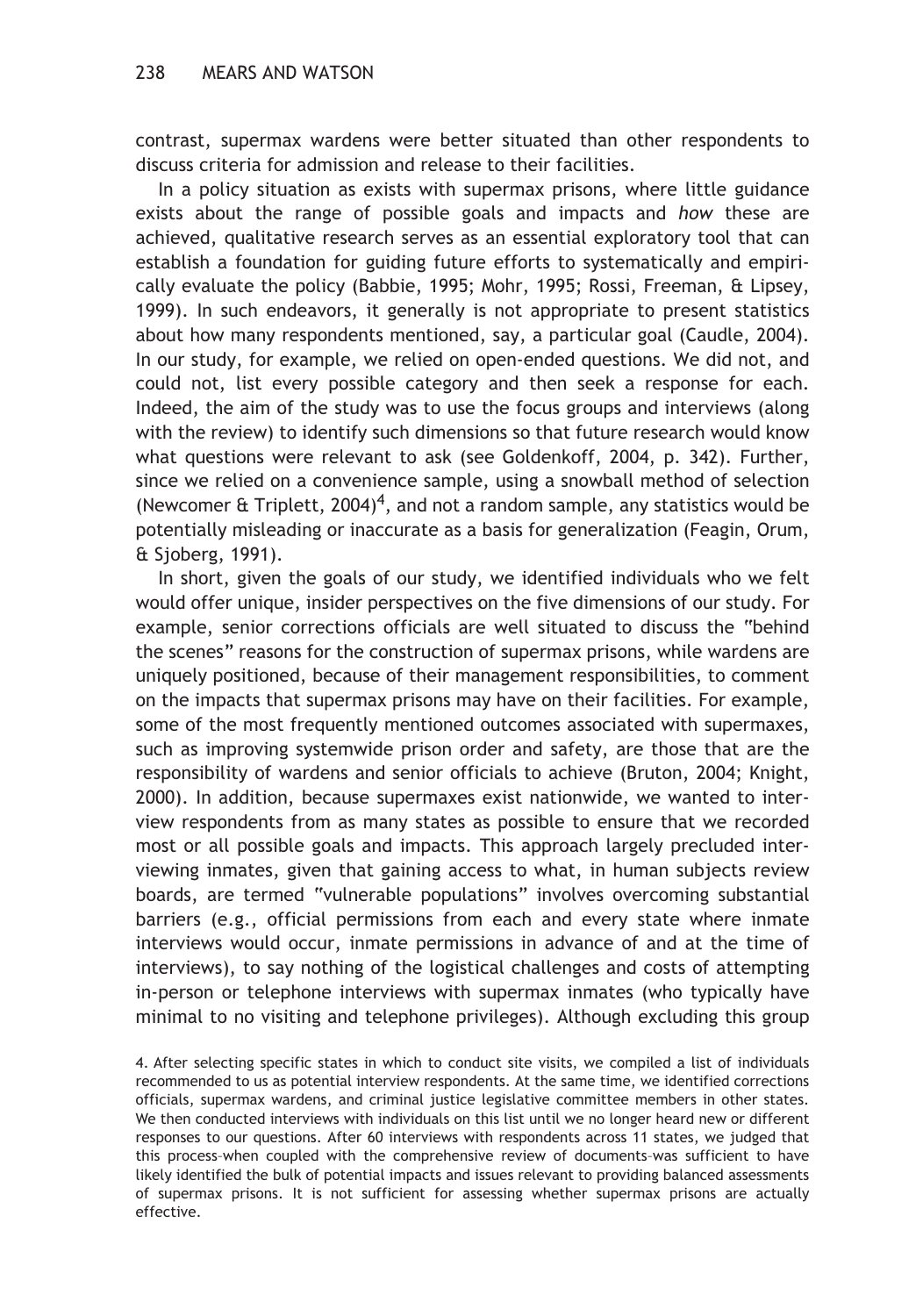from our interviews was unfortunate, we attempted to offset the omission by reviewing many documents that presented prisoners' perspectives, including summaries of inmate lawsuits and prison investigations, and research, such as the recent ethnography by Rhodes (2004) and other work that has entailed extensive interviews with inmates about their experiences in supermax confinement (e.g., Grassian, 1983; Haney & Lynch, 1997; Irwin, 2005; Kurki & Morris, 2001). This body of work provides a substantial foundation for identifying potential impacts on supermax inmates. By contrast, almost no studies have tapped into the experiences and views of corrections staff. Furthermore, although inmate views are important to examining the impacts of correctional policies, their views are by no means the only or most relevant ones. To illustrate, supermax inmate views' likely have little relevance for assessing the impact of supermaxes on systemwide levels of disorder and violence.<sup>5</sup>

Our analysis of the literature, site visits, and interviews focused on identifying—along the five dimensions of our study—potentially relevant considerations for creating a balanced assessment of supermax prisons. Our aim was not to determine which goals or impacts were perceived to be the most common or important, nor to establish whether specific accounts were accurate. Qualitative data typically are ill-suited to arrive at such assessments, which generally require quantitative data from random samples (Goldenkoff, 2004). Rather, we aimed to identify the full range of issues that future assessments should take into account (e.g., all possible goals and unintended impacts).<sup>6</sup> *Thus, the items listed in tables 1–4 and discussed below should not be assumed to be of equal relevance to assessments of supermax prisons.* Rather, they provide the foundation for guiding balanced assessments of the merits of supermax prisons. Empirical assessments would need to apply appropriate weightings, which may depend on the emphases in particular states. Having made this caveat, we should emphasize that in some instances, we indicate when we believe there is relatively clear consensus in the literature or the interviews about a particular

6. One concern with qualitative research involving contentious issues is the possibility that respondents will provide "official" or "on the record" responses. As with conventional surveys, this issue cannot always be avoided. We took several steps to address it: Promising confidentiality; asking probing questions; using humor to put respondents at ease; and interviewing individuals who represented a diverse range of occupations and life experiences (see Caudle, 2004; Rossi et al., 1999). Our assessment is that the responses we received were honest reports. First, with rare exception, respondents were keen to discuss supermaxes and often expressed surprise at the views they heard others express in, for example, focus groups. Second, respondents expressed a wide range of views, one sufficiently large to cast doubt on the possibility that a consistent "official" voice was being expressed. Third, almost all the respondents mentioned at least one or more negative aspects of supermax prisons, suggesting a departure from any "official" view.

<sup>5.</sup> One reviewer expressed surprise at this assessment, and suggested that inmate views, especially supermax inmate views, are the most important to obtain because it is these inmates who are most affected by supermaxes. As we emphasize throughout this paper, assessment of supermax prisons should be based on their goals and unintended impacts. If supermax prisons exist solely to improve systemwide order and safety, then supermax inmate views matter little. However, their views do matter substantially when discussing potential unintended impacts. In these cases, we have drawn on a number of extremely extensive ethnographic accounts of supermax inmates and their experiences, as well as research on extended solitary confinement.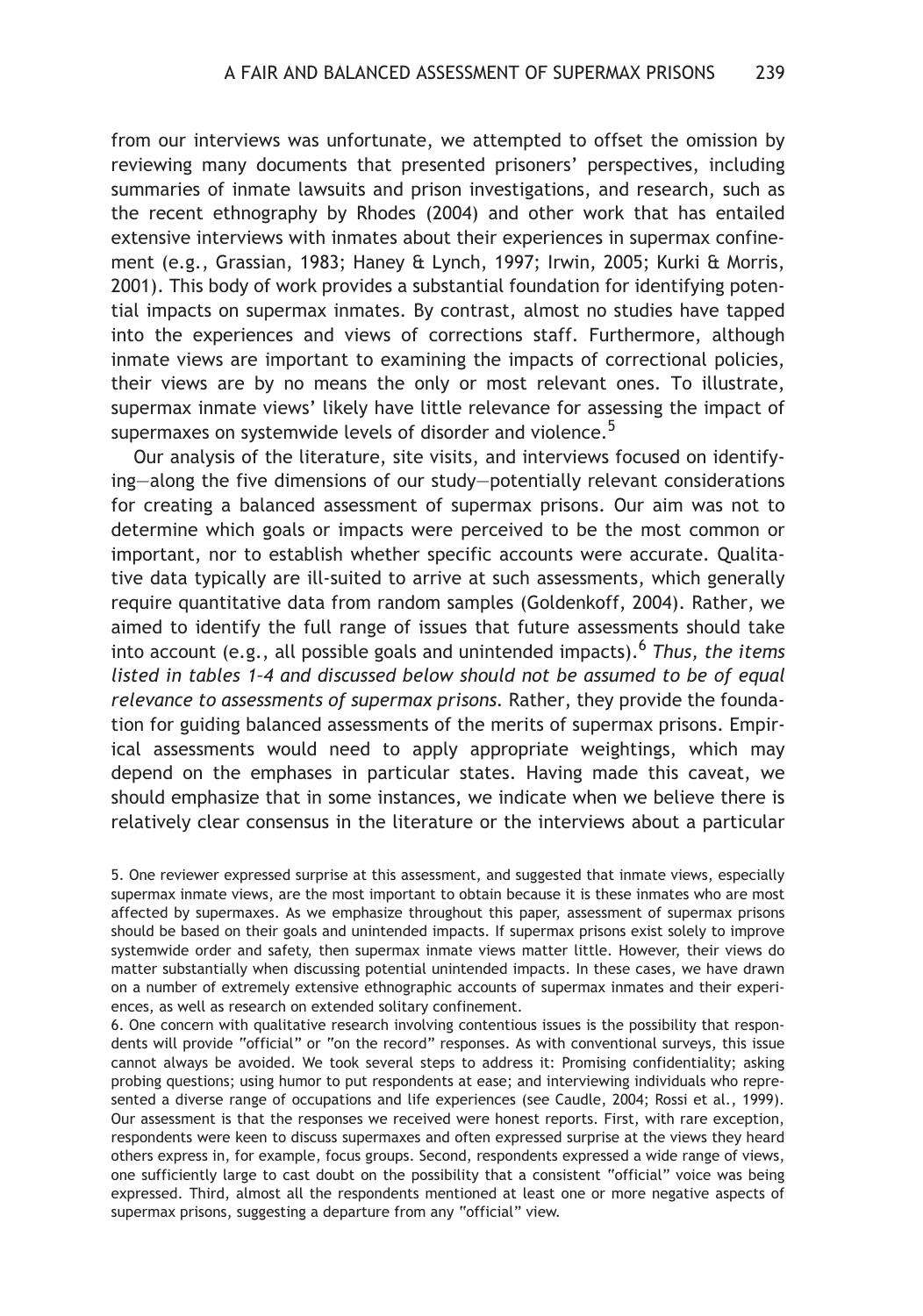issue. Even in these instances, however, caution should be exercised given that neither the existing literature nor the interviews may accurately reflect the universe of views about supermax prisons.

Although qualitative research does not involve the use of random samples, it can be fruitful to explore whether some groups provide different insights than others. By and large, we found little evidence of variation, save that individuals sometimes emphasized particular issues related to their occupational position. General counsels for prison systems, for example, tended to focus on lawsuits. Yet, they also raised many other points not obviously linked to their occupation. Perhaps one of the most interesting issues to investigate would be whether states differ from one another or the federal system in their responses to the dimensions we examined. We could discern no obvious differences from our review of the literature, and the people we interviewed with knowledge of state and federal systems did not highlight any notable differences either. Clearly, some states emphasize certain goals more than others. But here, again, future studies using random samples would be better suited to such assessments.

The analytic strategy we adopted accords with those recommended for exploratory qualitative studies (see, e.g., Caudle, 2004; Mohr, 1995). Specifically, after each focus group and interview, we transcribed our notes and identified themes that emerged. For example, we reviewed each respondent's comments about potential goals and added new ones to a master list of goals. Similarly, all identified unintended effects were added to a list. By the time we concluded the interviews, few additional insights were being offered to add to the lists, suggesting that we had largely identified the range of considerations relevant to an assessment of supermax prisons. A similar approach was used prior to the visits and interviews to code the information from the documents, reports, and articles that we reviewed. All findings then were categorized into a matrix according to (1) the key populations affected (e.g., prisoners, correction officers, policymakers, communities, businesses, and residents), (2) the goals involved, and (3) whether specific impacts were positive and intended, positive and unintended, or negative (and thus presumably unintended). The dimensions in the matrix emerged from our initial review, which suggested that different populations might be affected in different ways by supermax prisons. We also described the causal logic associated with specific goals, and when none was provided in the literature or interviews, we speculated about potentially plausible mechanisms. Separately, we created lists of potential barriers to the success of supermax prisons, and political, moral, and fiscal dimensions that might bear on assessing the effectiveness of these prisons.

For this study, we defined a goal as the intended purpose of a supermax and an impact as the more specific measure or manifestation of that goal. For example, a goal of supermax prisons may be to increase public safety. The intended impacts of that goal may include reducing prisoner escapes and recidivism. *It should be emphasized that identifying the specific impacts that could or should serve as measures of goals is critical to evaluating a policy by helping to minimize the possibility that inappropriate or misleading measures are used* (Rossi et al., 1999).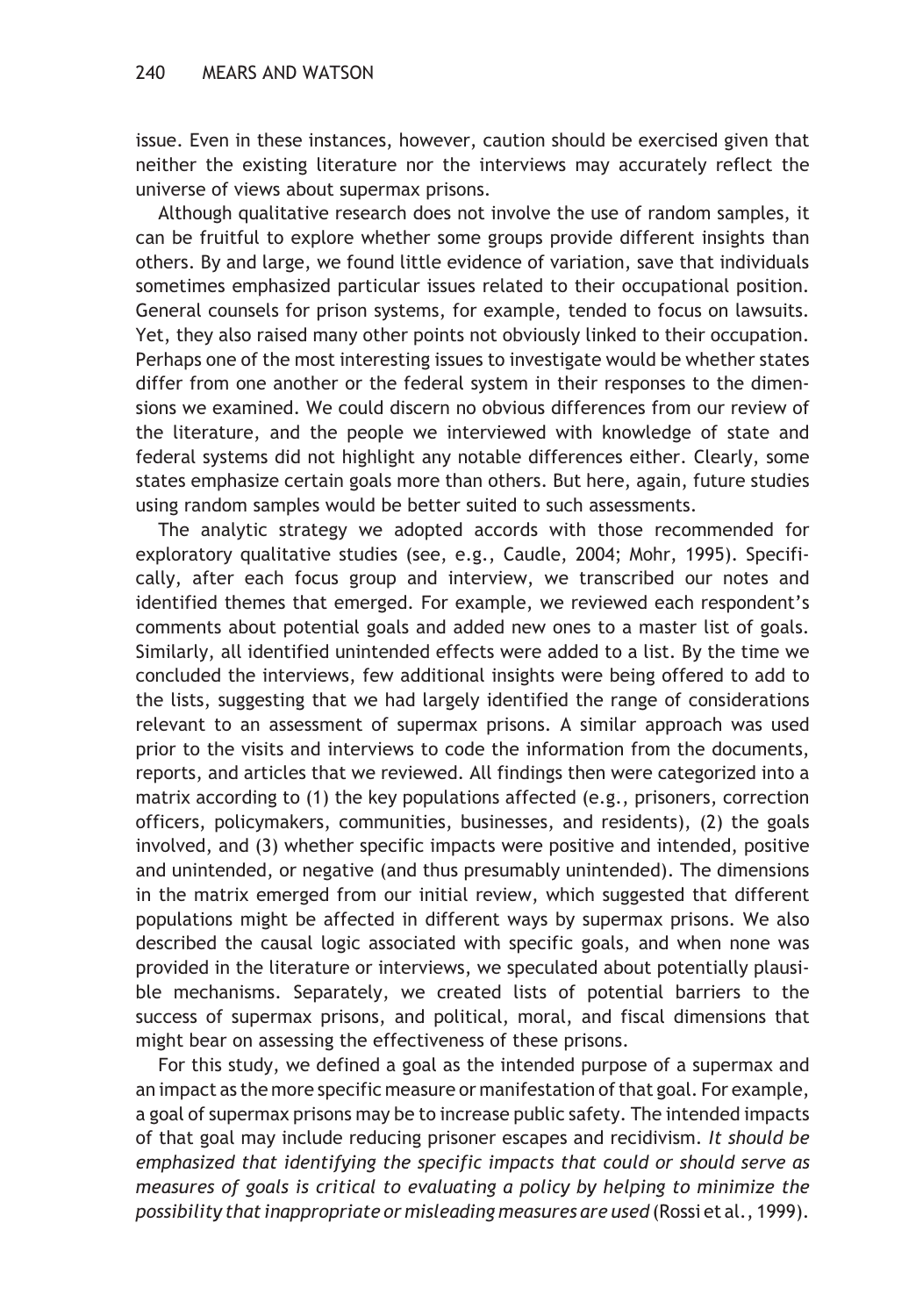We asked respondents to provide their own definitions of supermaxes. In general, they identified dimensions suggested in the literature, including the concentration of particular types of inmates for indefinite periods of time in the equivalent of a permanent lock-down mode. Several emphasized that in their view, supermax prisons are simply the concentration of the segregation cells that typically are dispersed throughout prison systems. With rare exception, respondents stressed that supermaxes differ markedly from most maximum security prison operations in the greater level of restrictions, such as the movement only with handcuffs and several officers, limited visitation and programming, and lack of congregate activity. We did not ask respondents to identify how exactly their supermaxes differed from those in other states. However, based on our site visits, as well as King's (1999) analysis, it is evident that supermaxes can vary along several dimensions, including whether they operate as standalone units or as a part of other facilities, their architectural design, and the types of inmates they house.

## The Goals and Intended Impacts of Supermax Prisons

Table 1 summarizes the goals of supermax prisons, and potential impacts associated with these goals, identified in our study. *Increasing prison safety* is one of the most widely cited goals in the literature (Riveland, 1999b, p. 1; see also Briggs et al., 2003; Hershberger, 1998; Johnson, 2002; Pizarro & Stenius, 2004; Sheppard et al., 1996; Ward, 1995). For example, two-thirds (36) of departments of corrections in a National Institute of Corrections (1997) survey considered management of violent inmates a main reason for creating supermax prisons. As one respondent in our study explained, "by locking up the riskiest inmates, there is greater safety in the prison environment. This is the most general reason for having these types of units". Other respondents said that supermax prisons contribute to a sense of safety. An administrator explained, "It makes staff feel that we're providing them a safer environment in which to work. The riot made them think about safety a lot." Several respondents linked staff safety concerns to a specific violent incident, such as a riot or murder, that preceded construction of a supermax.

Table 1 lists several impacts that the literature and our interviews indicated might be viewed as measures of prison safety, including fewer murders, assaults, and riots, and an increased sense of safety among staff and inmates systemwide. Depending on one's definition of safety and the actual effects of supermax prisons, it is conceivable that some of these impacts might occur, while others might not. For example, assaults might remain unchanged, and riots might decline, or inmate-on-inmate assaults might decrease while inmateon-staff assaults increase.

*Increasing systemwide prison order and control of prisoners* is also a commonly cited goal of supermax prisons (Kurki & Morris, 2001, pp. 416–417; see also Franklin, 1998; Hershberger, 1998; Riveland, 1999b), and, like safety, it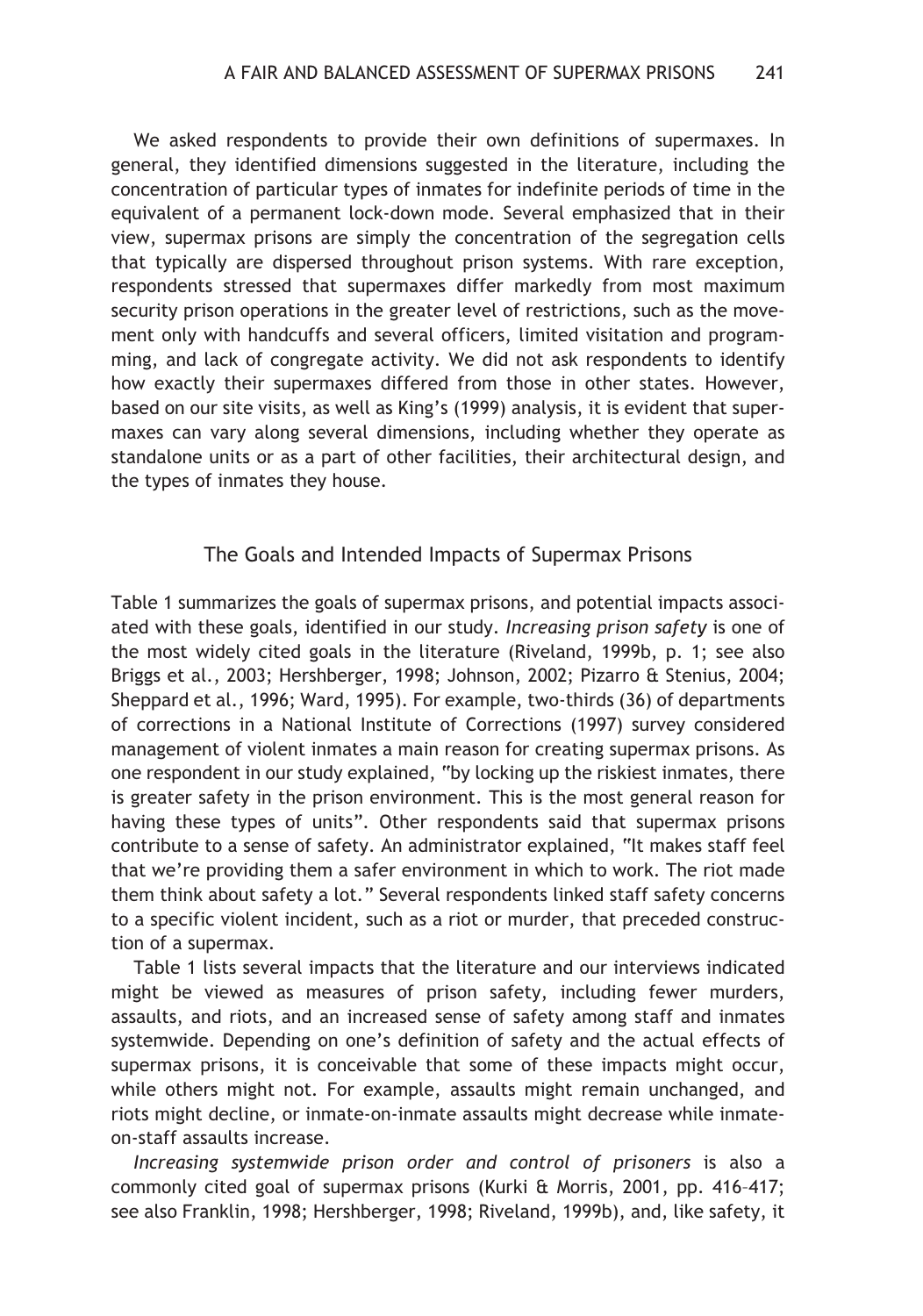## 242 MEARS AND WATSON

#### **Table 1** Goals and intended impacts associated with supermax prison goals

#### *Increase prison safety*

- Fewer murders of staff and prisoners
- Fewer assaults on staff and prisoners
- Fewer riots
- Less concern and fear among inmates and staff about threats to personal safety

#### *Increase systemwide prison order and control of prisoners*

- Greater compliance with rules by prisoners
- Greater and more consistent fulfillment of daily routines and obligations by prisoners
- Fewer disruptions and outbursts
- Fewer lockdowns in general population prisons
- Fewer use of force incidents by staff
- Fewer warning shots fired by staff

#### *Improve supermax prisoners' behavior*

- More successful reintegration of supermax inmates into other prisons and society
- Greater rule compliance following release from supermax prison
- Less violence following release from supermax prison
- Fewer returns to supermax prisons

#### *Reduce the influence of gangs*

- Less gang involvement
- Less intimidation by gang members of fellow prisoners
- Less drug trafficking

#### *Punish violent and disruptive prisoners*

- Increase level of punishment for violent and disruptive inmates
- Increase perceived level of punishment among violent and disruptive inmates

#### *Increase public safety*

- Fewer escape attempts
- Fewer successful escapes
- Lower recidivism rates among supermax and general population prisoners
- Less crime
- Less fear of crime among residents

#### *Improve operational efficiencies*

- Reduce delays for prisoners awaiting placement into some type of segregation
- Reduce costs by operating fewer segregation cells and blocks in different facilities
- Reduce staff time devoted to transporting prisoners from facility to facility

was mentioned by two-thirds of the departments of corrections in the National Institute of Corrections (1997) survey. Interestingly, though, there remains little agreement in the literature regarding definitions of these two concepts (Logan, 1993; Sparks et al., 1996). During interviews, the meaning of the terms sometimes seemed interchangeable. In general, practitioners appear to view order much like one might view it in a classroom—namely, as consistent adherence to rules and procedures and fulfillment of daily routines and obligations. By contrast, control typically appears to suggest the ability to manage specific inmates (e.g., "seriously disruptive" inmates—National Institute of Corrections, 1997, p. 3) and, in particular, to prevent them from committing unsafe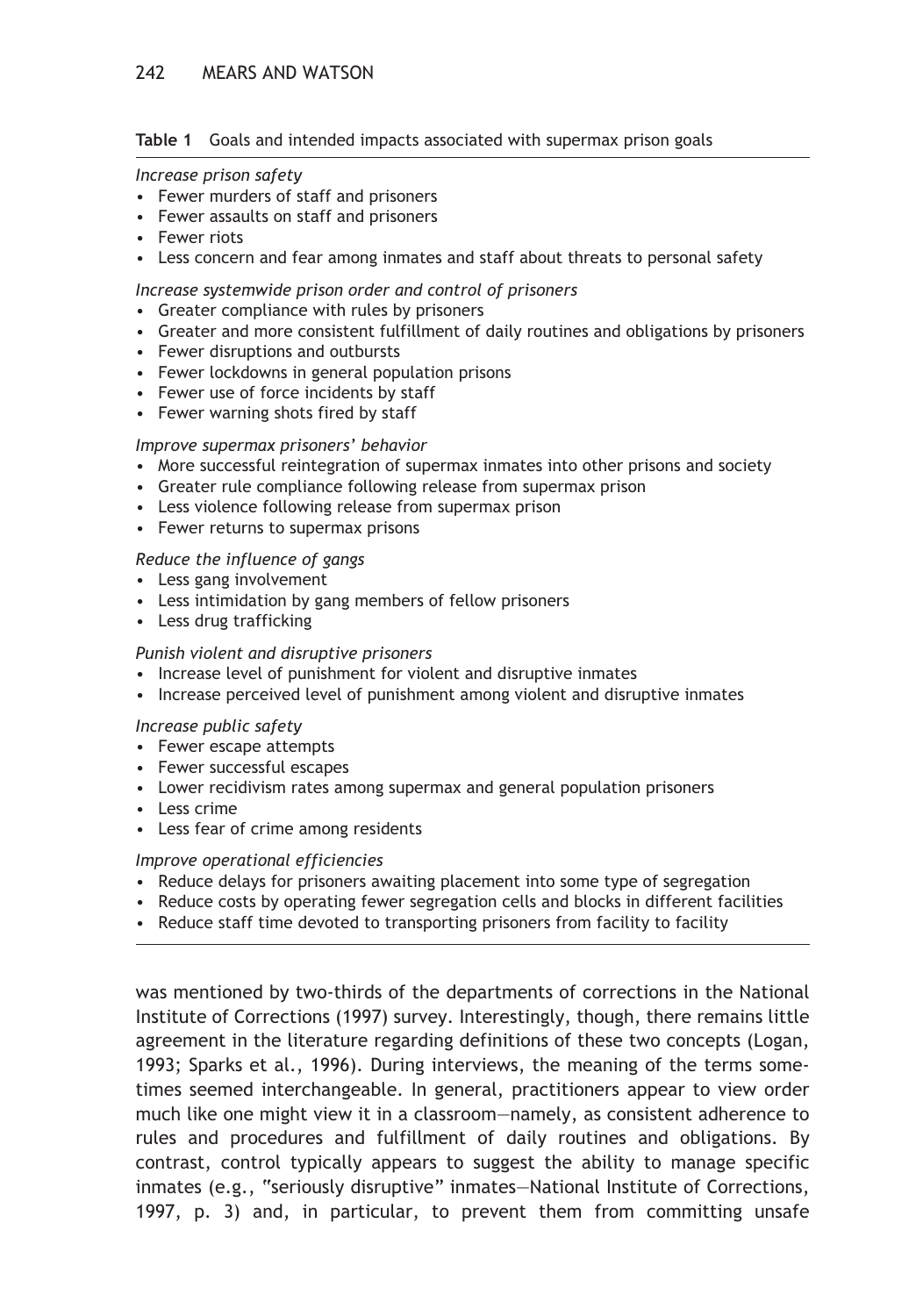behaviors or from instigating others (Stickrath & Bucholtz, 2003). Conceptually, the two may be viewed as sequentially ordered: Supermax prisons may serve to control certain inmates, in turn creating greater order.

Examples of impacts that might be used to measure either order or control include the extent to which prisoners comply with rules (e.g., number of infractions and disruptions) and fulfill daily routines and obligations. Other impacts may include fewer lockdowns, use-of-force incidents, and warning shots fired by staff. (Within a supermax, the extent of order and control may be reflected in the physical requirements of staff. For example, one prison administrator explained, "The rule of thumb is that hundred-pound women should be able to run a supermax.")

Without a clear definition or guidance from theory about appropriate measures, selecting any particular impact or measure can involve a certain level of arbitrariness. For example, DiIulio (1987) has defined "order" as the "absence of individual or group misconduct that threatens the safety of others" (p. 11). Under this definition, one likely would not include program participation. Yet active involvement in programs and expected routines would seem to capture, at least in part, everyday notions of "order." Here, then, as with all of the impacts listed in Table 1, we have provided examples that illustrate some of the impacts that research and our interviews suggested. A fuller account of potential measures of order and control, as well as of the other goals discussed here, can be found in Burt (1981) and Logan (1993).

Another cited supermax goal is to *improve the behavior of violent and disruptive prisoners* (Atherton, 2001, p. 100). One respondent explained, "The prisoner is here because of how [he] behaved in the past. The goal is that [inmates] change their behavior to return to the general population and improve their behavior following their return." Corrections staff in several prisons reported that behavior modification was a critical measure of supermax prisons' success. Short- and long-term specific impacts were mentioned in association with this goal, including improved reintegration into general population prisons and the community, greater rule compliance while in other prisons, and reduced levels of violent activity. Some respondents viewed rates of return to supermax confinement as a key measure of improved behavior (Preer, 2004; Ward & Werlich, 2003), even though no obvious basis of comparison exists, and factors such as limited capacity might influence whether ex-supermax inmates return to a supermax.

Supermax prisons also are associated with the goal of *reducing gang influence* (Austin et al., 1998; Pizarro & Stenius, 2004). The goal stems in part from concerns that the power of gangs in American corrections has increased in recent decades (Riveland, 1999b), and that they operate with impunity, killing staff and inmates alike (Grann, 2004). Support for this goal is relatively widespread: In the National Institute of Corrections' (1997) study, 17 departments of corrections reported that managing "gang activists" was a primary reason for having a supermax (p. 3). This view was echoed by several respondents, who explained that supermax prisons allow administrators to proactively reduce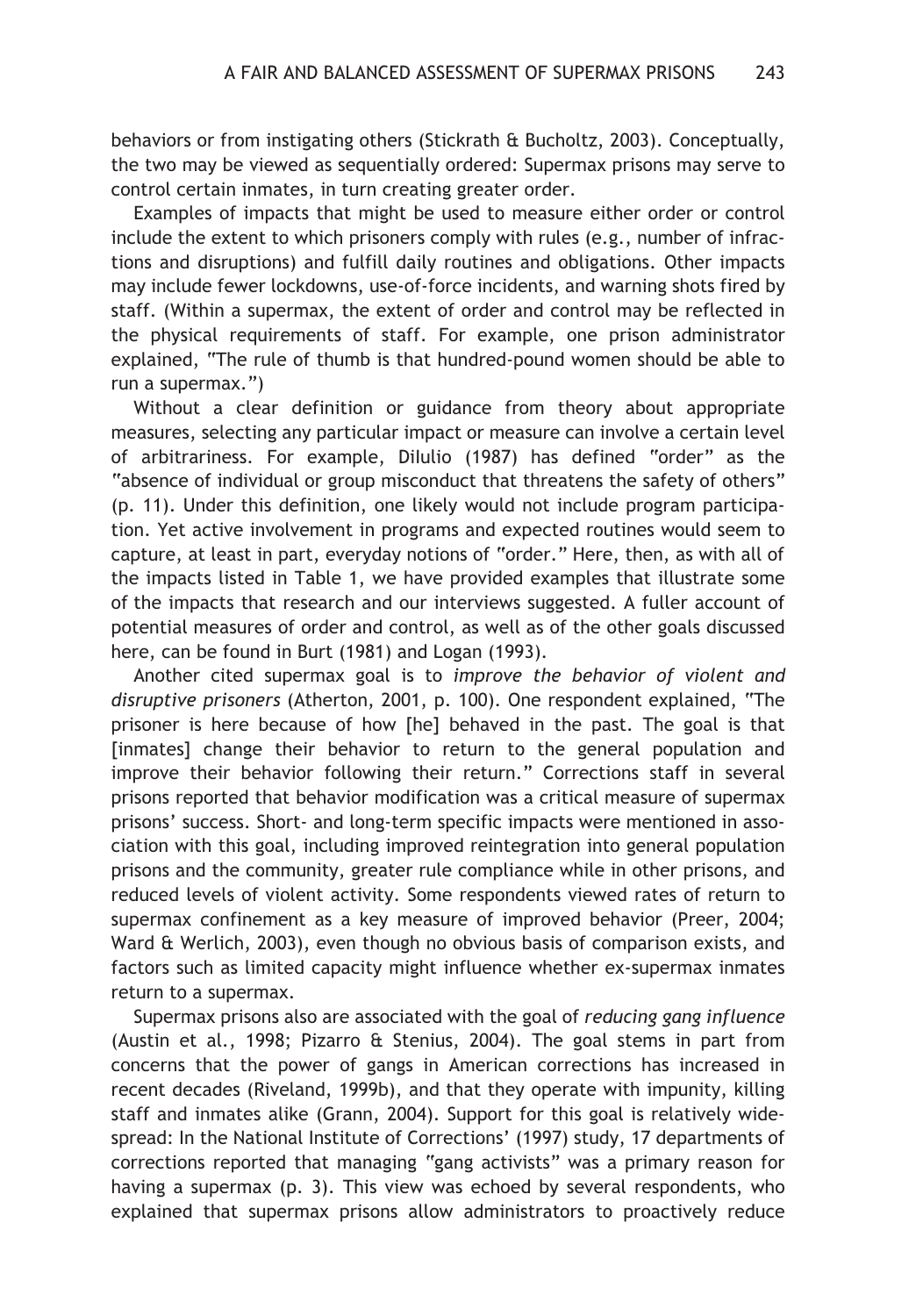gang activity by targeting leaders. To the extent that these prisons affect gang influence, relevant impacts might include the extent of systemwide gang membership and activities, such as gang-initiated murders and assaults and distribution of drugs.

*Punishment* of violent and disruptive prisoners is mentioned as a goal of some supermax prisons (Ohio Department of Rehabilitation and Correction, 1998, p. 1). Some states, like Texas, explicitly disavow this goal and prohibit the use of supermaxes for punishment (Texas Department of Criminal Justice, 2002, p. 1). In these cases, it is, of course, still possible that inmates view supermax restrictions as punishment. But whether supermax restrictions or conditions of confinement constitute punishment, or increased punishment over other forms of incarceration, remains open to debate. Clearly, and as several respondents noted, not all inmates experience supermax confinement similarly (Lovell, Cloyes, Allen, & Rhodes, 2000). And we know that, in general, perceptions of sanction severity can vary across different populations (Akers & Sellers, 2004). At a minimum, then, studies would want to include measures of the perceptions supermax inmates have about their experiences in supermax confinement, and the extent to which they view such confinement as more or less punishment than other forms of incarceration.

*Increasing public safety* is yet another goal that some respondents, including wardens, corrections officials, and policymakers, mentioned. One legislator emphasized, for example, that, if asked about whether the state's supermax prison is "working," the public would respond affirmatively, pointing to the prison's low escape rate. As a commonly studied criminal justice outcome, public safety is, of course, associated with other potential impacts, including not only reduced prison escape attempts, but also fewer successful escapes, lower recidivism rates among ex-prisoners, lower crime rates in society, and less fear of crime among citizens.

Finally, some accounts suggest that a goal of supermax prisons is to *improve the efficiency of correctional system operations* (Florida Corrections Commission, 2000; Hershberger, 1998). The increased efficiency reflects the advantages of centralized administration, in this case the concentration of certain inmates in one place. For example, fewer staff must develop specialized skills for working with especially violent inmates. Rules and policies can be more consistently implemented and monitored. And economies of scale may emerge—rather than many prisons building similar high-security cells and purchasing similar equipment, one prison can serve as the single repository of such cells and technology. In turn, general population prisons may be freed to manage their inmates with fewer staff, to operate more frequently under nonlockdown conditions, and to ease restrictions on prisoners' access to programs and services. Impacts associated with operational efficiencies can, we were told, include reduced wait-times for placing inmates in segregation, costs associated with operating fewer segregation cells across a large number of facilities, and staff time devoted to transporting prisoners from one facility to another.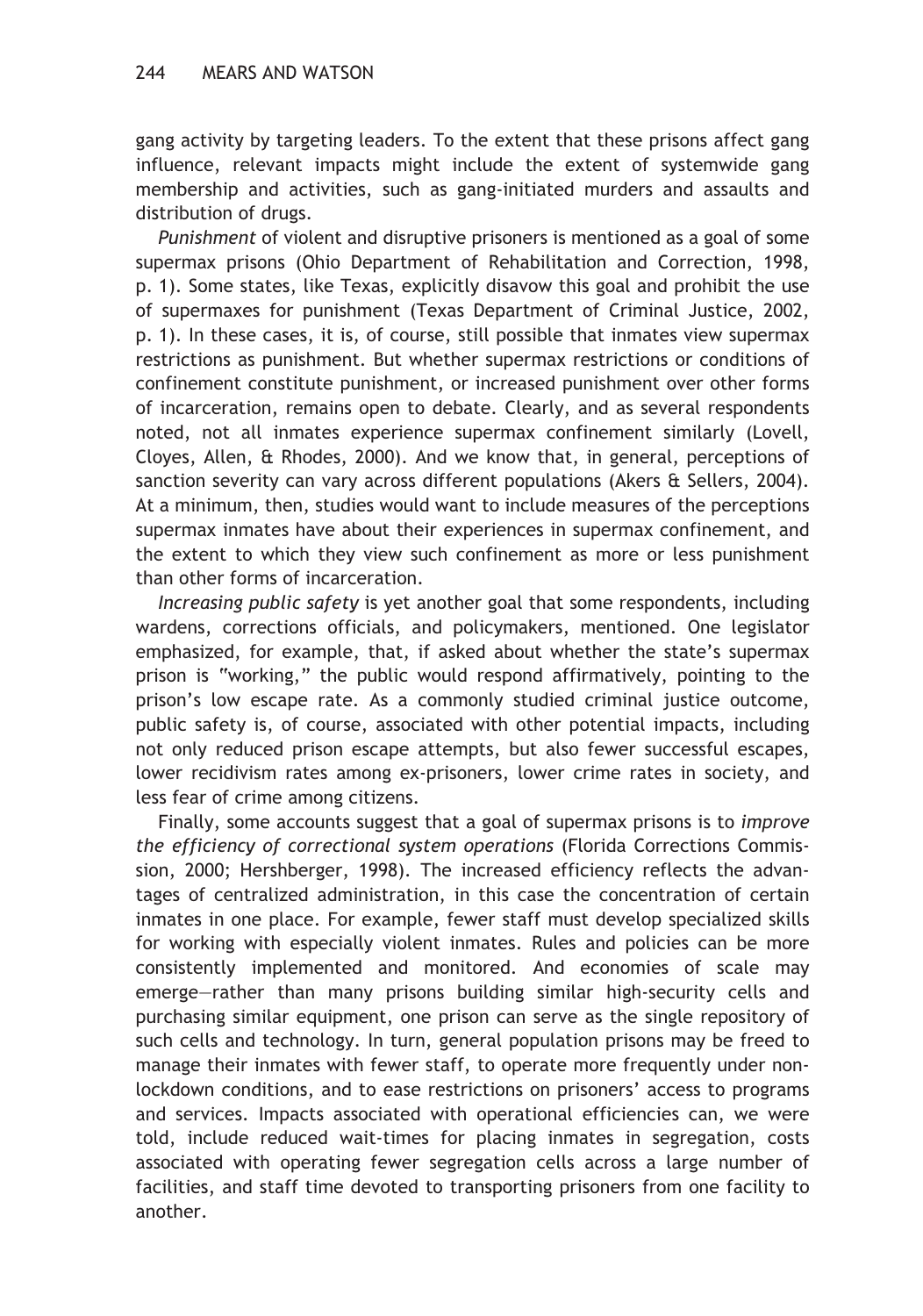#### **Table 2** Unintended positive impacts of supermax prisons

#### *General population prisons*

- Improve living conditions and outcomes for general population prisoners
- Improve work conditions for staff and reduce staff stress and turnover
- Improve public and political support and financial standing of departments of corrections

#### *Supermax prisons*

- Improve quality of life and prosocial outcomes among supermax prisoners
- Improve mental health outcomes among supermax prisoners and protect the mentally ill
- Improve work conditions for staff and reduce staff stress and turnover

## *State and local community (residents, businesses, and government)*

- Increase local economies (e.g., jobs and business development)
- Improve policymakers' standing with the public by appearing tough on crime
- Assist with prosecutorial efforts

## The Unintended Impacts of Supermax Prisons

In our analyses of the literature, site visits, and interviews, a range of potential unintended impacts of supermax prisons emerged. Some are positive (see Table 2), and some are negative (see Table 3). Below, we summarize, by three units of analysis—general population prisons, supermax prisons, and state and local communities—some of the most prominent impacts we discovered, underscoring in the text those that appear in tables 2 and 3. The negative impacts consist of outcomes that are the opposite of what supermax prisons were designed to achieve (e.g., decreasing rather than increasing prison order) or that have little bearing on the goals of supermax prisons but nonetheless constitute a harm to one or more populations. We do not know the prevalence or magnitude of any of these impacts, only that they may exist.

## Unintended Positive Impacts

*General population prisons. Supermax prisons may improve the living conditions and thus outcomes of general population prisoners*. As Boin (2001) has emphasized, "[many general population prisoners] suffer from constraints designed for individual problem cases" (p. 337). One prison administrator we interviewed described the effects of such cases:

Lockdowns are ordered when there is violence or the threat of violence. There is no movement and no programming, education, or services. Inmates become agitated. It puts stress on the staff because they had to take on the inmates' work details. At one maximum-security prison, there were over 200 lockdown days per year just prior to opening the supermax. The number of lockdown days systemwide then decreased.

Another respondent stated more succinctly, "An inmate is not going to attend school if he's afraid of getting a shank in his back." In short, removing violent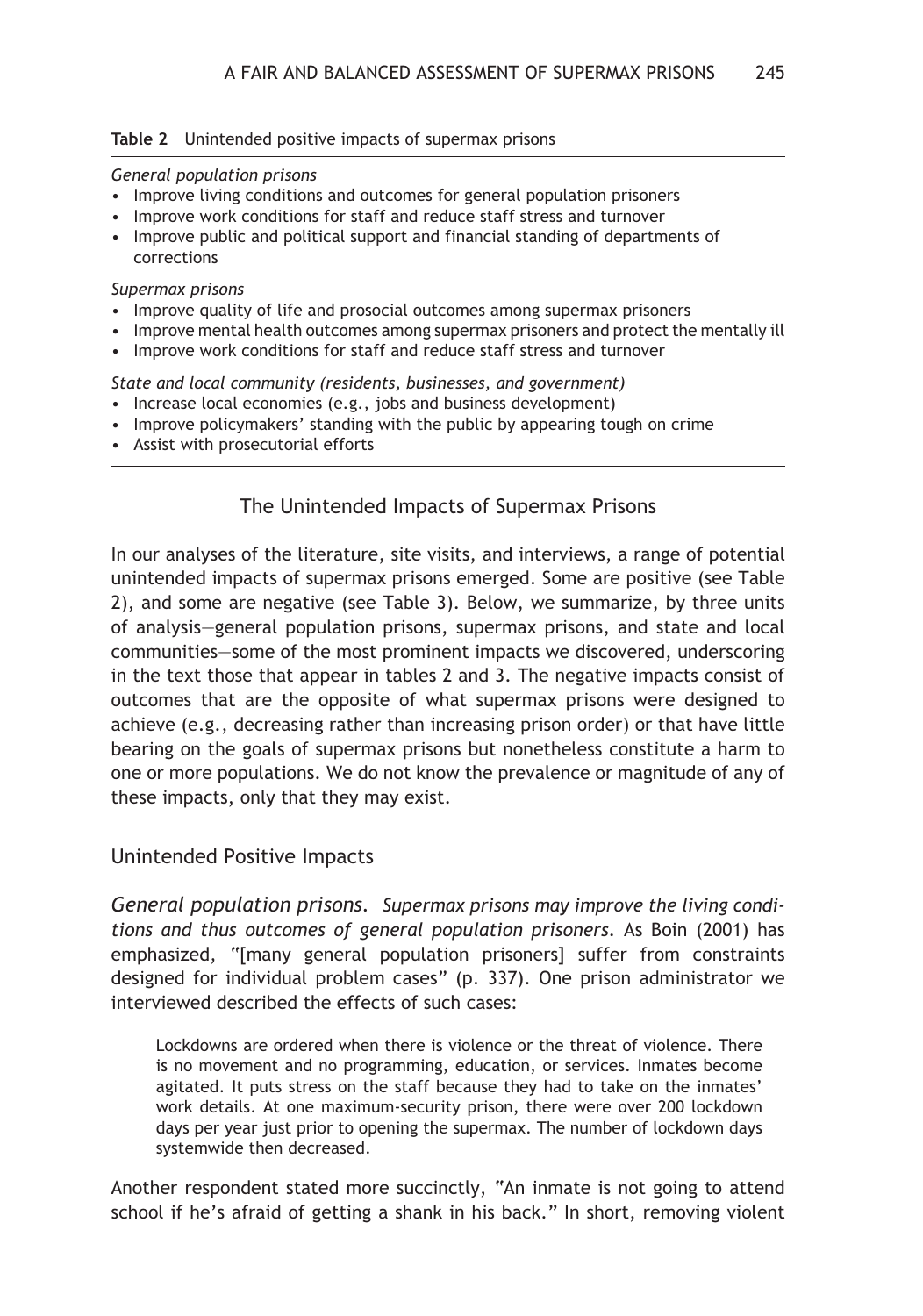and disruptive inmates may reduce restrictions of other inmates' freedoms, privileges, and access to programs and services by creating a more "normalized" prison environment characterized by less chaos, violence, intimidation, and harassment (Hershberger, 1998; Kurki & Morris, 2001; Sheppard et al., 1996). In addition, removing "bad apples" may reduce negative inmate influences and allow prosocial inmates to exert greater influence, thereby contributing to rehabilitation and reduced recidivism.

*Supermax prisons may also improve work conditions and inmate-staff relations in general population prisons, in turn reducing staff fear, stress, and turnover.* The staff may, for example, contend with fewer disruptions and assaults. And, as one respondent noted, supermax prisons allow staff additional time to focus on other inmates and to have more positive interactions with them. He explained, "[Supermax] prisoners take away from the normal operation of a prison. [Without a supermax], one whole day would be taken up with dealing with one prisoner."

In addition, *supermaxes may benefit the entire prison system by increasing public and political support for correctional departments and decreasing systemwide costs*. Such benefits may arise to the extent that supermaxes reduce violence, riots, escapes, recidivism, and other indices of success. Escapes can, for example, erode public confidence in the prison system, as several respondents noted. Moreover, when states face severe budget constraints, the ability to highlight operational efficiencies can be instrumental in maintaining political and fiscal support (Riveland, 1999b). Although cost reductions remain undocumented, several respondents said that their supermaxes led to fewer personnel and medical costs and worker compensation claims.

*Supermax prisons.* The review and respondents suggest that *supermax prisons may improve the quality of life among inmates placed in them*. Supermax inmates have greater privacy; they are not required to work or participate in as many programs (which some inmates may perceive as benefits); they can enhance their reputations as "dangerous inmates"; they may have their own television sets; they can eat privately, without intrusion; they may have less chance of being victimized or injured or of committing infractions that might lengthen their prison stay; and they generally reside in newer, cleaner facilities (Rhodes, 2004; Singer, 2003;). In addition, they may avoid the stigma of protective custody (Briggs et al., 2003, pp. 1348–1349). Such benefits, from the inmates' perspective, are not hypothetical: In one state, a corrections official apprised us that there was a waiting list of inmates who had volunteered for placement in the state's supermax. Another respondent explained that many of their supermax inmates actually "asked to go to [the supermax] so they'd stay out of trouble and go home [faster]" (see also Gonnerman, 1999).

*Supermax prisons may improve the mental health of some inmates and protect the mentally ill.* Although non-intuitive, the possibility arises from the potential to be protected from victimization. As Rhodes (2004) has emphasized,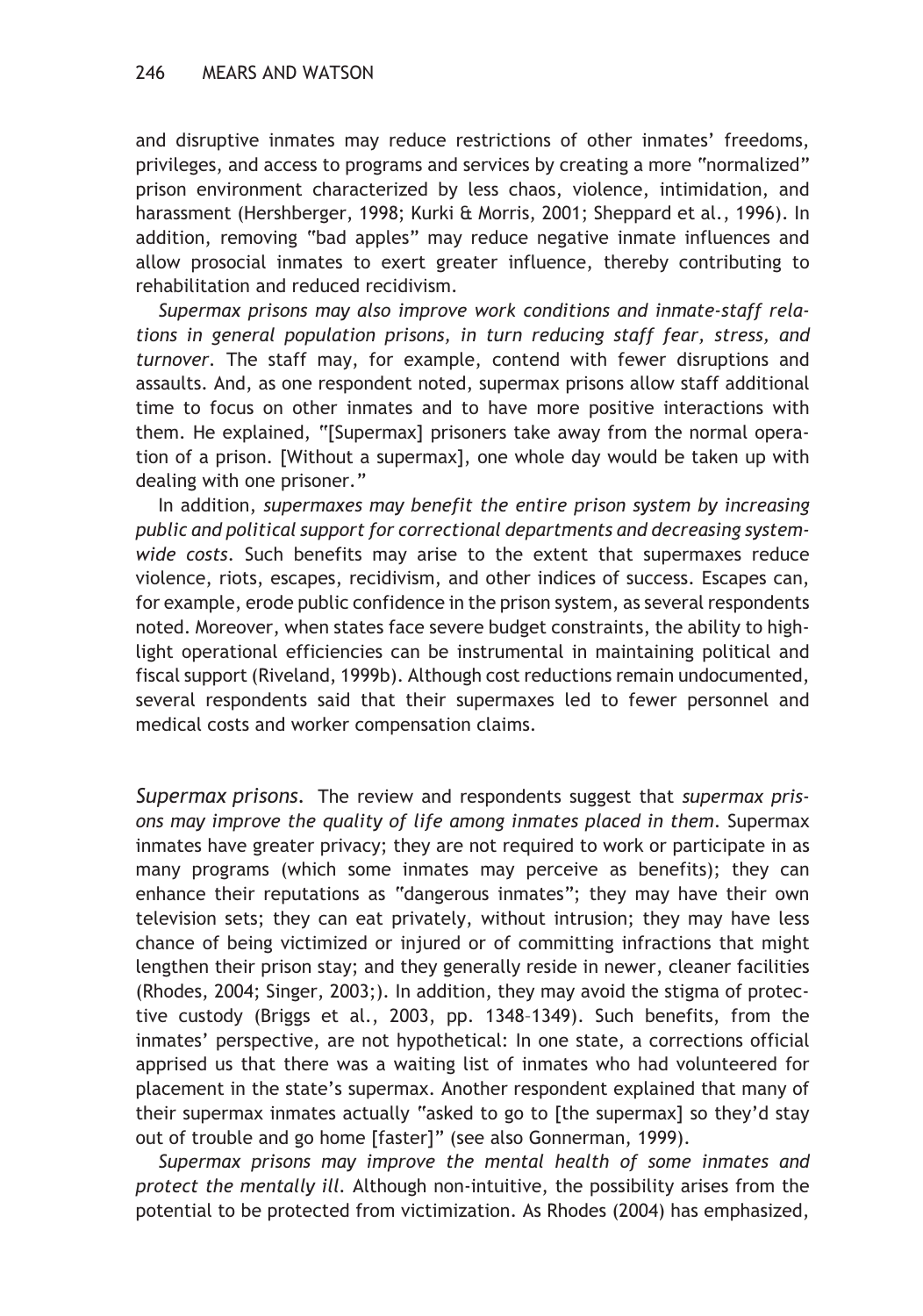"Large living units can be dangerous for prisoners with psychiatric problems or other vulnerabilities; even fairly minor aberrant behavior may cause an inmate to be rejected or injured by his peers" (p. 13). Several respondents echoed this view, citing cases in which inmates at greater risk of attack seemed to feel safer in a supermax. One mentioned that the surveillance in a supermax reduces the risk that suicide attempts will go unnoticed. And several others mentioned that mentally ill inmates may receive better care than in general population prisons, a belief expressed publicly by one supermax warden (Jones, 2001).

*Staff in supermax prisons may experience better and more favorable working conditions, which, in turn may improve their job satisfaction and reduce turnover.* This unexpected benefit, mentioned by several respondents, may arise from the restricted interactions with prisoners and the more controlled and predictable work environment. A respondent explained, for example, that inmates were more likely to arrive at other prisons on drugs, which can lead to unpredictable assaults and serious disruptions. He noted that, by contrast, "[In the supermax], you know what you're getting." In addition, supermax staff be promoted more often and more rapidly. At Colorado's supermax facility, for instance, correctional officers "enjoy the highest promotion rate of all [Colorado Department of Corrections] facilities" (Atherton, 2001, p. 100).

*State and local communities.* Communities, too, may benefit from supermax prisons through improvements to local economies (CNN.com, 2000; Gonnerman, 1999). These prisons have high staff-to-prisoner ratios, which can translate into more local job creation than a lower security prison would. Several respondents emphasized that supermax prisons provide the main source of employment for their communities. Increased employment in turn may improve the local economy, contributing to business development and greater tax revenues.

*Supermax prisons may also strengthen the political standing of some policymakers.* If the local economy improves, support for state representatives from the area increases. Even if the representatives initially oppose supermax prisons, they may leverage the openings for political support. As one policymaker explained, "Politicians who were against [the supermax] were at the ribboncutting ceremony because this place brought 500 well-paid jobs with benefits." In addition, supermax prisons help policymakers appear "tough on crime," a politically popular stance during the last decade (Kalman, 2001; Riveland, 1999b). In the words of one official:

Politically, [a supermax] is a really easy sell. There is an appetite for punishment. It taps into public fear without much cost and with a big political gain. Even though it's relatively expensive, the cost is still a drop in the bucket. There's not a huge difference between the Democrats and the Republicans on this issue.

Andrew White, a former federal prosecutor, has described another example of an unintended, and surprising, positive impact—*supermax prisons may assist with prosecutorial efforts*: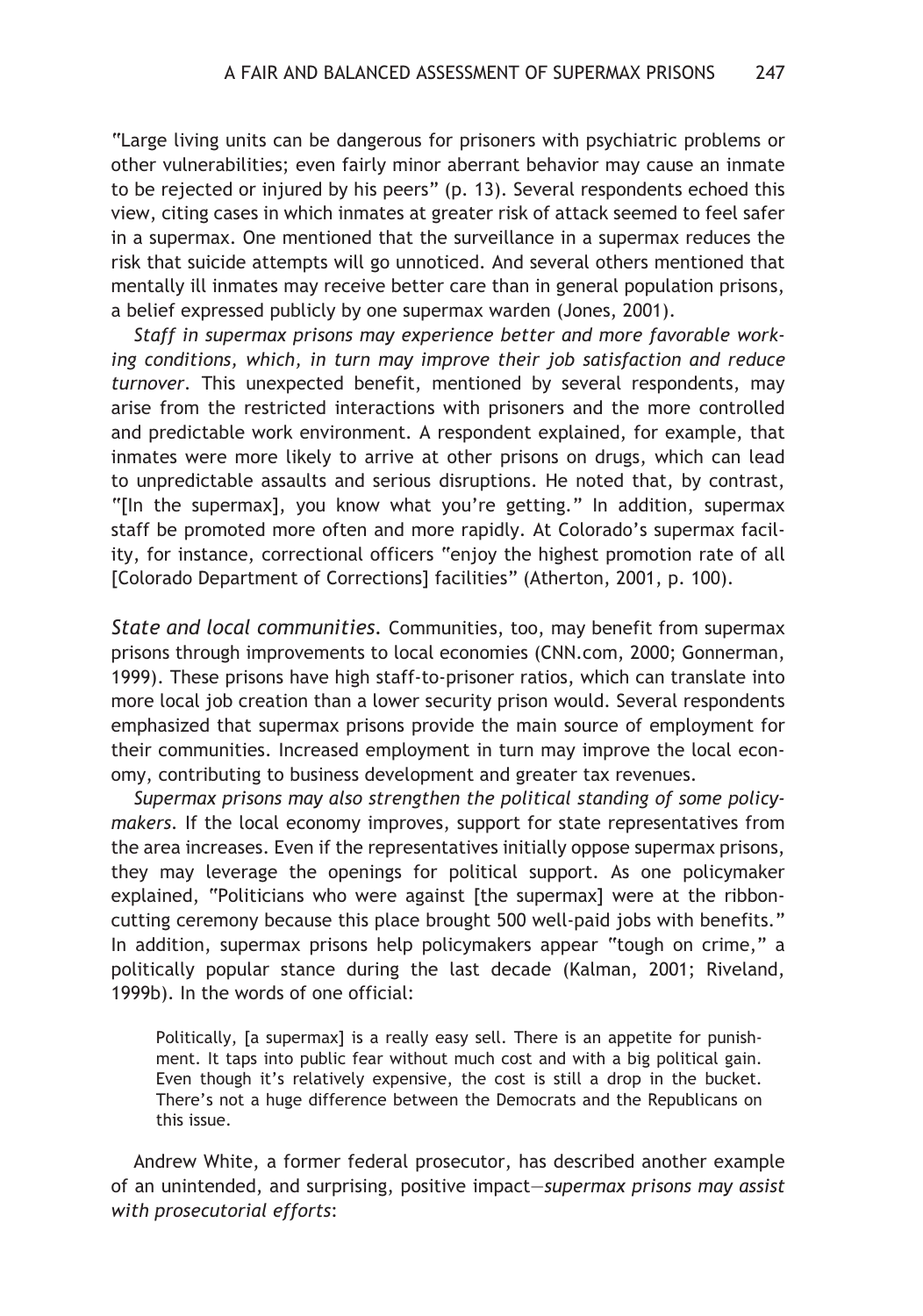## 248 MEARS AND WATSON

[A supermax] is not your typical prison. It can have a psychological effect on people. I have had a number of people go in for the weekend and come out and be very willing to cooperate with law enforcement. For the untrained prisoner it can be quite a shock. (James, 2002, p. 8A)

The example, perhaps not typical, nonetheless illustrates the potential for supermax prisons to affect local law, state, and federal enforcement efforts and additional criminal justice outcomes beyond those usually associated with supermaxes.

**Table 3** Unintended negative impacts of supermax prisons

*General population prisons*

- Increase disorder, violence, and likelihood of a riot
- Damage prisoner and staff relations
- Reduce resources for other uses, including programs, services, and staff salaries

#### *Supermax prisons*

- Exacerbate or cause mental illness among supermax inmates
- Increase staff abuse and inmate victimization
- Impede inmate reintegration into other prisons, communities, and families
- Create disproportionate punishment for inmates
- Decrease inmate physical health
- Increase management challenges, contributing to decreased staff safety and retention

*State and local communities (residents, businesses, and government)*

- Increase crime and decrease successful reintegration of supermax prisoners into society
- Increase taxpayer burdens and shift resources from other state-funded programs and services and prison populations

## Unintended Negative Impacts

*General population prisons.* Examples from the literature and our respondents point to the possibility that in some cases, *supermax prisons may actually contribute to riots and decrease rather than increase systemwide order and safety*. A recent journalistic account provides one vivid illustration. In describing the efforts of Assistant US Attorney, Gregory Jessner, to indict "the entire suspected leadership of the [Aryan Brotherhood gang]" (p. 158), Grann (2004) has observed:

In many cases, officials in the correctional system seemed powerless to stop the gang. At Folsom prison, after Aryan Brotherhood leaders were sequestered from the general population, the gang's associates protested by indiscriminately stabbing rapists and child molesters until the leaders were released. (p. 169)

The restrictions of the prison—including supermax-like conditions, such as extended isolation in solitary confinement—reportedly were unable in similar circumstances to stop gang leaders from influencing other gang members (e.g., sending execution orders) (p. 158).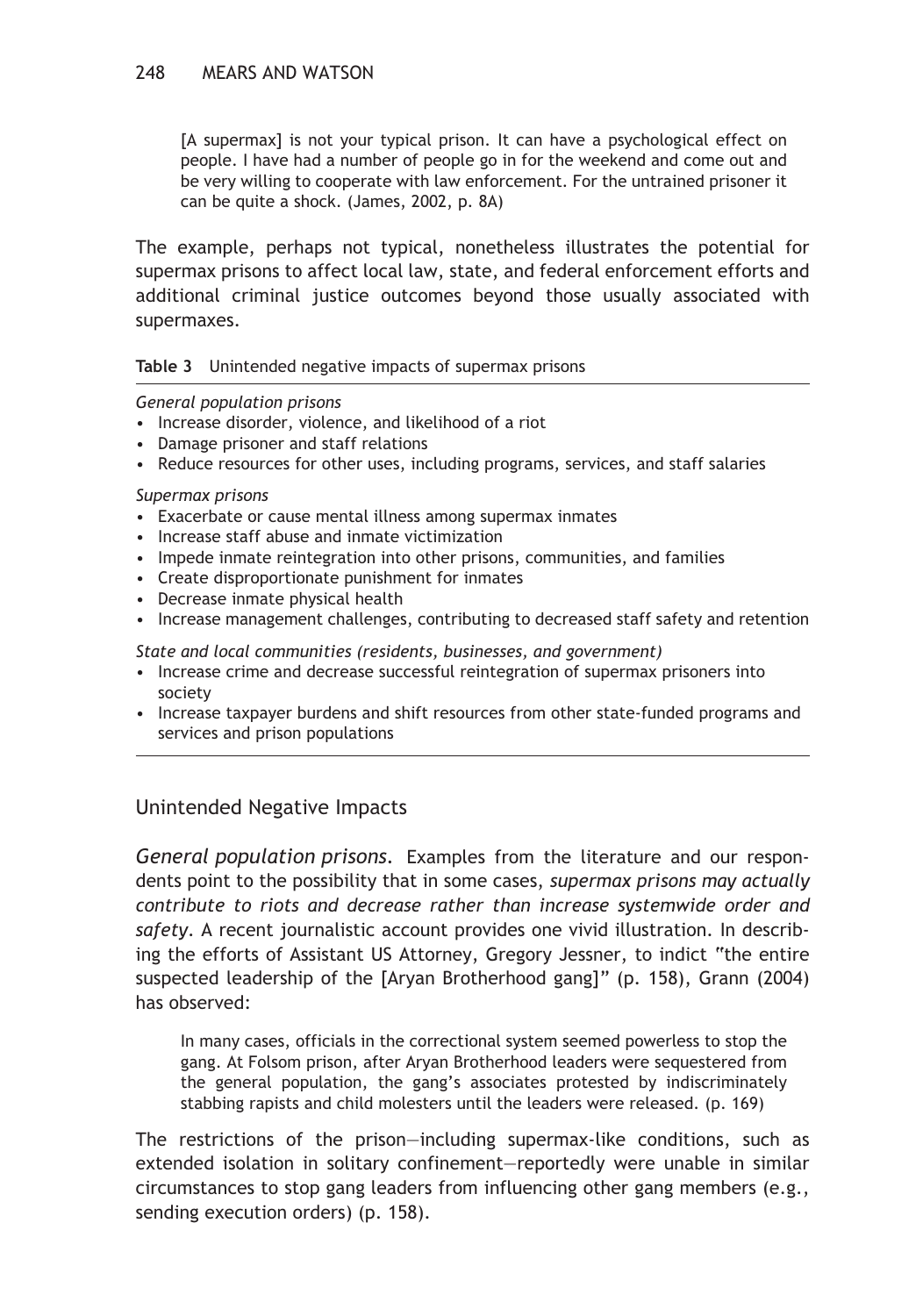Because of the literature's relatively greater emphasis on order and safety as goals of supermax prisons, discussion of how these prisons may contribute to disorder and violence is warranted. One respondent noted that some inmates purposely commit violent or disruptive acts so they can be placed in supermax confinement. Alternatively, Abramsky (1999) has suggested that supermax inmates may become so angry that upon release, they commit extreme acts of violence with little thought about the consequences of the acts for the victims or themselves, a variant of what Ward and Werlich (2003) have termed the "rage hypothesis" (p. 62). In addition, few supermax inmates participate in rehabilitative programs that might reduce their more negative impulses (Toch, 2003). And many of them may develop antisocial tendencies due to long-term isolation and abuse. One respondent explained, for example, that supermax security staff will sometimes respond to "antagonistic inmates by lashing out [and] becoming aggressive and verbally abusive." Indeed, some accounts suggest that inmates may experience more abuse in supermax prisons than in other facilities (Fellner, 2000; Kurki & Morris, 2001; Rhodes, 2004).

Disorder and violence in general population prisons may also increase if inmates view supermax confinement as violating due process and human rights, or assignment to supermaxes as unjust or unfair (Abramsky, 2002; Bottoms, 1999; Clarke, 2001; Good, 2003; Jackson, 2002; Rebman, 1999). Inmates' concerns about the placement process may be heightened due to the deprivations associated with supermaxes, the indefinite confinement, and the potential for admissions and releases to appear or be arbitrary. Kurki and Morris (2001) have noted that "administrative admission and transfer criteria and procedures typically allow wide discretion to the prison authorities and need not provide even the same attenuated due process protection that must be provided before an inmate can be transferred to punitive segregation" (p. 389; see also King 1999:163). Such discretion need not necessarily lead to unfair admission and release decisions. However, as one prison administrator explained, "The inmate population is very concerned about the decision-making process [related to the supermax prison]. There is an assertion of unfair bias."

Not least, supermax prisons may increase disorder and violence by reducing the amount of bed space available for general population inmates. As state correctional systems confront one of the primary causes of prison disorder and violence, overcrowding, they also are increasingly facing budget shortfalls (Campbell, 2003; Hammack, 2004). Because supermax prisons are built to house only one inmate per cell, are not easily converted to house two inmates per cell, are costly to operate, and reportedly attract lawsuits, states with these prisons have a reduced ability to expand bed space capacity and thus are less able to respond to overcrowding.

*A second unintended negative effect of supermax prisons on general population prisons may be that staff and inmate relations become damaged.* Although, as described above, this effect may influence systemwide levels of order and violence, it stands as an important potential impact on its own because of the central role of staff-inmate relations in virtually all aspects of prison system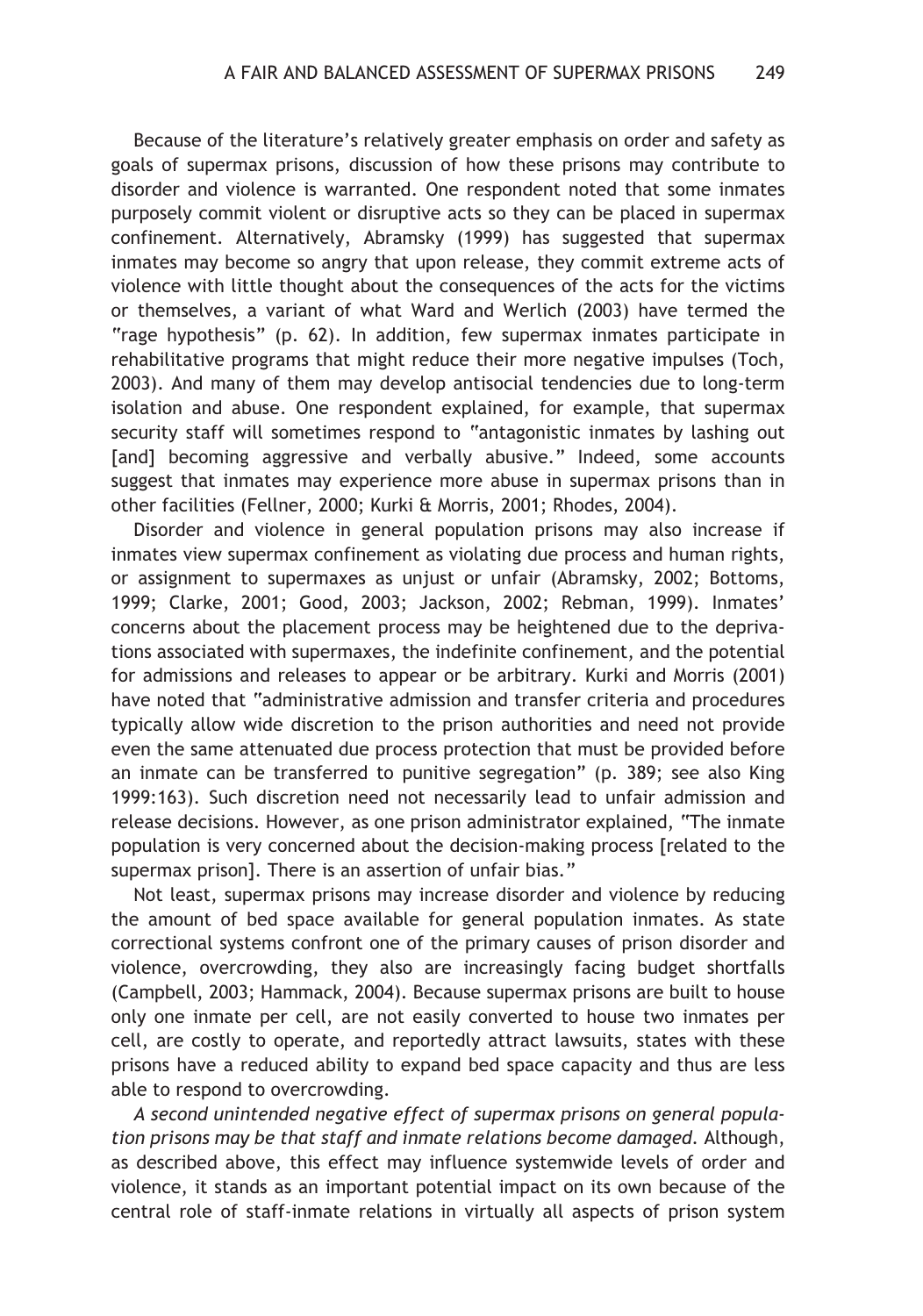operations (Sparks et al., 1996). The potential harms from poor inmate-staff relations extend, for example, to prisoners (e.g., more abuse), staff (e.g., more injuries), and the system at large (e.g., an inability to provide services, limitations on inmate visitation, more lawsuits).

*The potential for supermax prisons to reduce the resources available to general population prisons* bears emphasizing as an unintended effect (Kurki & Morris, 2001, p. 385). As mentioned, one consequence of reduced resources may be increased disorder and violence. But, as with staff-inmate relations, changes in resources can have a more generalized impact because they are so central to effective prison system operations. When, as they currently do, states face budget reductions, the costs associated with a supermax necessarily must divert resources from support for other operational activities. Staffing levels, services, programs, employee benefits, monitoring and supervision, and other such activities must be affected in some way. And any reductions among one or more of them can cause a ripple effect of negative impacts, including recidivism, likely the most salient criminal justice outcome to the public.

*Supermax prisons. One of the most cited unintended negative impacts of supermax prisons is that they exacerbate or cause mental illness* (Pfeiffer, 2004; Pizarro & Stenius, 2004; Preer, 2004). Research identifies several conditions of supermax prisons that may contribute to the problem, including longterm isolation, limited activities and exposure to sensory stimuli, and higher rates of staff abuse (Fellner, 2000; Haney & Lynch, 1997; Rhodes, 2004). Some researchers argue that mentally ill inmates are more likely to be sent to a supermax (Kurki & Morris, 2001, pp. 409–412). As one respondent stated, "A prisoner's behavior is what gets him classified to [a supermax], but the behavior may be caused by a mental health problem." The question arises as to whether supermax confinement is appropriate in such instances. Critics argue it is not, a view echoed by some court decisions and countered by others (Henningsen et al., 1999; Walters, 2002), and contradicted by those who point to mental health benefits of supermaxes (e.g., Jones, 2001).

*Confinement in supermax prisons may increase staff abuse and victimization of inmates.* Such effects may result, we were told during interviews, from the greater authority staff have to use force in supermax settings and from the possibility that inmates may be more likely to provoke staff (Riveland, 1999b, p. 1).

*Supermax prisoners also may experience greater difficulty reintegrating into other prisons, the community, and family and peer contexts* as a result of limited social interactions and access to rehabilitative services (King, 1999, p. 173; see also Gaes, Flanagan, Motiuk, & Stewart, 1999). One prison administrator explained:

I shudder to think about [supermax] inmates going back to the general population from here. We need group therapy so that they can have some social interactions. But the facility is built for punishment alone, so there's not even room to have classrooms.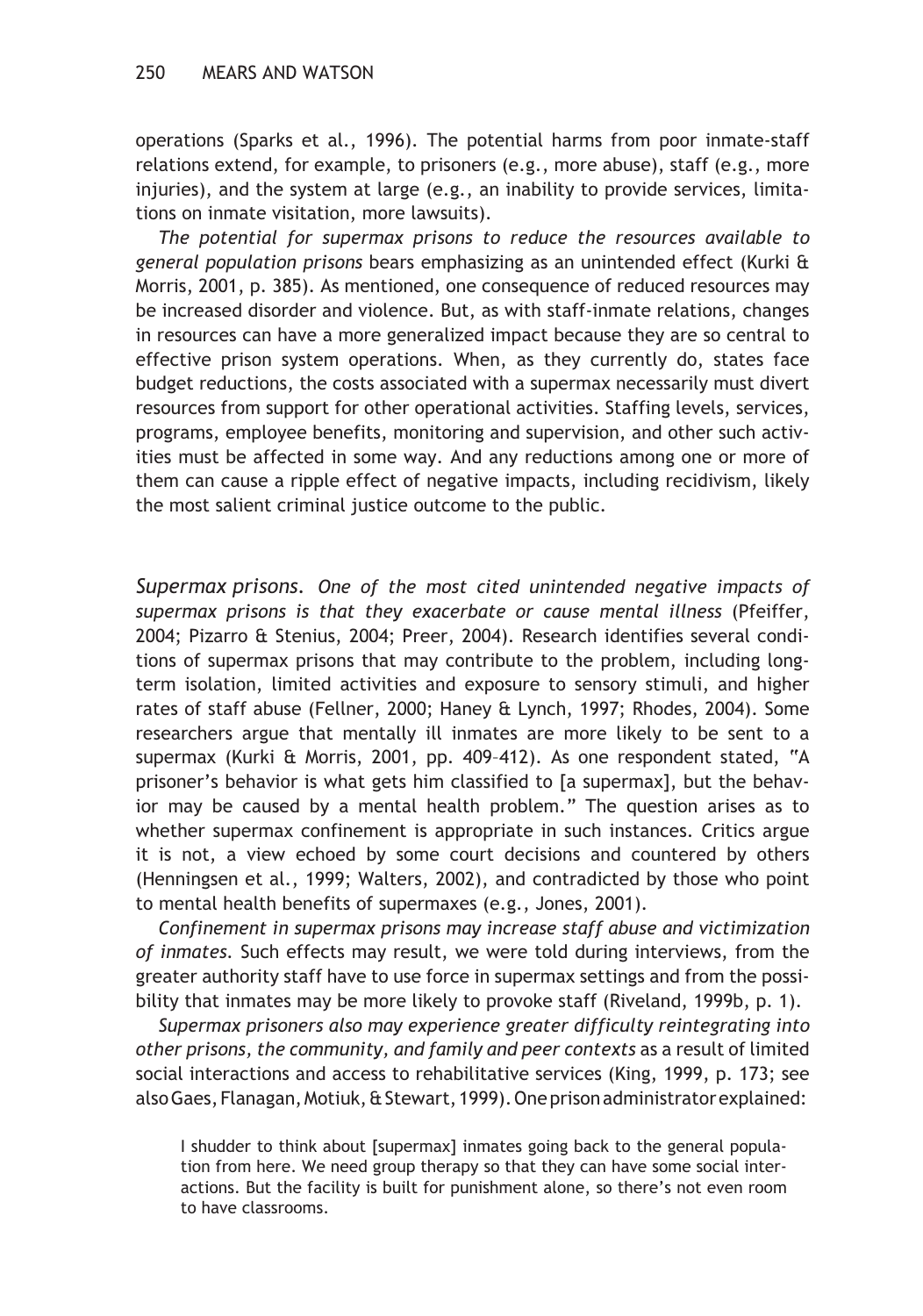Without rehabilitative and re-entry programs and services, supermax prisoners may confront additional barriers to finding and securing employment, housing, and health services upon release. And transitions back to families may be especially difficult because of the limited visitation privileges of supermax inmates, creating more stress on the inmate and removing a potentially critical source of support (Boin, 2001; Hershberger, 1998; Kurki & Morris, 2001).

Adding to reintegration challenges is the fact that some states do not transition supermax inmates back into general population prisons prior to release (King, 1999). The National Institute of Corrections (1997) survey revealed that 22 corrections departments allowed inmates to "complete their sentences in supermax housing and be released to the community directly from supermax" (p. 4).<sup>7</sup> Chase Riveland (1999b), a former corrections official, has commented on both the apparent lack of programs and a transition period, stating, "Corrections professionals agree that, ideally, dangerous inmates should not be released directly to the community from extended control and that transition and pre-release programming would prepare them for reintegration" (p. 10).

Reintegration may also be more challenging for supermax prisoners because they are isolated for long periods of time, which may lead to anti-social behavior (Grassian, 1983; Grassian & Friedman, 1986; Haney & Lynch, 1997; Miller & Young, 1997). One prison psychologist who had worked for many years with supermax inmates articulated what he saw as the consequence:

I feel like many [released supermax prisoners] are more anti-social when they are returned to general population prisons. Five years out, even if they haven't returned [to the supermax], they may not be getting involved [i.e., in programming and with other inmates]. *We make loners here, not better people.* (Emphasis added.)

Some accounts suggest that *supermax inmates may be subject to disproportionate punishment* (King, 1999, p. 182). One survey found, for example, that 40 percent of supermax inmates were placed in a supermax for "rule violations" (Wells et al., 2002, p. 176). The National Institute of Corrections (1997) survey found that 12 departments of corrections have used supermax beds to "compensate for a shortage of segregation beds" (p. 3; see also Associated Press, 2002; Davis, 1999). According to Riveland (1999b), "As comforting as it may be to an institution staff to be rid of such persons, the use of costly high-custody beds for this population is probably not only inefficient, but arguably overkill. These facilities are inappropriate for the nuisance inmate" (p. 7). Indeed, critics assert that using supermax beds for inmates who have committed rule violations rather than serious or violent offenses is tantamount to dispensing disproportionately harsh punishment (Lovell et al., 2000, p. 37).

7. As one reviewer emphasized, although no systematic study has been conducted, states appear to vary in their stated and actual supermax entry and release criteria, as well as the transitional assistance that may be provided. Actual practices would affect, of course, the reintegration success of supermax inmates into other prisons, as well as communities and families.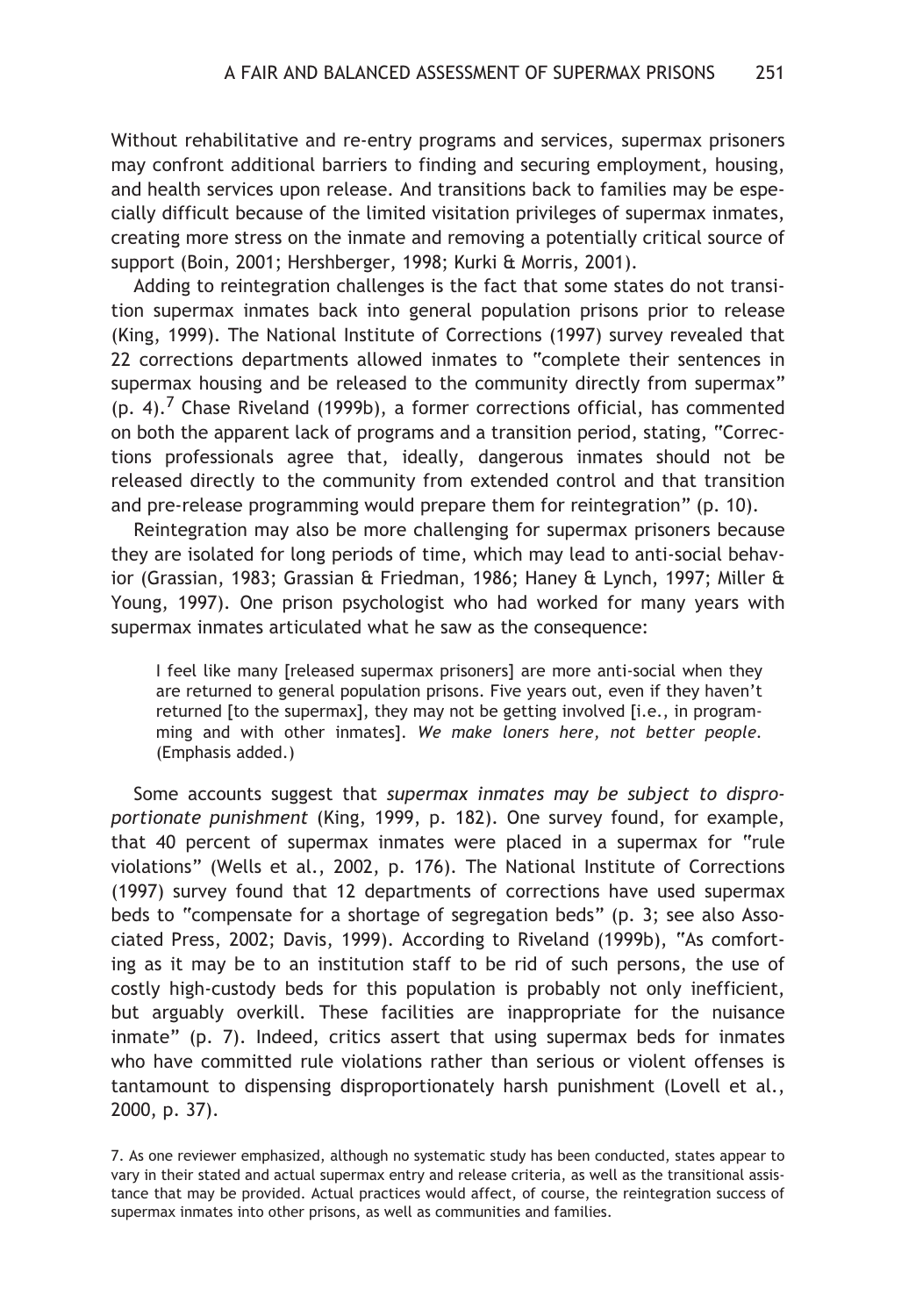*Confinement in supermax prisons may also negatively affect the physical health of supermax inmates.* For example, accessing medical care quickly is a challenge because several staff must accompany supermax inmates at all times (Kurki & Morris, 2001, p. 407; see also Timberg, 2001; Zahn, 2003). In addition, inmates may receive less adequate health care since medical personnel in some facilities must examine them through cell doors (Riveland, 1999b, p. 11). One respondent said that the health care available to elderly or physically disabled supermax inmates is markedly less adequate than in general population prisons. Opportunities for physical exercise are limited as well—prisoners are only able to exercise out of their cell for up to an hour a day, and some respondents said that even this length of time was possible only when sufficient staff were available. Finally, some supermax prisons seal cell doors shut, limiting the supply of fresh air and, it is claimed, compromising inmates' health (Corrections Digest, 2002, p. 6).

Several respondents expressed concern, echoed by research, that *supermaxes pose unique management challenges that have adverse effects on the personnel who work in them, including increased abuse, injury, and stress, and, in turn, decreased staff satisfaction and retention*. For example, some studies point to a "we/they syndrome" that develops between supermax prisoners and staff, which can contribute to hostilities between the two groups (Kurki & Morris, 2001, pp. 417–418; Riveland, 1999b, p. 2; see, generally, Conover, 2000). This syndrome may result from staff knowing that some prisoners have attempted to kill or injure other staff and from prisoners' perceptions of unjust decisionmaking (Sparks et al., 1996; Steinke, 1991; Ward, 1995). It also may emerge from the structure of supermax confinement. One officer we interviewed stated, "I thought it was easier to manage the inmates in a general population facility because you interact with them more in that type of setting. Here, they are almost always in their cell behind the wall." Echoing this view, another respondent said, "When prisoners' minds have something to occupy themselves with, they harass [staff] less." A correctional administrator felt that the "borderline mentally ill" inmates in supermax prisons presented particular management challenges, explaining that these inmates often "lose control and lash out due to a lack of stimulation." Given the significant restrictions on supermax prisoners' freedom of movement, it may seem odd that supermax staff could be at greater risk of injury. However, the literature and respondents alike suggest that these prisoners still have opportunities to harm staff (Austin et al., 1998; Gonnerman, 1999; National Institute of Corrections, 1997; Rhodes, 2004; Webb, 2001).

Stress and turnover among staff may also result from the heavier workload required of supermax personnel. Typically, inmates perform many of the tasks required to run an institution, such as delivering meals. But in a supermax, inmates perform virtually none of these tasks. Some respondents also indicated that there were few opportunities for supermax staff to rotate to other prisons, and that treatment and program personnel were more prone to experience burnout due to the limited opportunities to provide services to supermax inmates.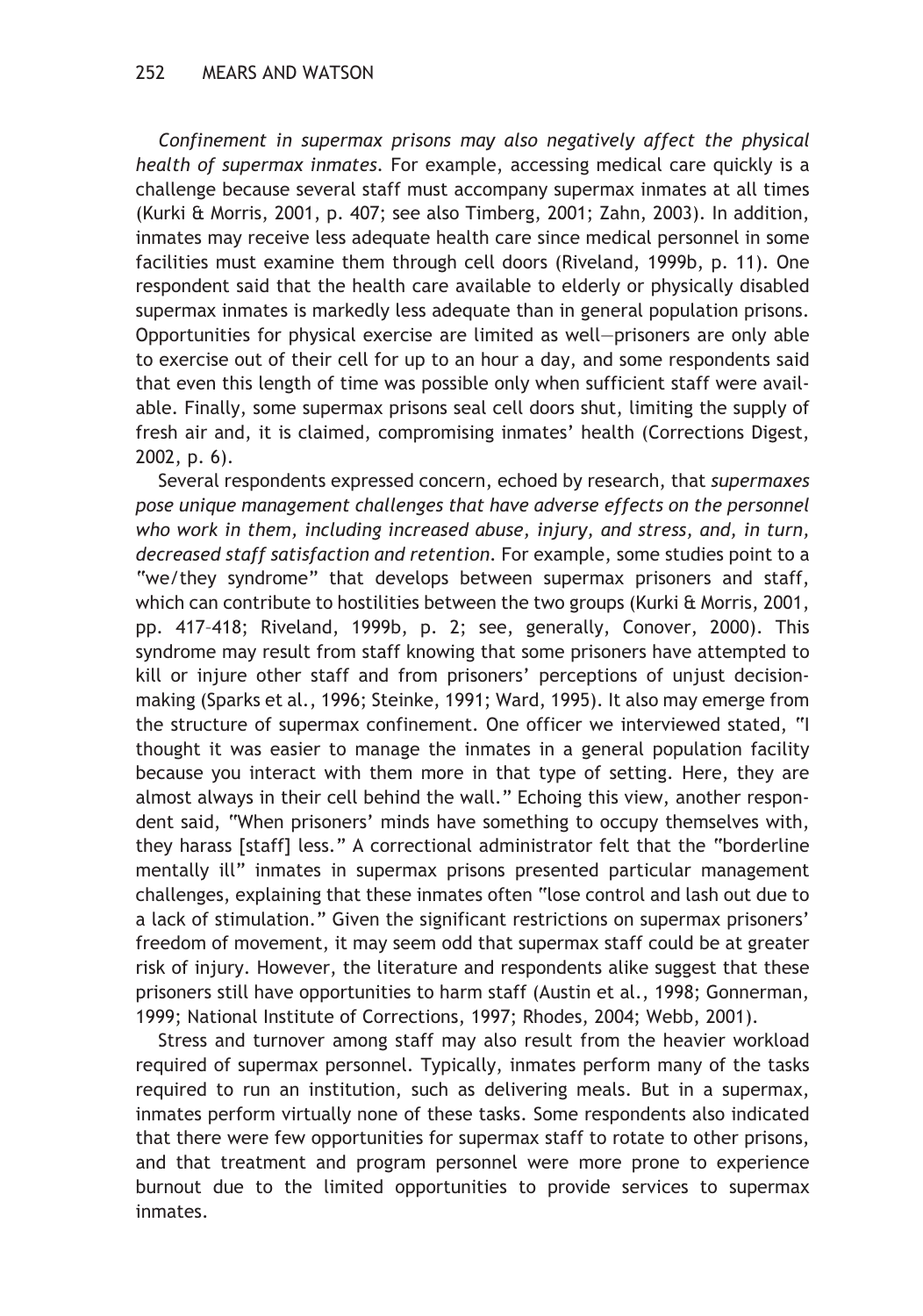*State and local communities.* Some respondents indicated that *supermax prisons might increase crime in the community* by increasing the recidivism of released supermax inmates (Briggs et al., 2003; Toch, 2001; Ward & Werlich, 2003). According to several respondents, the problem is more general. Because *reintegration* outcomes may be worse among supermax inmates, the neighborhoods to which they return may experience higher rates of unemployment, homelessness, health risks, and crime.

In addition, *supermax prisons may adversely affect state and local communities through the costs associated with them and the corresponding diminished investment in other public services*. Additional costs accrue if supermaxes increase the mental and physical health or court processing caseloads communities face. These costs then translate into tax burdens for businesses and residents and fewer state-funded programs and services.

## The Causal Logic of Supermax Prisons

To this point, several questions dimensions along which a fair and balanced assessment might occur have been identified. Here, we return to a focus on goals, and examine several potential problems associated with the causal logic of supermaxes (see Table 4). This issue has received scant attention in the literature (see, however, Mears & Reisig, 2006), perhaps reflecting the view that the causal logic is self-evident. As one practitioner noted: "The use of [a] supermax just makes sense. Administrators know from experience that if you take out the worst, you can manage the rest more openly." However, we suggest that the causal logic is not self-evident in many cases, and that once a logic is identified questions arise about whether the use of supermaxes in fact "makes sense."

Supermax prisons have been argued to advance *prison safety, prison order, and control* through at least three mechanisms: (1) Incapacitation of the most disruptive and violent inmates, (2) general deterrence (i.e., deterring general population inmates from engaging in behaviors that might lead to placement in a supermax), and (3) specific deterrence (i.e., deterring inmates who are released from a supermax from committing additional misconduct). The critical question is whether, from a causal standpoint, the conditions necessary for these mechanisms to increase safety, order, and control typically are present.

Incapacitation would be an effective mechanism if supermax prisons successfully constrain inmates in them from hurting others. However, some accounts indicate that inmates in these facilities are still able to extend their influence beyond their cells, in some cases ordering murders of general population inmates and staff. In addition, any incapacitation effect is premised on placing the most violent and disruptive inmates in supermax confinement. Yet, classification instruments for so doing are far from well developed (Austin, 2003), and some respondents said that supermax prisons sometimes were used to house less serious offenders to manage overflow problems in other institutions. Still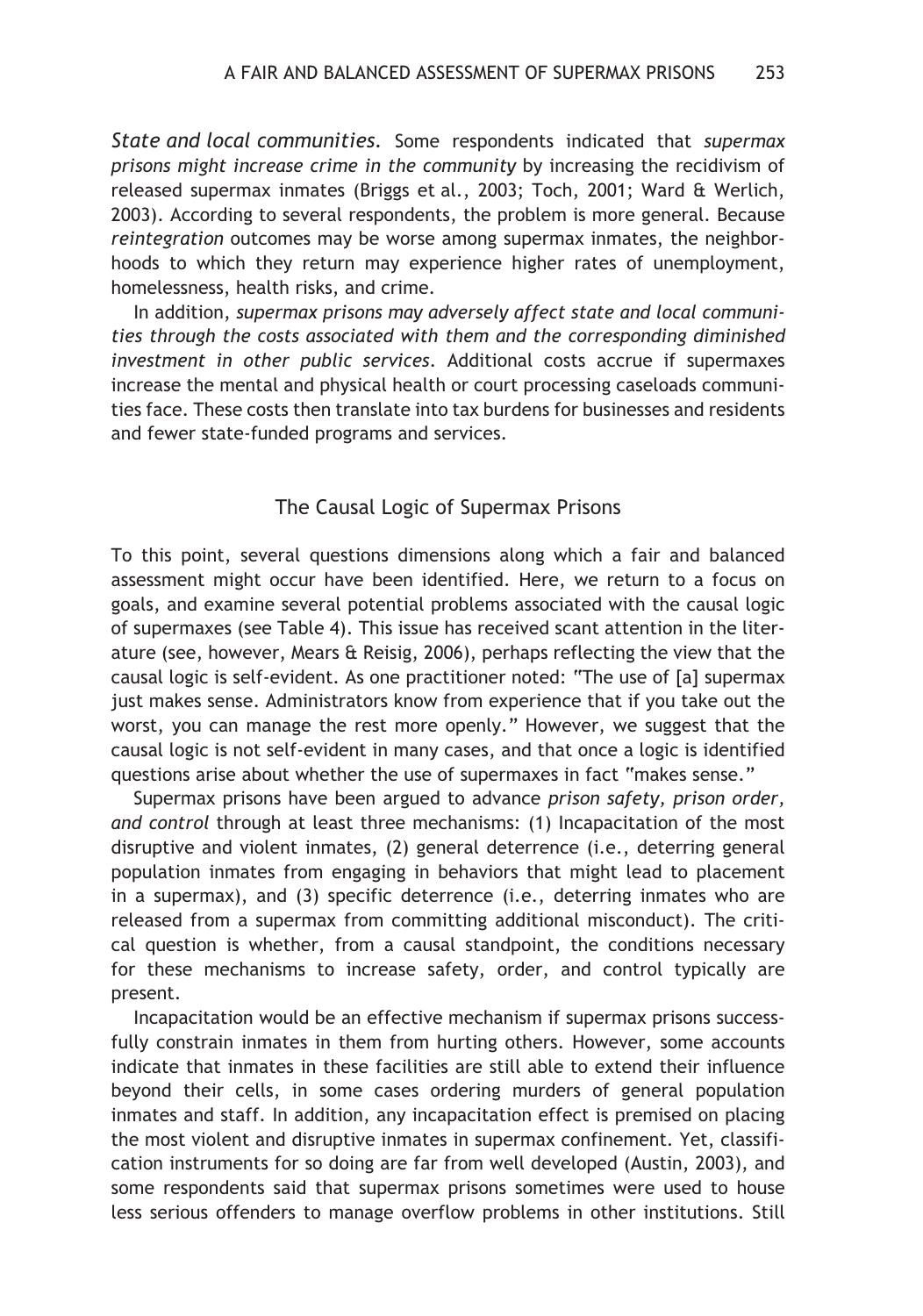## 254 MEARS AND WATSON

#### **Table 4** Causal logic of how supermax prisons achieve their goals

*Increase prison safety, systemwide prison order, and control of prisoners through*

- Incapacitation
- •General deterrence
- Specific deterrence

#### *Improve supermax prisoners' behavior through*

- •Rehabilitation
- Isolation (self-reflection)
- Specific deterrence

#### *Reduce the influence of gangs by*

- Incapacitation
- •General deterrence
- Specific deterrence

## *Increase public safety by*

- •Reducing escapes
- •Reducing recidivism of released offenders
- •General deterrence of non-incarcerated populations

## *Improve operational efficiencies by*

- •Allowing immediate placement of violent and disruptive inmates in segregation
- Increasing economies of scale that come from operating a single large segregation facility rather than many separate ones
- Increasing ease of transportation, with all violent and disruptive inmates sent to one facility rather than being transported to different facilities throughout the state

*Punish violent and disruptive prisoners by*

- •Restricting inmate movement and privileges
- Isolating inmates from others
- Increasing time served by reducing parole eligibility and credits for good behavior

others stated that death row inmates were one of the populations targeted for supermaxes because such inmates are among the primary contributors to prison violence. This view, echoed by popular accounts of death row inmates (e.g., Jackson & Burke, 1999), generally is not supported by research on inmate adjustment and violent behavior (Adams, 1992, p. 305; see also Cunningham & Vigen, 2002).

Incapacitation may also increase prison safety, order, and control by reducing the influence that certain inmates have on other inmates. One respondent explained, "By concentrating those with bad behavior, you prevent their behavior from spreading. Before, problem inmates were rotated through the system. This led to a lot of copycat behavior. Now, inmates don't influence others and don't have a chance to build a reputation." Another respondent echoed this opinion: "Removing instigators has a calming effect on the general population." But the effect of incapacitation may be minimal if removing problem prisoners results in others taking up that role—a substitution effect. One respondent argued just this point, asserting that the administration had to routinely (around every 6 months) remove new problem prisoners who had replaced the previous "problem prisoners."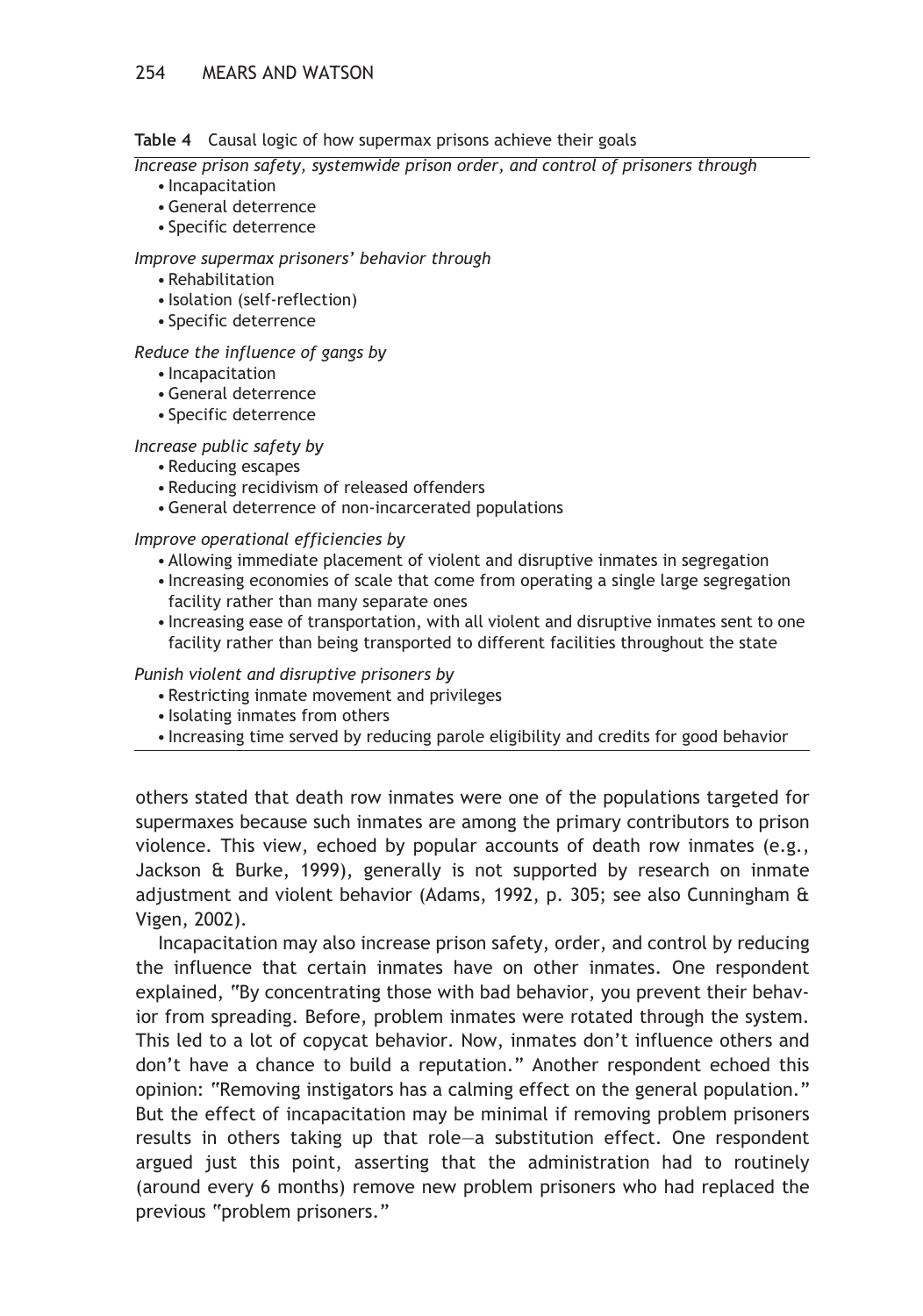For general deterrence to work, the targeted population presumably must perceive supermax confinement as a punishment and must believe that it will quickly and likely result from the commission of disruptive or violent behaviors (Pizarro & Stenius, 2004). And, indeed, some respondents indicated that many inmates do not want to be placed in a supermax because of the restrictions on their freedoms. Yet, as discussed earlier, some inmates may *not* actually consider supermax confinement to be punishment. Such cases may be isolated, but they also could be relatively widespread and undermine a general deterrent effect. In addition, even if they perceive supermax confinement as punishment, general population inmates must consider the punishment likely or possible for there to be a deterrent effect. However, as one respondent observed:

I don't think that the general population prisoners think about [supermax prisons]. A prisoner can commit a major infraction and never get classified to [one]. Staff write up hundreds of prisoners a day and most never get to [a supermax]. They really don't use it much as a punishment; they use it more for gangs and long-term behavior problems, which are often mental health cases.

Of course, to the extent that prison safety, order, and control are affected by gangs, even a modest general deterrent effect might yield considerable returns. Successful targeting of gang members might, for example, deter other gang members from violent or disruptive behavior and other inmates from joining gangs. But since few states can incarcerate more than a small percent of their inmates in supermax facilities, the vast majority of inmates presumably know that they can commit disruptive and even violent acts, and still not be sent to a supermax. One respondent echoed this view: "I doubt the supermax has a deterrent effect. Inmates know there is a limited number of beds." Another indicated that any deterrent effect was impeded by the fact that many prisoners "have learned what line they can come up to without crossing it."

The specific deterrent effect of supermax prisons is also, it seems, debatable (Pizarro & Stenius, 2004). Some practitioners we interviewed felt strongly that such an effect exists; others argued that it does not. One respondent said, for example, "I have heard inmates say, 'I'll do anything I have to do to stay here.'" Another explained:

About 10 to 15 percent of supermax inmates are "perennial PC [protective custody]" inmates who are scared to death in general population [prisons] but don't want to be labeled PC, so they do something to get in [the supermax]. It's hard to get them out of there because they'll just do something to get back there.

The share of prisoners who fit this profile is unknown. But to the extent that prisoners want to return to supermax confinement, any specific deterrent effect would be undermined. It also might be limited by the alleged harmful psychological impact of these facilities on inmates. And, as the rage hypothesis discussed earlier suggests, a specific anti-deterrent effect might actually exist, leading to increased disruption and violence.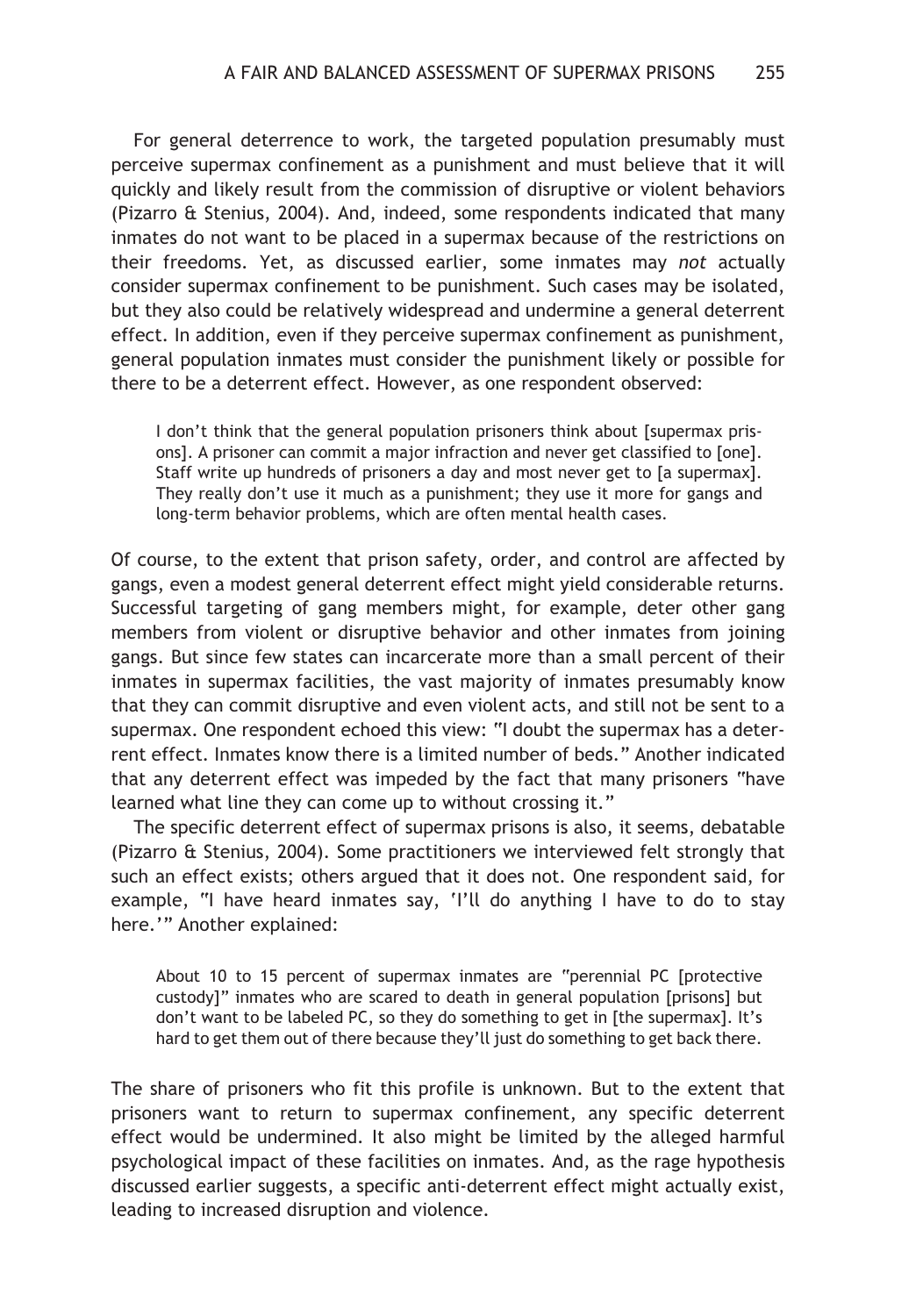Another goal of supermax prisons is to *improve supermax prisoners' behavior*, presumably through rehabilitative programs, specific deterrence, and selfreflection (Atherton, 2001; Briggs et al., 2003; Suedfeld, Ramirez, Deaton, & Baker-Brown, 1982; Walters, 2002). We have discussed the limited evidence for specific deterrence, and mentioned that few rehabilitative programs reportedly are offered in supermaxes. In addition, inmates typically have few incentives, such as parole or credits for good behavior, to participate even when programs are available. And self-reflection of the kind that leads to improved behaviors does not appear to be common, though few studies document the thought processes of supermax inmates. Further, the limited evidence to date suggests that, if anything, extended isolation reduces inmate sociability and mental health, which belies the notion that supermax prisons improve inmate behavior.

Supermax prisons may reduce *gang influence*—another goal of supermaxes by incapacitating gang leaders so that they are unable to influence others, and through specific and general deterrence. But such effects require the ability to identify leaders and prevent substitution. The federal government's attempt to isolate leaders of the Aryan Brotherhood gang illustrates the difficulty in accomplishing this goal. It also highlights that the benefits of gang membership (e.g., status and physical protection) might outweigh the perceived costs of supermax confinement (Grann, 2004, pp. 159, 164). Finally, substitution effects seem likely. Research suggests, for example, that gangs often have multiple leaders (Shelden, Tracy, & Brown, 1997). So, any reduction in gang influence would require incapacitating all gang leaders, a difficult, though not impossible, challenge for prison systems (Ralph & Marquart, 1991).

Supermax facilities may increase *public safety* through several mechanisms. One is by incapacitating escape-prone prisoners. Another is by deterring released supermax prisoners from committing further crimes. And a third is by deterring would-be offenders in the community who might believe that they could face supermax confinement. Here, again, several critical issues arise. Few states have documented their ability to effectively identify and incapacitate escapeprone inmates who threaten public safety (Austin & McGinnis, 2004). Reductions in recidivism through specific deterrence are questionable, as discussed earlier. And the general deterrent effect of supermax prisons on offending remains largely unstudied. Some respondents felt confident that such an effect exists. Yet, most would-be criminals likely operate with little regard for or awareness of supermaxes. If, in fact, they are familiar with most prison systems, they know that the chances of supermax placement are low (Pizarro & Stenius, 2004).

Supermax prisons are thought to increase *operational efficiencies* within the prison system, creating benefits that come from centralizing certain efforts. However, this benefit hinges in part on placing specific types of inmates, such as those who incite disturbances, in supermax prisons. If, as we discuss below, states are precluded from placing such inmates in their supermaxes, any efficiencies are likely to be reduced.

Finally, in some states, supermax prisons are viewed as an effective form of *punishment*, one that restricts inmate movement and privileges, precludes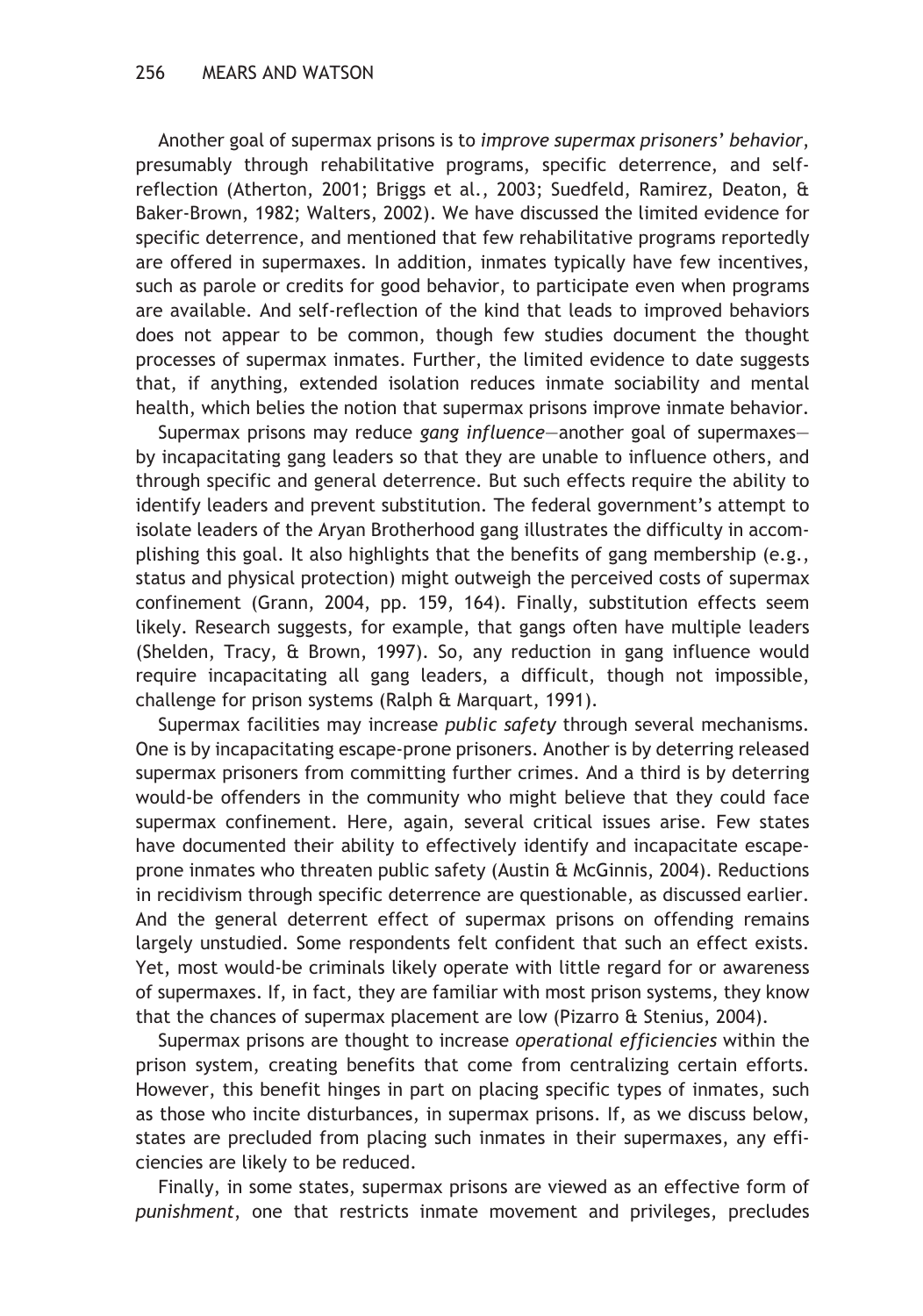association with others, and increases time served by reducing parole eligibility and credits for good behavior. Clearly, the structure and operations of these prisons seems to guarantee that greater punishment occurs. For this goal, then, the logic of supermax prisons seems unassailable. Yet, some inmates actually may prefer the conditions in supermax housing, and others may view placement in them as a way to enhance their reputations as being among the system's toughest inmates. Such examples run counter to some accounts in the literature, so it is unclear how pervasive this view is among inmates. But the fact that counter-examples exist suggests that the "punishment effect" should not be assumed.

## Barriers to Achieving the Goals of Supermax Prisons

As we have argued, for supermax prisons to be effective, they must be used in their intended manner, and the causal mechanisms through which they are thought to work must be largely unimpeded. Here, we extend this argument but focus on several likely barriers that may affect the ability of supermaxes to achieve one or more of their goals.

One notable barrier touched on above is that classification systems may fail to identify the prisoners appropriate for a supermax (Haney, 2003). Placement of the mentally ill, for example, may aggravate existing mental illness and in turn may increase their misconduct, and among the general inmate population it may reduce the perceived legitimacy of prison authorities, thereby risking an increase in prison disorder (Sparks et al., 1996). This practice may reduce the beds available for those inmates who would be most appropriate for supermax confinement (DeMaio, 2001; Hanes, 2004). Several interview respondents emphasized the issue, stressing that classifying the "right" prisoners to a supermax—that is, those whose confinement can help achieve a specific goal—is essential for ensuring that staff and prisoners clearly understand the purposes of supermax confinement and for creating a deterrent effect.

Concern about classification appears warranted because it remains a nascent science (Austin, 2003; Austin & McGinnis, 2004). That said, critics' concerns that the "wrong" types of inmates are placed in supermax housing (e.g., those who are not disruptive or have a mental illness) are difficult to verify. Most states do not compile statistics on the characteristics of inmates in their supermax facilities, nor do they typically document that their procedures for identifying, classifying, and placing inmates in supermaxes are appropriate, well implemented, or valid (Kurki & Morris, 2001). One prison official's comments illustrate the relevance of the issue:

[Supermax wardens must] frequently remind other [wardens] that they will not take problem inmates who have not demonstrated violent behavior or dangerous activities. Inmates who are "irritants," such as multiple grievance or lawsuit filers, are considered inappropriate transfers and subject to veto by the warden.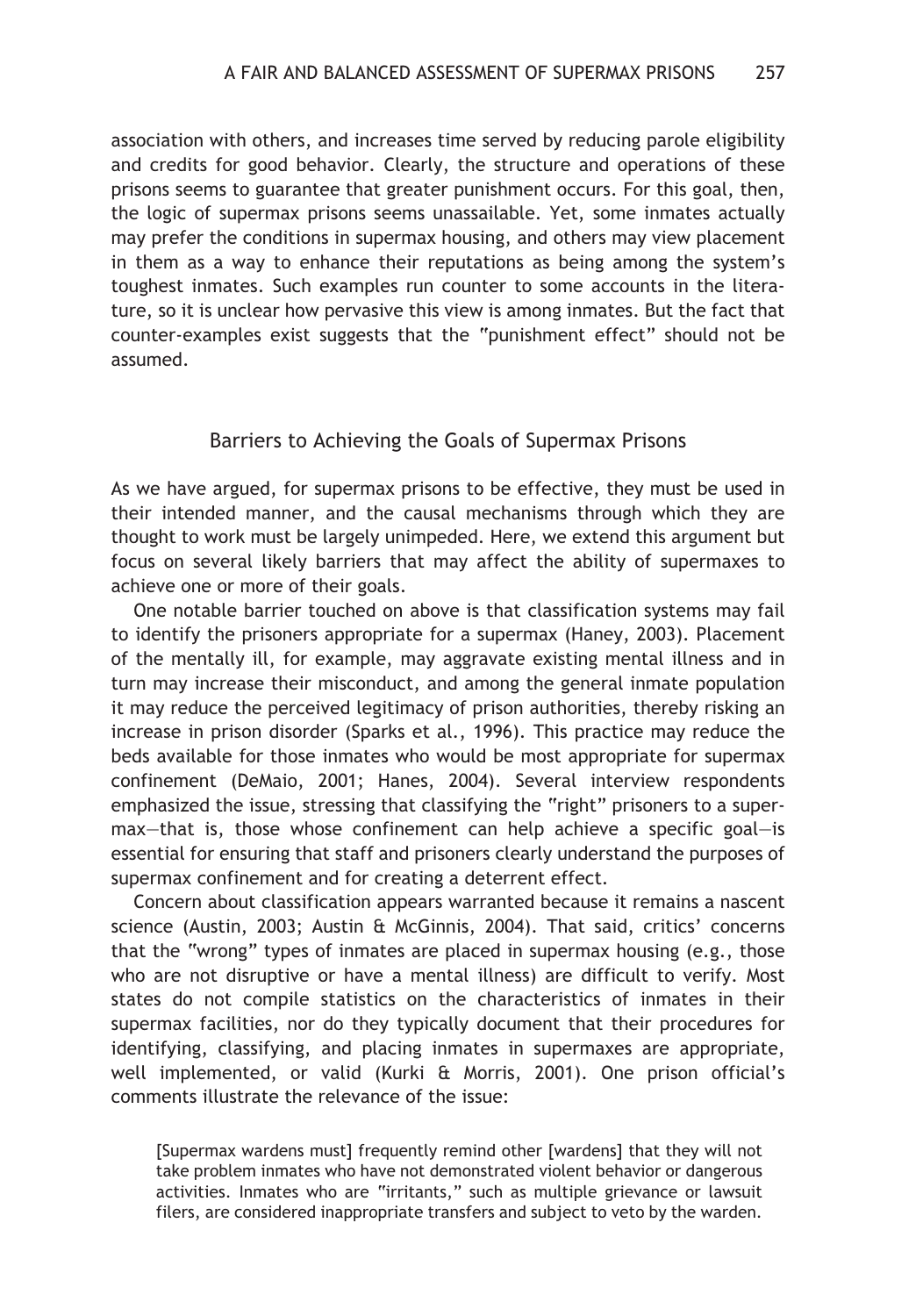The implications can be dire: One official explained that "true" supermax inmates accounted for only one-third of all prisoners in his supermax due to overflow from other facilities.

Respondents pointed to another significant barrier—litigation. Several stressed that lawsuits in their states substantially hindered the correctional system's ability to fill all supermax beds, either by limiting the types of inmates who could be classified to supermax prisons or by establishing cumbersome administrative procedures. One official said that his system was prevented from sending inmates who instigated others to commit disruptive acts to a supermax; he could confine only those inmates who themselves have engaged in such acts. From the perspective of this respondent, such a policy undermines the effectiveness of supermaxes because, in his experience, a considerable amount of prison violence and disorder arises from inmates who instigate or incite others. Indeed, it may be necessary to transfer a critical mass of such inmates to achieve significant reductions in systemwide violence and disorder.

The political dimensions surrounding supermax prisons may also constrain their effectiveness. Most notably, some respondents expressed concern that politicians' punitive attitudes toward prisoners inhibited the correctional system's ability to provide programs to supermax inmates. Illustrative of the attitude is Governor Scott McCallum of Wisconsin, who, when asked about his decision concerning a settlement in a class action suit, stated: "I will not turn [the] supermax into a *vacation home* for criminals. This is still a prison for the most corrosive prisoners, the worst of the worst" (Corrections Digest, 2002, p. 4; emphasis added). According to several corrections executives, the repercussions of such views are substantial. One, for example, said that such attitudes recently led to the elimination of a planned mental health treatment program for supermax inmates. Several others emphasized that they faced considerable challenges in obtaining support for rehabilitative programs, for supermax inmates.

## The Political, Moral, and Fiscal Dimensions of Supermax Prisons

Juxtaposed against the range of issues discussed to this point are the political, moral, and fiscal dimensions of supermax prisons. We cannot examine these issues in detail, but our purpose here is to emphasize that they likely should be included in any discussion about whether supermax prisons constitute a worthwhile public investment.

Politically, supermax prisons seem to have been embraced more from a "get tough" response to prison disorder than from evidence that they are effective. There is nothing essentially political about wanting to improve prison systems. But the fact that an untested and costly strategy has been and continues to be adopted as one of the primary means for addressing prison order, safety, and other management goals suggests that politics feature prominently. As the legislator cited earlier explained, supermaxes can be "sold to the public" relatively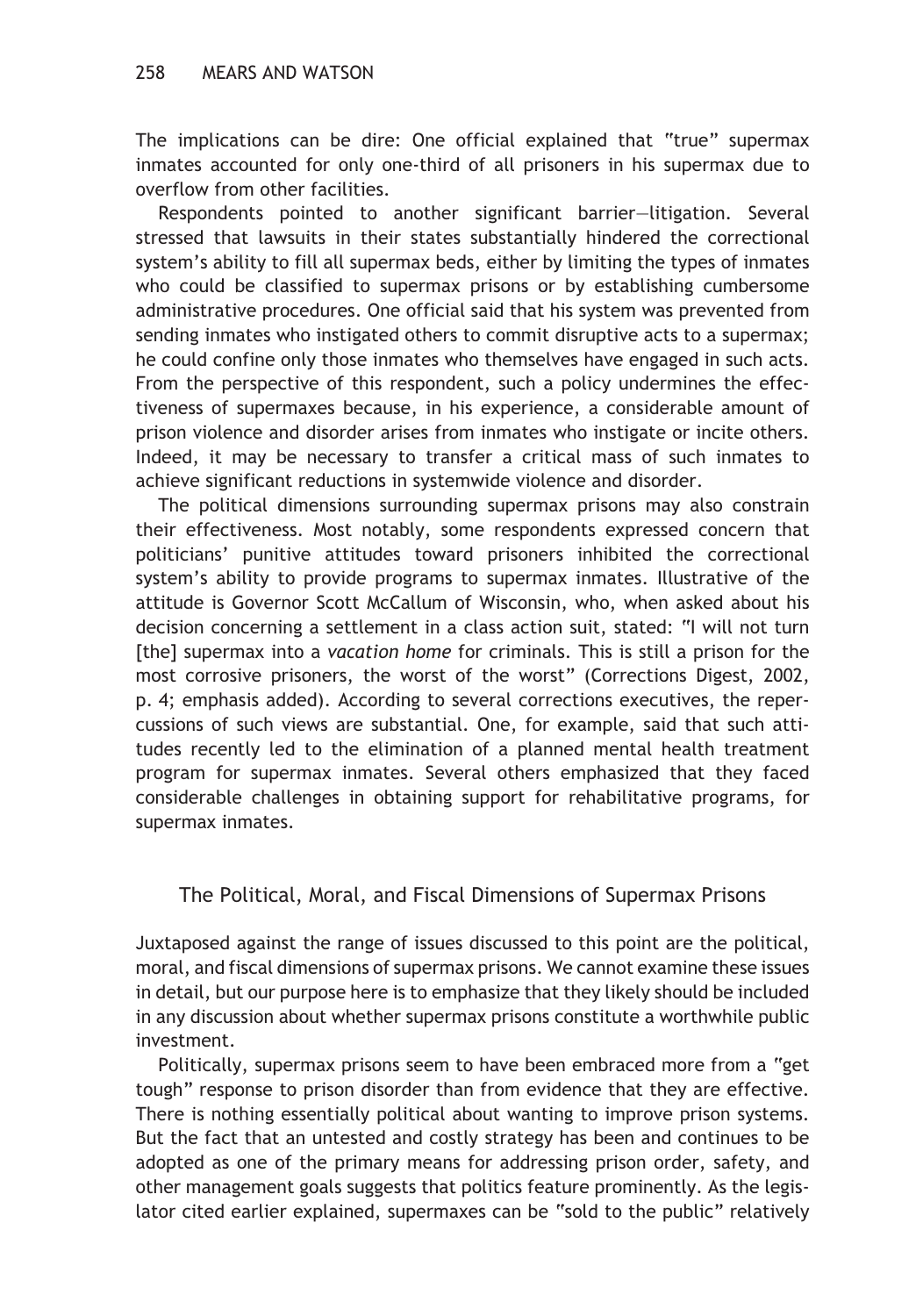easily and for considerable "political gain." Similarly, Riveland (1999b) has emphasized that supermax prisons "have become political symbols of how 'tough' a jurisdiction has become" (p. 5).

Several policymakers stated that they faced an uphill battle in fighting against supermaxes—some communities and "get tough" legislators, including both liberals and conservatives, simply had too much political leverage. In one focus group, several corrections officials asserted that their prison system actually did not need a supermax, but policymakers were unwilling to support the purchase of a "regular" prison, and so the department of corrections requested a supermax. Cost, we were told, was not an issue. Another corrections administrator explained that a "'get tough' political agenda" resulted in a larger supermax facility than he had originally requested. The result: More than two-thirds of all supermax beds in his state reportedly are occupied by prisoners who have overflowed from standard segregation units and do not fit the expected supermax inmate profile.

Policymakers emphasized that once a supermax prison was built, the political pressures from constituents precluded closing them, even if studies showed that supermax prisons did not work and that their costs far exceeded their benefits. Indeed, one legislator said that such studies would be largely irrelevant because "when it comes to philosophical punishments, studies aren't going to change anyone's mind." Another stated, "If you believe in the supermax, then there is no real need for [a cost–benefit] study." In at least one state, however, corrections officials believe that a supermax built 15 years ago should be closed because of its substantial operational costs and perceptions that it is not an effective prison management tool (Nitkin, 2003).

Considerable debate exists about the moral dimensions of supermax prisons, especially about whether they are constitutional or humane (Haney & Lynch, 1997; Toch, 2003). Historically, the penitentiary system evolved from the extended solitary confinement used in America's early years precisely because it was felt that excessive isolation contributed to mental illness (Rothman, 1995). The pendulum has swung back, however, and so the issue again confronts the corrections field. Yet, from our review and interviews, there is little evidence that policymakers have given it serious consideration. For policies with smaller stakes, the relative lack of scrutiny would be understandable. But the United States has been criticized for supporting cruel and inhumane confinement policies that in some instances may violate US-sanctioned international standards of human rights (Abramsky, 2002; Anderson, 1998; British Broadcasting Corporation, 2000; Clarke, 2001; Miller, 1995). Given such concerns and those raised by researchers, the absence of a record of policymaker discussions about the morality of supermax prisons appears surprising. Indeed, without such discussions, the question remains as to whether these prisons are appropriate, from a moral standpoint.

The fiscal costs of supermax prisons are of course relevant to any discussion about the merits of these prisons. Against a backdrop in which empirical research on the effectiveness of supermax prisons is limited to only a few recent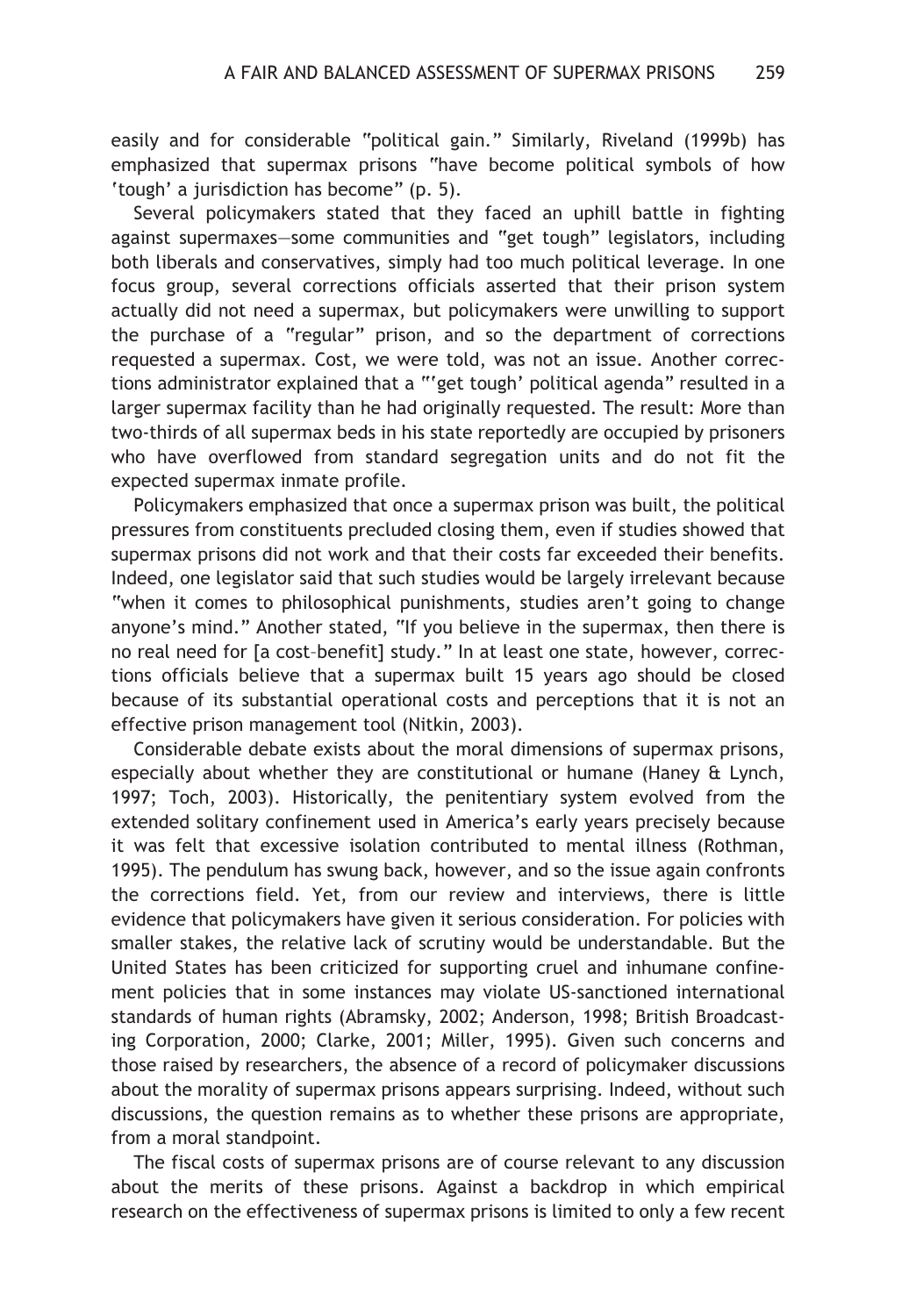studies with less than favorable findings, states have embarked on a large-scale commitment to supermax prisons. Most accounts indicate that these facilities are considerably more costly to build and operate than conventional facilities, sometimes on an order of magnitude of two to three times more costly. Many of these costs continue for the life course of the prison, and cannot be easily reduced. However, we should emphasize that we know of no systematic account of the actual costs of specific supermax prisons, including conventional cost categories (e.g., construction, staffing, and health care), and indirect costs, such as litigation, potential increases in prison violence, staff and inmate assaults, recidivism, and decreases in employment and housing prospects when inmates are released.

Juxtaposed against the costliness of supermaxes is the question of whether alternative, cheaper investments might yield comparable or larger effects. If, for example, the issue is whether supermax prisons can reduce systemwide disorder, the cost-effectiveness question is whether alternative investments drug treatment, educational and vocational programs, mental health counseling, creation of segregation cells dispersed across prison systems, among some of the ideas proffered by individuals we interviewed (see also Briggs et al., 2003; Gendreau & Keyes, 2001)—could achieve comparable outcomes with fewer dollars.

## Conclusion

## Summary

Just over 20 years ago, no states had supermax prisons, and now roughly twothirds have them. The policy question is whether this investment is sensible. To date, answers have run in diametrically opposed directions and now roughly four out of every five states have them. Proponents point to what they see as obvious benefits, while opponents emphasize what they view as equally obvious financial and humanitarian costs. In the mean time, a broad-based, systematic foundation on which to provide a fair and balanced answer to the question has been lacking. To address this situation, we examined five critical dimensions, largely neglected in the literature, and argued that they should be included in discussions about whether supermax prisons constitute an appropriate and effective allocation of resources. To this end, we drew on a comprehensive review of research, site visits, and interviews with corrections policymakers, officials, and practitioners across 11 states and the federal justice system.

Our analyses point to five broad-based sets of findings, paralleling each of the dimensions we examined. First, there has been strikingly little research on the goals and impacts of supermax prisons, to the point where it is reasonable to assert that no solid empirical foundation exists to say with confidence that they are either effective or ineffective. Equally striking is the fact that the literature and our respondents have identified a wide range of goals and impacts. Our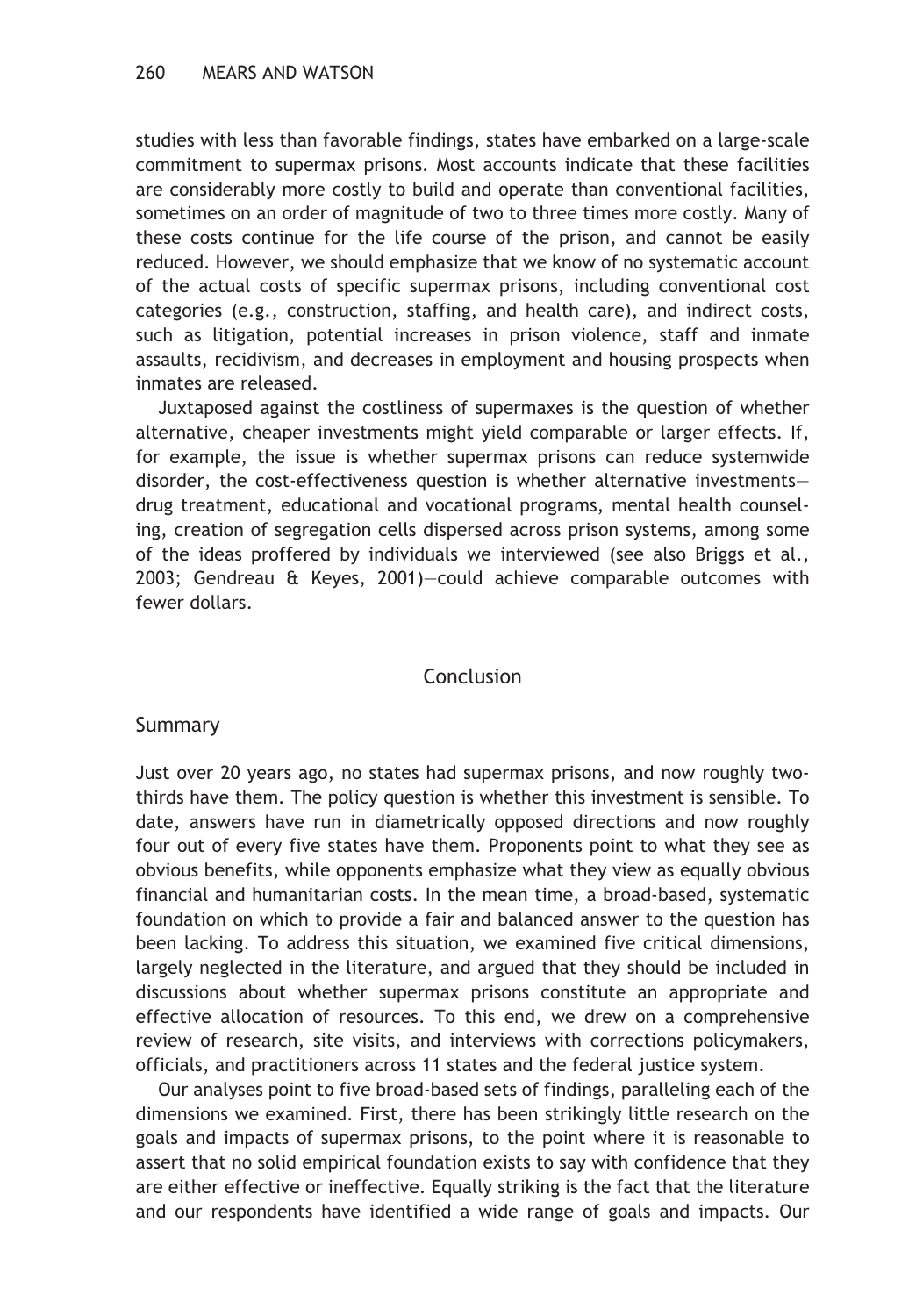analyses suggest, for example, that increasing prison safety and order, controlling and improving prisoners' behavior, reducing the influence of gangs, increasing public safety, and increasing efficiencies throughout correctional systems are some of the goals associated with supermax prisons. This situation makes crossstate evaluations of supermax prisons a challenge, and how goals should be measured remains unclear. Before we evaluate something, we must first know what it is trying to achieve. In this instance, researchers essentially must go to each state and ask policymakers and officials exactly what their supermaxes were built to achieve. Even then, they are likely to hear, as we did, a range of responses, so any evaluation likely should include measures common to all states and ones specific to the goals articulated by particular states.

Second, our analyses point to a wide range of potential unintended impacts, some positive and some negative, that supermax prisons may have and that would be critically relevant to any general assessment. Some unintended positive impacts may include increasing the quality of life among general population prison staff and inmates, and improving the economy in the communities in which supermax prisons are located. Some negative impacts may include the opposite of many of the identified goals of supermax prisons—for example, instead of increasing systemwide order, supermax prisons may decrease it. Other negative impacts include decreasing the quality of staff–inmate relations, increasing mental illness among supermax-confined inmates, and increasing supermax and non-supermax inmate recidivism rates. These and other unintended impacts may be rare, isolated events. Or they may be common. Without empirical research, there simply is no way to tell. But it is clear that these types of impacts could dramatically change our views about whether supermax prisons merit support. Perhaps, for example, supermaxes do not appreciably increase mental illness among inmates. Such information would presumably go a long way toward vitiating the arguments of opponents of supermax prisons. Conversely, evidence that supermax prisons substantially increase recidivism rates might raise doubts among even the most ardent advocates of supermaxes.

Third, we found little compelling logic about how supermax prisons are supposed to achieve specific goals. In some cases, the logic may seem straightforward. For example, incarcerating an escape-prone inmate in a highly secure setting for 23 hours per day presumably would reduce the chances that the inmate can escape. But closer reflection raises many important questions. For example, do prisons effectively identify risk-prone inmates? Even if they do, does that have any bearing on the likelihood that other inmates will escape? Perhaps more salient is the question of prison order. For supermax prisons to achieve this goal, many conditions must be met—the most disruptive inmates must be identified, they must be less likely to misbehave upon return to the general prison system, other inmates must refrain from disruptive behavior, a sufficient number of disruptive inmates must be placed in supermax confinement, and so on (see Mears & Reisig 2006). Examination of these and other conditions raises questions about the likely effectiveness of supermaxes in promoting order or achieving other goals.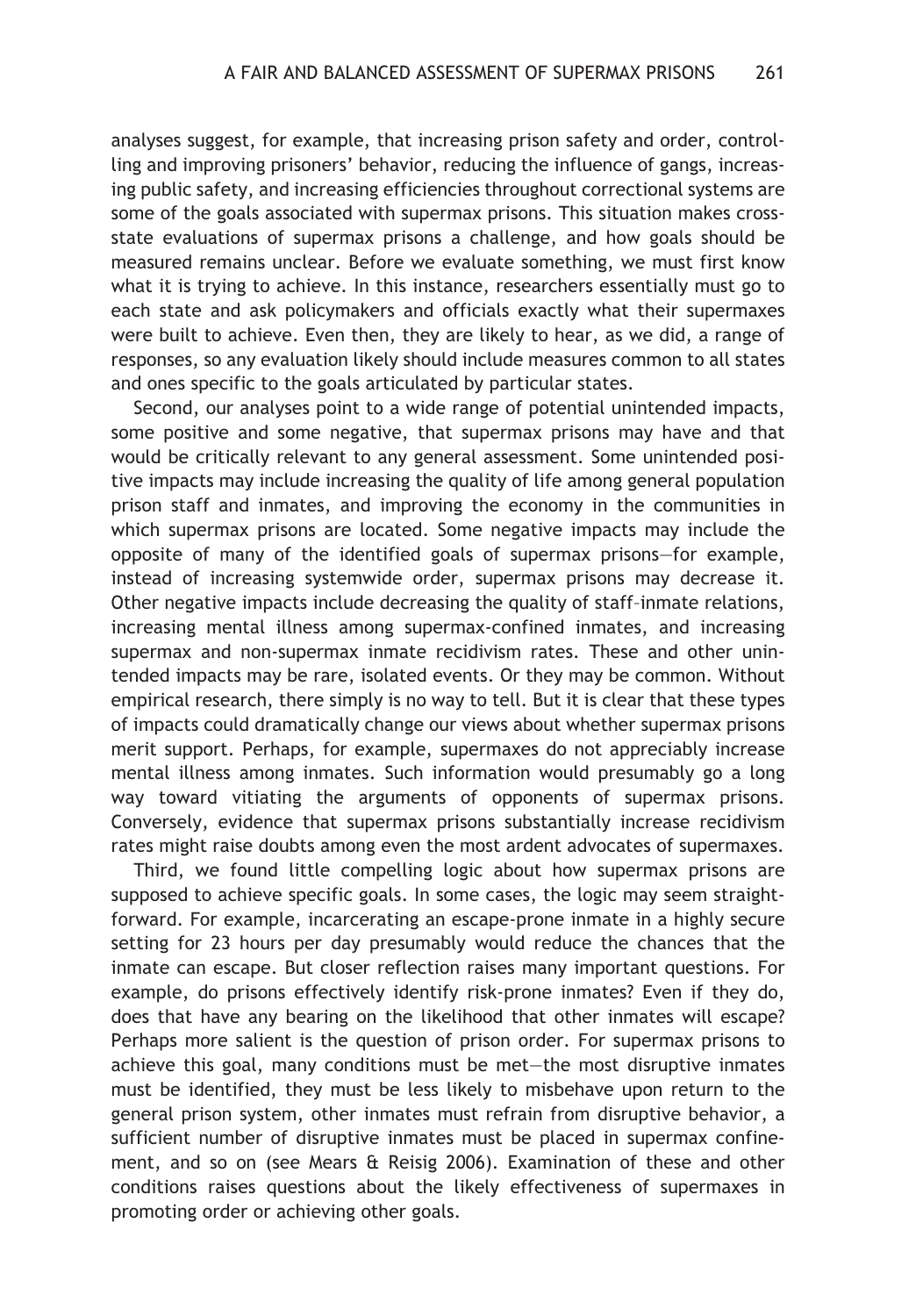Fourth, our analyses highlighted a large number of barriers to supermaxes being effective. Assume that we have a clear goal (e.g., reducing prison disorder) and logic model (incapacitation and specific deterrence of inmates in supermax confinement). For a supermax to be effective, it must incarcerate those inmates who are most likely to be disruptive and who are most likely to be deterred. Our review points to a number of critical barriers to these conditions being met. For example, well-validated instruments for identifying disruptive inmates do not exist. And evidence suggests that overcrowding and other pressures lead to the placement of inmates, such as the mentally ill or non-violent offenders, in supermaxes. In some cases, our respondents, including corrections practitioners, indicated that the barriers come close to constituting fatal flaws. Perhaps the best example is the fact that many states currently are facing lawsuits that hamper their ability to place the most disruptive inmates in supermax prisons. If inmates must themselves have committed a specific violent act to be placed in a supermax, states effectively are precluded from isolating inmates who themselves refrain from such behavior but who surreptitiously incite others to engage in it.

Finally, we identified several political, moral, and fiscal dimensions that bear on the question of whether supermax prisons represent a wise policy choice. We suggested that political considerations appear to factor prominently in the decision to build and maintain supermax prisons, while moral considerations do not appear to factor much at all. And we argued that the level of debate and empirical inquiry about supermax prisons does not appear to be commensurate with the level of investment in, and the substantial costs of, these prisons.

## Implications for Policy and Practice

We believe the five dimensions discussed above pose considerable implications for policy and practice. From a policy perspective, it might prove instructive to consider an area in which research is entirely silent—the cost-effectiveness of supermax prisons. Specifically, what is the effectiveness of a supermax prison in achieving particular corrections goals as compared with alternative investments aimed at achieving similar goals? Imagine a typical scenario: A state can invest \$50 million to build a new supermax facility and \$25 million annually to operate it over, say, 35 years, a low-end estimate of the typical life course of a prison. Or it can use these same funds over the same time period—close to \$1 billion if we factor in the costs of lawsuits—to invest in a variety of less costly programs. Even if the effects of any one of the latter were substantially less than what might occur with a supermax, the markedly lower costs might well result in larger aggregate returns. When contemplating such a scenario, consider that few states build supermaxes to expand their bed space capacity. Rather, states usually build supermax prisons to achieve specific correctional goals, such as improving systemwide order and safety. So, the comparison is not to what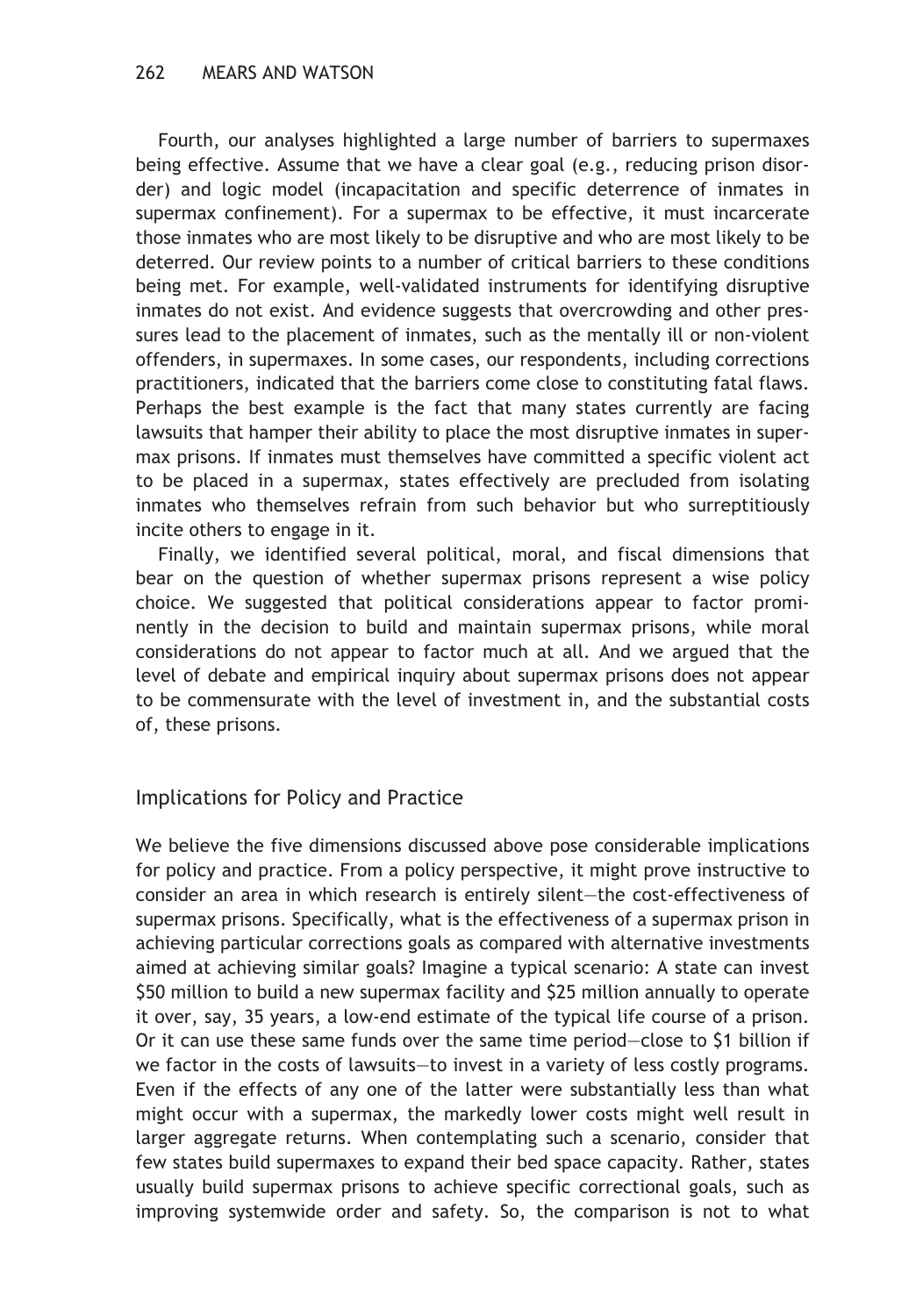would be achieved with building other prisons; rather, it is to any of a range of strategies designed to achieve similar goals.

During the past 20 years, states have expanded their prison populations and, perhaps as a consequence, experienced higher levels of disorder and violence. They naturally have sought strategies to address this problem. Unfortunately, there has been little theoretical, conceptual, or empirical research to guide them. Instead, ideologically driven arguments for and against supermaxes have dominated public and academic debates. Based on our study, we believe a foundation exists to re-examine whether supermax prisons constitute a wise investment. Specifically, systematic analysis of the goals and impacts of supermaxes, their unintended effects, the causal logic underlying them, the barriers to their appropriate implementation, and the political, moral, and fiscal dimensions of these prisons would place debates about them on more solid footing. Among other things, it would help raise questions about areas where assumptions have long prevailed. More importantly, it would encourage more appropriate assessments about the effectiveness and merits of supermaxes, as well as explicit justifications, across the dimensions reviewed here, for building them.

On the whole, our examination of these dimensions leads us to be tentatively skeptical about supermax prisons. There is scant evidence that they are effective (though future studies could prove otherwise), and some research, including ours, suggests that they may cause many negative effects, preclude investment in other potentially effective strategies, and raise substantial constitutional and humanitarian questions. Consider the matter from another perspective. If one wants to make a compelling case for supermaxes, the following conditions would need to be met: We would want research that these prisons are effective in achieving specified goals; that their causal logic makes sense with respect to a range of goals and can be supported directly or indirectly by research; that few negative unintended effects exist or are thought to be likely or important; that the costs, including litigation, are less than those of the next-best alternative; and that few constitutional or ethical concerns exist. Yet, apart from a general, though far from uniform, consensus among practitioners that supermaxes appear to be effective, none of the conditions holds true.

*That said, empirical research is needed along each of the five dimensions to arrive at a fair and balanced assessment of supermaxes.* Prison officials and practitioners face many challenges in their work, and the views that many of these people hold should not be dismissed lightly. If, for example, supermax prisons substantially reduce the likelihood of prison riots and enable the rest of the entire correctional system to run more smoothly, it would be foolhardy to dismiss them as a costly fad. Similarly, if, at the same time, they do not increase rates of mental disorder, then arguments against them substantially diminish.

For researchers, we see a host of theoretical and empirical gaps that should be addressed. In contrast to the early years of American criminological research, recent decades have witnessed few prominent debates or analyses of correctional systems and the issue of prison order. Supermax facilities provide a unique opportunity to revisit this issue. For example, they provide an opportunity to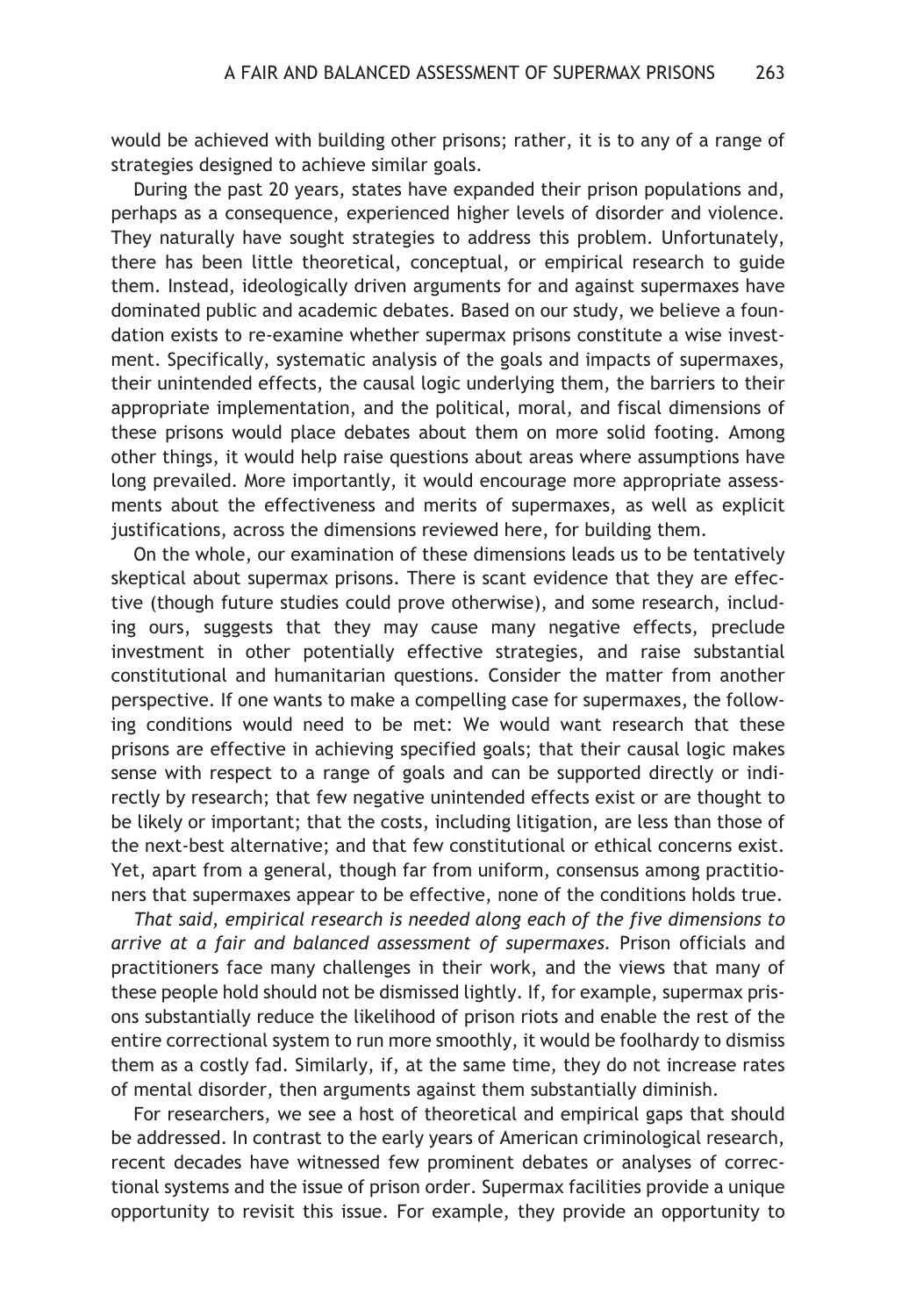revisit arguments about whether prison order arises primarily from individuallevel factors (e.g., the characteristics of inmate population) or ecological-level factors (e.g., the characteristics and operations of prison systems).

Just as important are the opportunities for evaluation research. For example, which supermax goals should be given the most weight? Some goals, such as reducing escapes, may be viewed as less important in some states than in others, or less important than other goals. Similarly, public safety, a general goal of any correctional system, may be viewed as largely irrelevant relative to such other concerns as staff and inmate safety. That said, given a set of goals, have they been achieved? For example, are supermax inmates less likely than their counterparts in states without supermax prisons to commit crime, find jobs and housing, and successfully reenter society? Are some goals, like riots or other such crises, more likely to be achieved than longer-term goals, such as improving systemwide order? $8$  Also, many opportunities exist to explore how inmates experience different types of incarceration (e.g., medium, maximum, supermax) and whether these experiences bear on their behavior, those of other inmates, or on prison system operations generally. Not least, and at a much different level of analysis, is the need for research to examine why so few studies have been conducted on supermax prisons. Are there entrenched political or institutional interests that have inhibited such research? Is it that researchers have been reluctant to conduct studies because of the challenges of gaining access to inmates or simply because funding has not been available (see, e.g., Ward & Werlich, 2003)?<sup>9</sup>

Descriptive research that would bear on evaluations of supermax prisons is also greatly needed. How, for example, do the actual criteria used to place inmates in, and release them from, supermax confinement vary from stated criteria? What exactly are the characteristics of inmates in supermaxes? Are these characteristics consistent with the goals of supermaxes? How long are inmates actually held in supermax confinement, and how many supermax inmates are released straight into society? For those who are first transitioned into other facilities, what are their behaviors prior to and after release into society?

Clearly, attempts to answer these and other questions pose considerable challenges to researchers, especially given that administrative records often may not be complete or provide valid measures of key constructs, and when conducting interviews with, or observations of, prisoners and staff can be difficult and costly (Ward & Werlich, 2003). Nonetheless, many opportunities exist to advance our understanding of supermax prisons. For example, interrupted time-series analytic approaches could be pursued to examine the impact of supermaxes. Some states do not have supermax prisons but are planning to build them, while some states are seeking to add more, and at least one state

8. This intriguing possibility was suggested by one reviewer, who noted that a marked increase in the use of supermax-like facilities in Texas contributed to a substantial decline in a rapidly escalating prison homicide rate (see Ralph & Marquart, 1991).

9. The authors thank one of the reviewers for identifying the need for this line of research.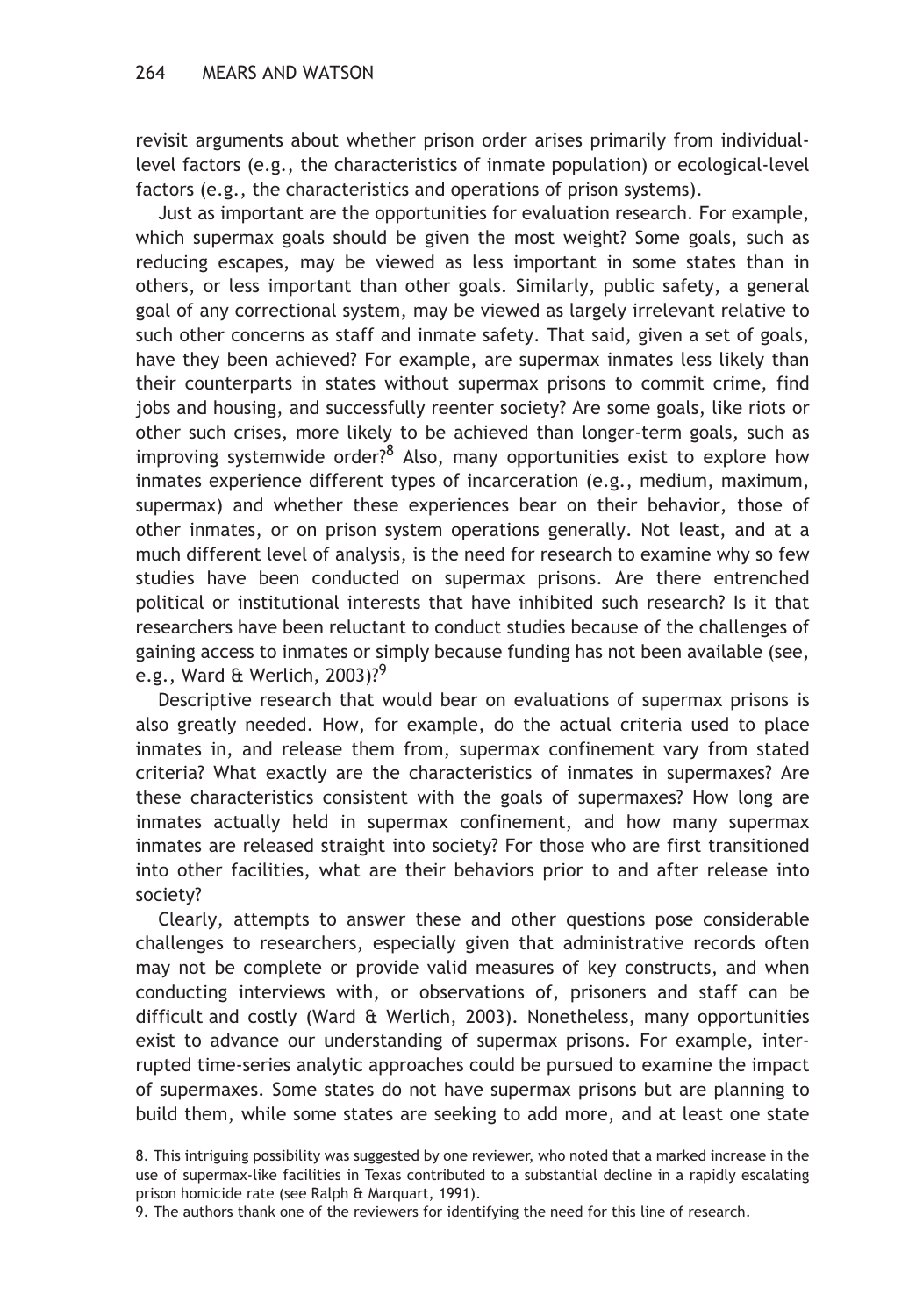(Maryland) is seeking to take down its one supermax. All of these scenarios create opportunities to revisit the work begun by Briggs et al. (2003). In some cases, data could be created prospectively, and thus include a range of measures that tap into diverse goals. And, for retrospective studies, records could be mined for similar measures, including systemwide levels of programming, infractions, assaults, accidental injuries, staff turnover, and the like (Burt, 1981; Logan, 1993).

Surveys of legislators, corrections executives, wardens, corrections officers, and inmates could provide a more systematic foundation for assessing a diverse range of goals and unintended impacts.<sup>10</sup> For example, one might find that legislators' expectations for supermax prisons differ markedly from those of corrections executives, or that there is in fact variation in the official justifications for these prisons. In assessing specific impacts, one might find that wardens who sent inmates to supermaxes report that their own facilities are easier to manage. This approach would entail relying on perceptual data, which may not fully accord with reality. However, particularly in the case of wardens, who operate as managers of organizations, the respondents are uniquely situated to render such assessments, and the approach would allow a direct test of the idea that removing certain inmates can affect the management of institutions.

Apart from helping to identify and assess particular goals, surveys could be used to quantify more systematically the extent to which specific unintended impacts may occur. They also could serve to quantify how much specific factors impede or facilitate the effectiveness of supermax prisons. Such an approach might also allow for assessing whether states systematically differ with respect to the particular barriers they face in effectively operating supermaxes. And, not least, it could be used to measure the intervening variables thought to result in particular impacts. For example, the general deterrence hypothesis could be examined by asking inmates whether they fear placement in supermax prisons.

Before-and-after surveys of inmates who enter supermaxes, coupled with similar information from a matched group of individuals who enter maximum security prisons, could be used to help determine whether supermax confinement affects in-prison inmate behaviors. This type of study also would be critical to addressing debates about whether supermaxes cause or aggravate mental illness more than other types of incarceration. And it would be critical for assessing whether, upon release to society, supermax inmates fare better or worse along a range of re-entry outcomes (e.g., recidivism, drug abuse, employment, housing).

In-depth case studies of select states could provide invaluable insight into the reasons why supermax prisons came into existence, how they are operated, and whether stated guidelines depart from actual practice. Such studies might draw

10. It is by no means simple to gain access to these different populations. Nonetheless, examples of successful attempts exist (see, e.g., Burt, 1981).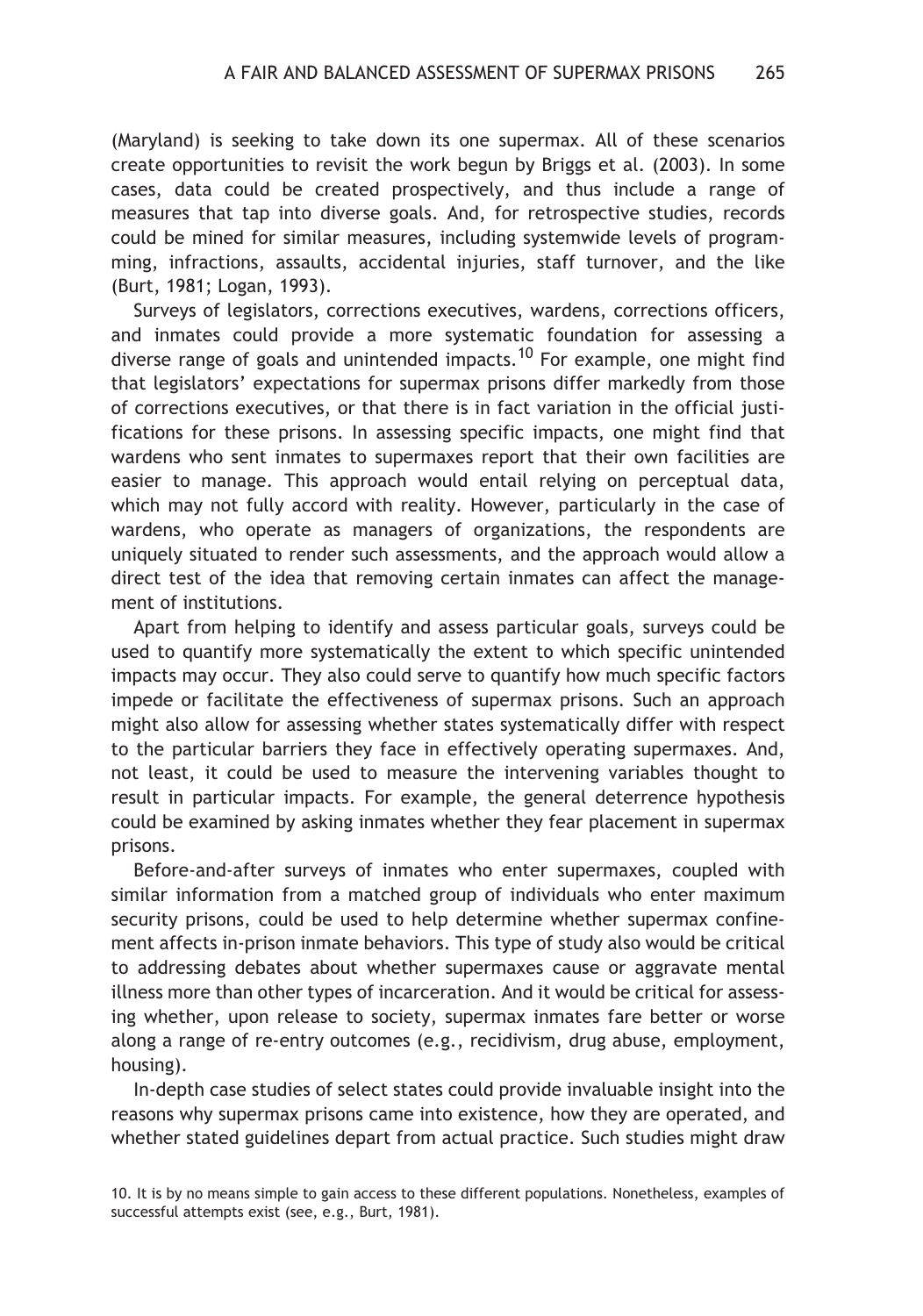on a review of legislative and agency documents, interviews with policymakers, corrections staff, and inmates, and observations of staff and inmates in supermax facilities, and could include quantitative and qualitative analyses.

Finally, and not least, financial audits could quantify the precise construction and operational costs of supermax prisons and determine whether costs vary across states, creating information especially useful for cost–benefit analyses. For example, a "break even" analysis could be conducted to identify the level of impacts, and thus benefits, that must accrue to equal the costs of supermax prisons. In addition, cost–benefit analyses could help guide decisions about whether alternative approaches to achieving similar goals might yield greater returns at less cost.

Not all criminal justice investments warrant such attention. But supermaxes stand out because of their rapid emergence, substantial costs, and the controversy they have prompted, all juxtaposed against a period in which correctional systems have faced enormous growth and challenges. Since these high-security prisons appear here to stay, it is not too soon to begin giving them a closer look.

## Acknowledgments

Partial support for development of this article was provided by research grant #2002-IJ-CX-0019, awarded by the National Institute of Justice, Office of Justice Programs, US Department of Justice to the Urban Institute. Points of view in this paper are those of the authors and do not necessarily represent the official position or policies of the US Department of Justice or of the Urban Institute, its board of trustees, or its sponsors. We gratefully thank the Editor, the anonymous reviewers, Avi Bhati, Lisa Brooks, Emily Leventhal, and Christy Visher, for their invaluable suggestions and comments, as well as the many policymakers, officials, and practitioners who assisted us with this research. A version of this paper was presented at the 2003 annual meeting of the American Society of Criminology.

## References

Abramsky, S. (2002, February 11). "Return to the madhouse." *The American Prospect, 13*, 26–29.

Abramsky, S. (1999, June). When they get out. *The Atlantic Monthly, 283,* 30–36.

Adams, K. (1992). Adjusting to prison life. In M. H. Tonry (Ed.), *Crime and justice: A review of research* (pp. 275–359). Chicago: University of Chicago Press.

Akers, R. L., & Sellers, C. (2004). *Criminological theories: Introduction, evaluation, and application* (4th ed). Los Angeles, CA: Roxbury.

Anderson, L. (1998, August 2). Is "supermax" too much? Strict isolation of inmates called cruel, ineffective. *Chicago Tribune,* p. C1.

Associated Press. (2002, March 28). Ohio ordered to revise inmate-transfer rules. *The Cincinnati Enquirer,* p. C6.

Atherton, E. (2001). Incapacitation with a purpose. *Corrections Today, 63,* 100–103.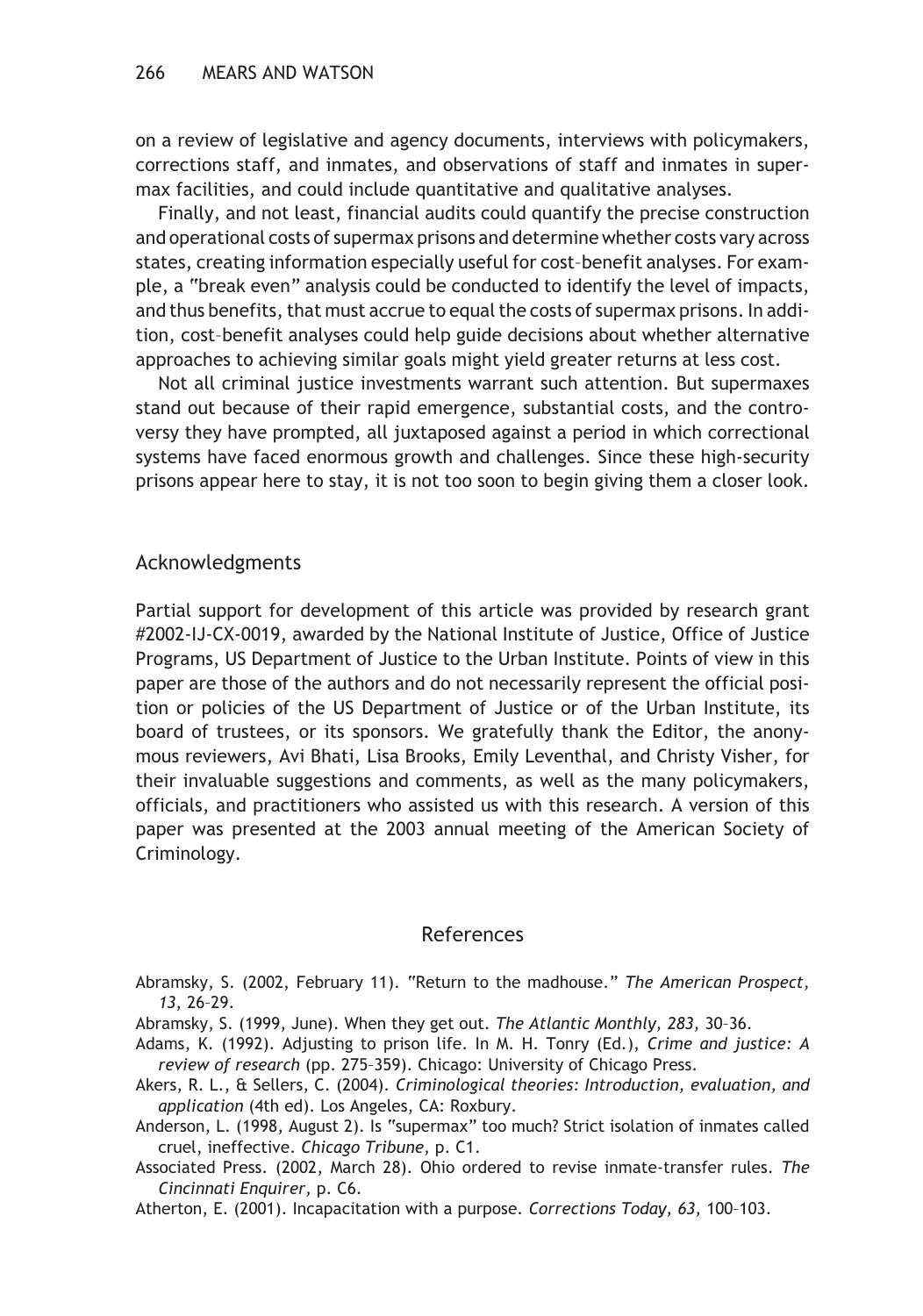- Austin, J. (2003). *Findings in prison classification and risk assessment.* Washington, DC: National Institute of Corrections.
- Austin, J., & Irwin, J. (2001). *It's about time: America's imprisonment binge* (3rd ed.). Belmont, CA: Wadsworth.
- Austin, J., & McGinnis, K. (2004). *Classification of high-risk and special management prisoners: A national assessment of current practices.* Washington, DC: National Institute of Corrections.
- Austin, J., Repko, S., Harris, R., McGinnis, K., & Plant, S. (1998). *Evaluation of the Texas Department of Criminal Justice administrative segregation population.* Washington, DC: National Council on Crime and Delinquency.
- Babbie, E. (1995). *The practice of social research* (7th ed.). Belmont, CA: Wadsworth.
- Boin, A. (2001). Securing safety in the Dutch prison system: Pros and cons of a supermax. *The Howard Journal, 40,* 335–346.
- Bottoms, A. (1999). Interpersonal violence and social order in prisons. In M. H. Tonry & J. Petersilia (Eds.), *Crime and justice: A review of research* (pp. 205–282). Chicago: University of Chicago Press.
- Briggs, C. S., Sundt, J. L., & Castellano, T. C. (2003). The effect of supermaximum security prisons on aggregate levels of institutional violence. *Criminology, 41,* 1341–1376.
- British Broadcasting Corporation News (BBC). (2000, May 15). US rebuked over torture. London, UK: BBC News. Retrieved January 28, 2005, from http://news.bbc.co.uk/1/ hi/world/americas/749606.stm
- Bruton, J. H. (2004). *The big house: Life inside a supermax security prison.* Stillwater, MN: Voyageur Press.
- Burt, M. (1981). *Measuring prison results: Ways to monitor and evaluate corrections performance.* Washington, DC: National Institute of Justice.
- Campbell, R. (2003). *Dollars and sentences: Legislators' views on prisons, punishment, and the budget crisis.* New York: Vera Institute of Justice.
- Caplow, T., and Simon, J. (1999). Understanding prison policy and population trends. In M. H. Tonry & J. Petersilia (Eds.), *Prisons* (pp. 63–120). Chicago: University of Chicago Press.
- Caudle, S. L. (2004). Using qualitative approaches. In J. S. Wholey, H. P. Hatry, & K. E. Newcomer (Eds.), *Handbook of practical program evaluation* (pp. 417–438). San Francisco: Jossey-Bass.
- Clarke, M. T. (2001, October). Ohio ACLU challenges supermax. *Prison Legal News, 12,* 28.
- CNN.com. (2000, February 15). New prison brings money, jobs, and criticism. *CNN.com.* Retrieved January 28, 2005, from www.cnn.com/2000/US/02/15/ wis.prison.economy
- Collins, W. C. (2004). *Supermax prisons and the Constitution: Liability concerns in the extended control unit.* Washington, DC: National Institute of Corrections.
- Conover, T. (2000). *Newjack: Guarding Sing Sing.* New York: Random House.
- Corrections Digest. (2002). Supermax puts seals at doors for security. *Corrections Digest, 33,* 4.
- Cunningham, M. D., & Vigen, M. P. (2002). Death row inmate characteristics, adjustment, and confinement: A critical review of the literature. *Behavioral Sciences and the Law, 20,* 191–210.
- Davis, P. (1999, December 8). *Inspection report: Ohio State Penitentiary.* Columbus, OH: Correctional Institution Inspection Committee of the 123rd General Assembly.
- DeMaio, J. R. (2001). If you build it, they will come: The threat of overclassification in Wisconsin's supermax prison. *Wisconsin Law Review,* 207–248.
- Dilulio, J. J. (1987). Governing prisons: A comparative study of correctional manage*ment.* New York: Free Press.
- Ekland-Olson, S. (1986). Crowding, social control, and prison violence: Evidence from the post-Ruiz years in Texas. *Law and Society Review, 20,* 389–421.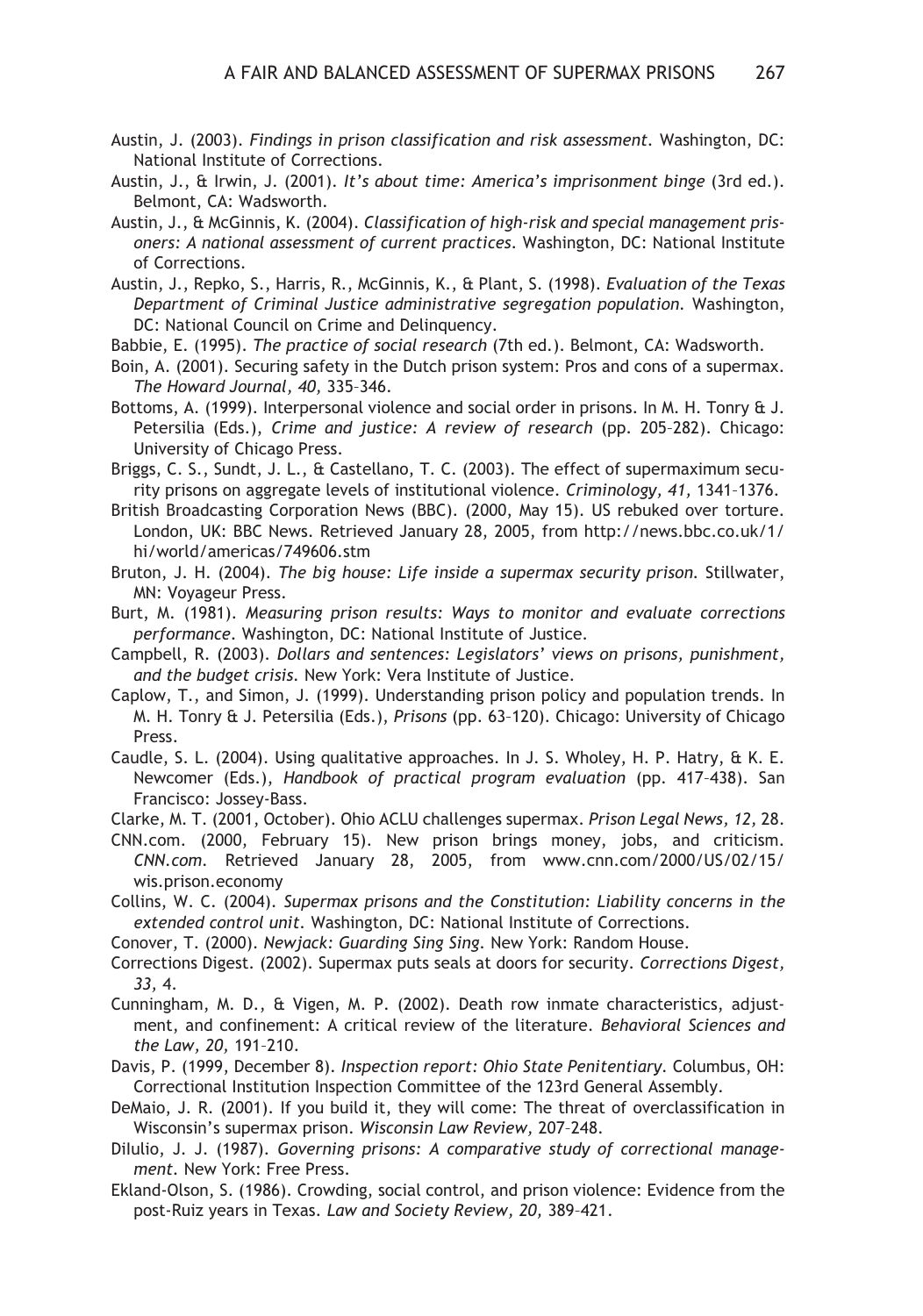- Elsner, A. (2004). *Gates of injustice: The crisis in America's prisons.* New York: Pearson.
- Feagin, J. R., Orum, A. M., & Sjoberg, G., eds. (1991). *A case for the case study.* Chapel Hill, NC: University of North Carolina Press.
- Fellner, J. (2000, February). *Out of sight: Super-maximum security confinement in the United States.* New York: Human Rights Watch.
- Florida Corrections Commission. (2000). *2000 annual report.* Tallahassee, FL: Florida Corrections Commission.
- Franklin, R. H. (1998). Assessing supermax operations. *Corrections Today, 60,* 126–127.
- Gaes, G., Flanagan, T. J., Motiuk, L. L., & Stewart, L. (1999). Adult correctional treatment. In M. H. Tonry & J. Petersilia (Eds.), *Prisons* (pp. 361–426). Chicago: University of Chicago Press.
- Gendreau, P., & Keyes, D. (2001). Making prisons safer and more humane environments. *Canadian Journal of Criminology, 43,* 123–130.
- Goldenkoff, R. (2004). Using focus groups. In J. S. Wholey, H. P. Hatry, & K. E. Newcomer (Eds.), *Handbook of practical program evaluation* (pp. 340–362). San Francisco: Jossey-Bass.

Gonnerman, J. (1999, May 19). The supermax solution. *The Village Voice,* pp. 36–45.

- Good, R. (2003, March 3). The supermax solution. *The Nation,* p. 7.
- Grann, D. (2004, February 16). The Brand: How the Aryan Brotherhood became the most murderous prison gang in America. *The New Yorker, LXXX,* 157–171.
- Grassian, S. (1983). Psychopathological effects of solitary confinement. *American Journal of Psychiatry, 140,* 1450–1454.
- Grassian, S, & Friedman, N. (1986). Effects of sensory deprivation in psychiatric seclusion and solitary confinement. *International Journal of Law and Psychiatry, 8,* 49–65.
- Hammack, L. (2004, April 11). Minimum-security prisons bulging. *The Roanoke Times,* p. B1.
- Hanes, S. (2004, September 6). State lacks Federal prison. *The Baltimore Sun,* p. 1B. Retrieved September 13, 2004, from www.baltimoresun.com/news/local/balmd.detention06sep06,1,5717927.story?coll=bal-local-headlines
- Haney, C. (2003). Mental health issues in long-term solitary and "supermax" confinement. *Crime and Delinquency, 49,* 124–156.
- Haney, C., & Lynch, M. (1997). Regulating prisons of the future: A psychological analysis of supermax and solitary confinement. *New York University Review of Law and Social Change, 23,* 477–570.
- Henningsen, R. J., Johnson, W. W., & Wells, T. (1999). Supermax Prisons: Panacea or Desperation? *Corrections Management Quarterly, 3,* 53–59.
- Hershberger, G. L. (1998). To the max: Supermax facilities provide prison administrators with more security options. *Corrections Today, 60,* 54–57.
- Irwin, J. (2005). *The warehouse prison: Disposal of the new dangerous class.* Los Angeles: Roxbury.
- Jackson, J., & Burke, Jr., W. F. (1999). *Dead run: The untold story of Dennis Stockton and America's only mass escape from death row.* New York: Random House.
- Jackson, M. (2002). *Justice behind the walls: Human rights in Canadian prisons.* Vancouver: Douglas & McIntyre.
- James, M. (2002, November 1). Malvo could go to school at supermax. *The Baltimore Sun,* p. A8.
- Johnson, K. (2002, December 12). From extreme isolation, waves of felons are freed. *USA Today,* pp. A1, A5.
- Jones, R. P. (2001, October 20). Supermax comes under scrutiny. *JSOnline Milwaukee Journal Sentinel.* Retrieved January 28, 2005, from www.jsonline.com/news/state/ oct01/super21102001.asp
- Kalman, G. (2001). Avoiding prison policy by sound bite. *Corrections Today, 63,* 106–107.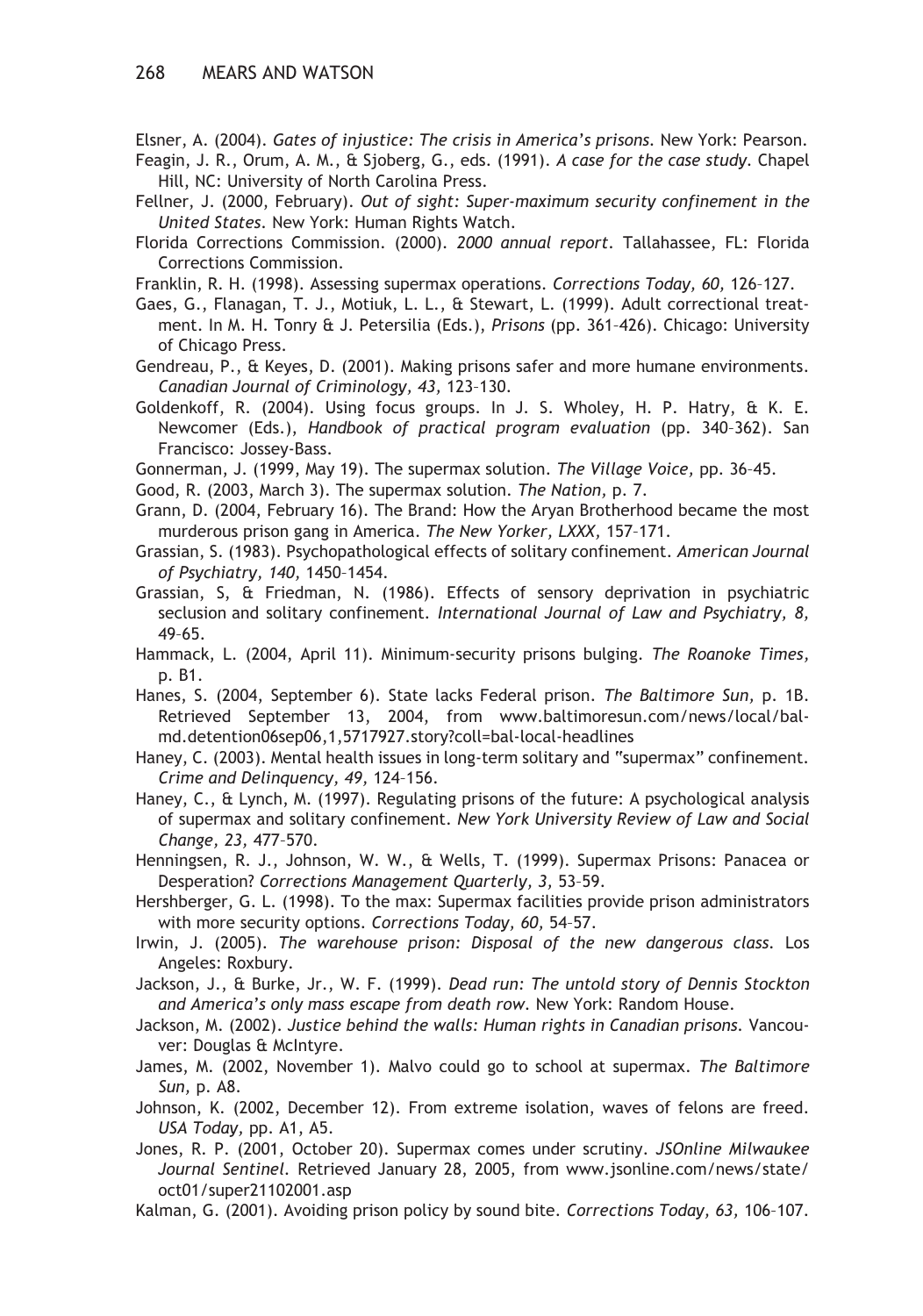- King, R. (1999). The rise and rise of supermax: An American solution in search of a problem? *Punishment and Society, 1,* 163–186.
- Knight, K. N. (2000). The evolution of decisionmaking among prison executives, 1975– 2000. In J. Horney (Ed.), *Policies, processes, and decisions of the criminal justice system* (pp. 177–224). Washington, DC: National Institute of Justice.
- Kurki, L., & Morris, N. (2001). Supermax prisons. In M. H. Tonry (Ed.), *Crime and justice: A review of research* (pp. 385–424). Chicago, IL: University of Chicago Press.
- Logan, C. H. (1993). Criminal justice performance measures for prisons. In *Performance measures for the criminal justice system* (pp. 15–59). Washington, DC: Bureau of Justice Statistics.
- Lovell, D., Cloyes, K., Allen, D., & Rhodes, L. (2000). Who lives in super-maximum custody? A Washington State study. *Federal Probation, 64,* 33–38.
- Mears, D. P. (2005). A Critical Look at Supermax Prisons. *Corrections Compendium, 30,* pp. 6–7, 45–49.
- Mears, D. P., Moore, G. E., Travis, J., & Winterfield, L. (2003). *Improving the link between research and drug treatment in correctional settings.* Washington, DC: The Urban Institute.
- Mears, D. P., & Reisig, M. D. (2006). The theory and practice of supermax prisons. *Punishment and Society 8,* 33–57.
- Miller, H. A., & Young, G. R. (1997). Prison segregation: Administrative detention remedy or mental health problem? *Criminal Behavior and Mental Health, 7,* 85–94.
- Miller, N. D. (1995). International protection of the rights of prisoners: Is solitary confinement in the United States a violation of international standards? *California Western International Law Journal, 26,* 139–172.
- Mohr, L. B. (1995). *Impact analysis for program evaluation* (2nd ed.). Thousand Oaks, CA: Sage.
- National Institute of Corrections. (1997). *Supermax housing: A survey of current practice.* Washington, DC: National Institute of Corrections.
- Newcomer, K. E., & Triplett, T. (2004). Using surveys. In J. S. Wholey, H. P. Hatry, & K. E. Newcomer (Eds.), *Handbook of practical program evaluation* (pp. 257–291). San Francisco: Jossey-Bass.
- Nitkin, D. (2003, October 16). Maryland wants to demolish supermax as obsolete at 14: State shifts from lockup to rehabilitation in prison. *The Baltimore Sun,* p. A1.
- Ohio Department of Rehabilitation and Correction. (1998, April 9). Director officially opens Ohio State Penitentiary. *News Release.* Columbus, OH: Ohio Department of Rehabilitation and Correction Public Information Service.
- Pfeiffer, M. B. (2004, October 31). A death in the box. *The New York Times Magazine,* pp. 48–53.
- Pizarro, J., & Stenius, V. M. K. (2004). Supermax prisons: Their rise, current practices, and effect on inmates. *The Prison Journal, 84,* 248–264.
- Preer, R. (2004, April 4). The solitary men. *The Boston Globe,* pp. 30–37.
- Ralph, P. H., & Marquart, J. W. (1991). Gang violence in Texas prisons. *The Prison Journal, 71*, 38–49.
- Rebman, C. (1999). The Eighth Amendment and solitary confinement: The gap in protection from psychological consequences. *DePaul Law Review, 49,* 567–619.
- Rhodes, L. A. (2004). *Total confinement: Madness and reason in the maximum security prison.* Los Angeles: University of California Press.
- Riveland, C. (1999a). Prison management trends, 1975–2025. In M. H. Tonry & J. Petersilia (Eds.), *Prisons* (pp. 163–203). Chicago: University of Chicago Press.
- Riveland, C. (1999b). *Supermax prisons: Overview and general considerations.* Washington, DC: National Institute of Corrections.